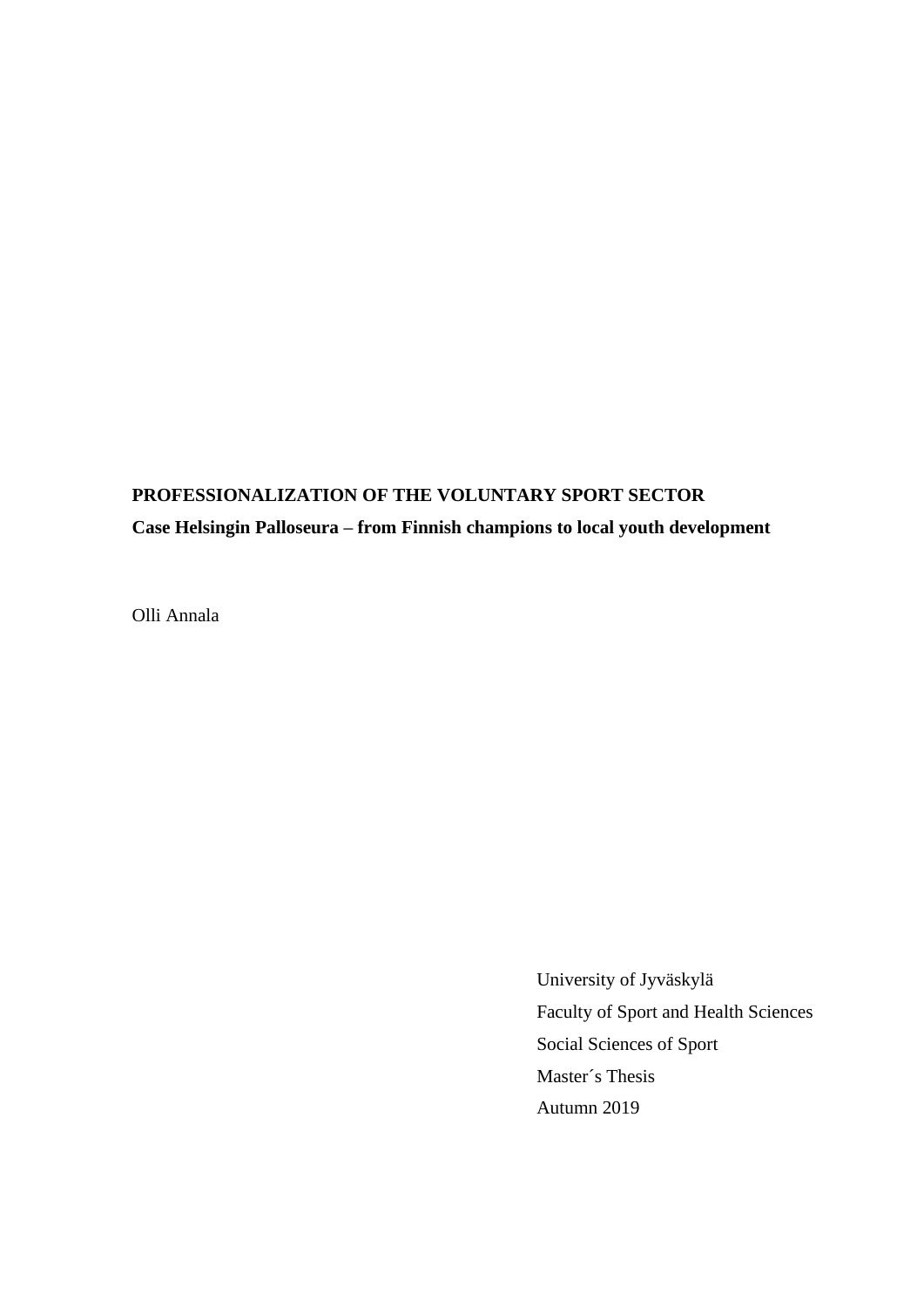## UNIVERSITY OF JYVÄSKYLÄ Faculty of Sport and Health Sciences Social Sciences of Sport

ANNALA, OLLI Professionalization of the voluntary sport sector Case Helsingin Palloseura – from Finnish champions to local youth development

## **ABSTRACT**

Master´s Thesis, 59 pp., 3 appendices Autumn 2019

Professionalization in sport is an increasingly studied topic in the field of sport sciences. The focus of the scholars has been especially on the voluntary sport sector of which several case studies of sport federations have been published. However, there is a need for more case studies, also of the voluntary sport clubs, to better validate the theoretical frameworks in the field.

The recent developments in the voluntary sector make it an interesting area for research. The changing role of the voluntary sport clubs only adds to the interest. By better understanding the operational environment of the voluntary sport clubs, it could be possible to make them more efficient and successful in their operations, thus benefitting the vast amounts of members of the clubs, and the society in general.

The aim of this study was to add to our understanding of the operational environment of a voluntary sport club in the process of professionalization. The objectives to achieve this aim were to study professionalization in the voluntary sport sector, and specifically to analyse the recent professionalization process of the football club Helsingin Palloseura. The organizational culture and the operations of HPS as well as the changes and challenges regarding them were under the spotlight.

The data for this case study was collected in two focus group interviews, one with four current and former chairmen and members of the board of the club and the other with three longest-serving staff members of the club. The interviews were analysed by using qualitative content analysis, and the findings were combined with the theoretical models and frameworks reviewed. Based on the analysis, a model of professionalization for voluntary sport clubs was proposed.

The main finding of the study was the importance of the commitment of the chairman and the board members in the professionalization process of a voluntary sport club, especially in the initiation of the process. Likewise, it became evident that shared leadership becomes increasingly important as the voluntary sport club begins to hire paid employees. The importance of quality orientation cannot be overstated, either. In an operational environment where resources are scarce, efficient cooperation and quality operations are all important.

**Key words:** Professionalization, voluntary sport sector, football club, HPS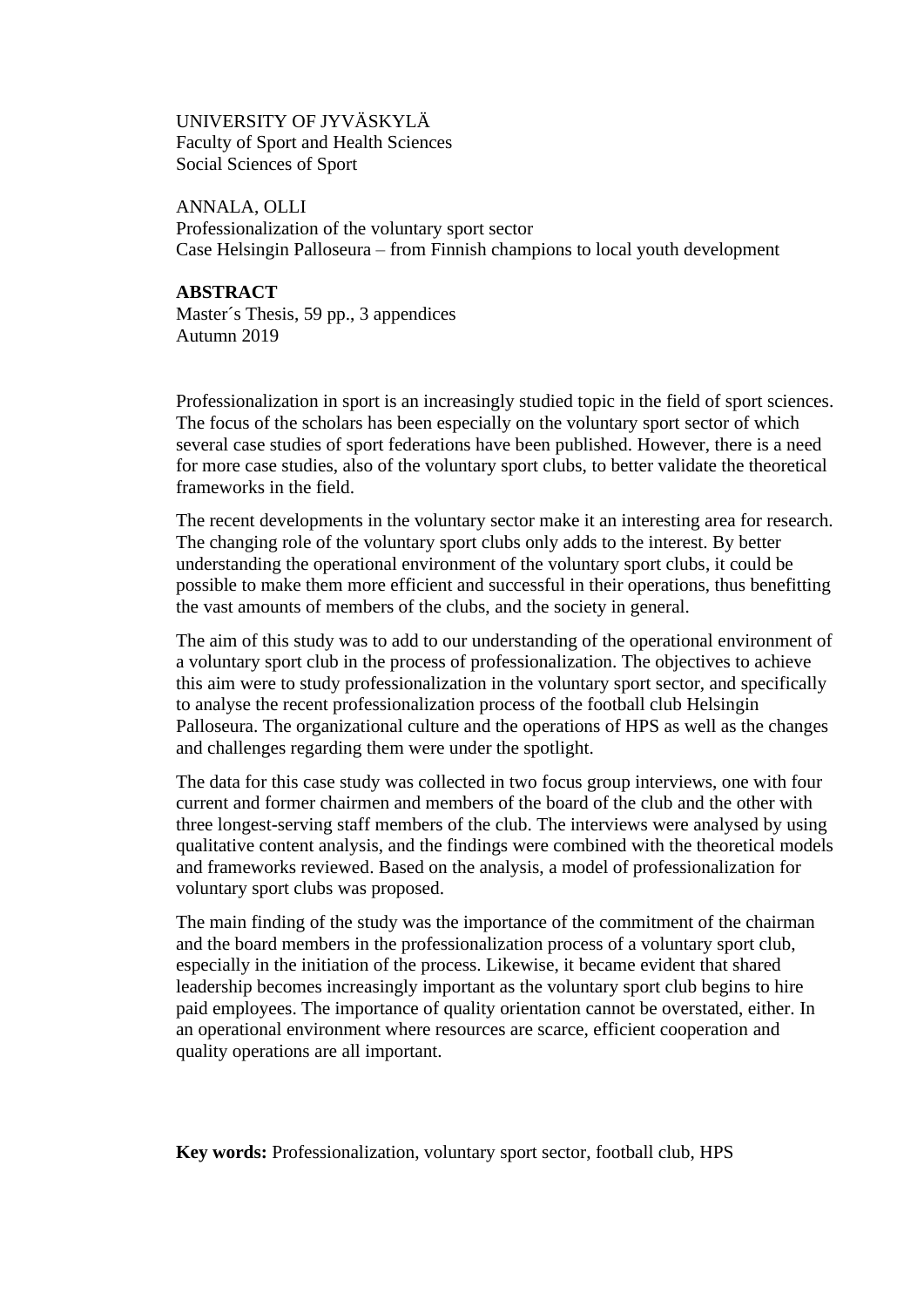## ABSTRACT

| 2 SPORT IN FINLAND – FROM CIVIC ACTIVITIES TOWARDS                    |  |
|-----------------------------------------------------------------------|--|
|                                                                       |  |
| 2.1.1 The voluntary sport sector in Finland - historical background 7 |  |
|                                                                       |  |
|                                                                       |  |
|                                                                       |  |
|                                                                       |  |
|                                                                       |  |
|                                                                       |  |
|                                                                       |  |
|                                                                       |  |
| 3 HELSINGIN PALLOSEURA - FROM FINNISH CHAMPIONS TO LOCAL              |  |
|                                                                       |  |
|                                                                       |  |
|                                                                       |  |
|                                                                       |  |
|                                                                       |  |
|                                                                       |  |
|                                                                       |  |
|                                                                       |  |
|                                                                       |  |
|                                                                       |  |
|                                                                       |  |
|                                                                       |  |
|                                                                       |  |
|                                                                       |  |
|                                                                       |  |
|                                                                       |  |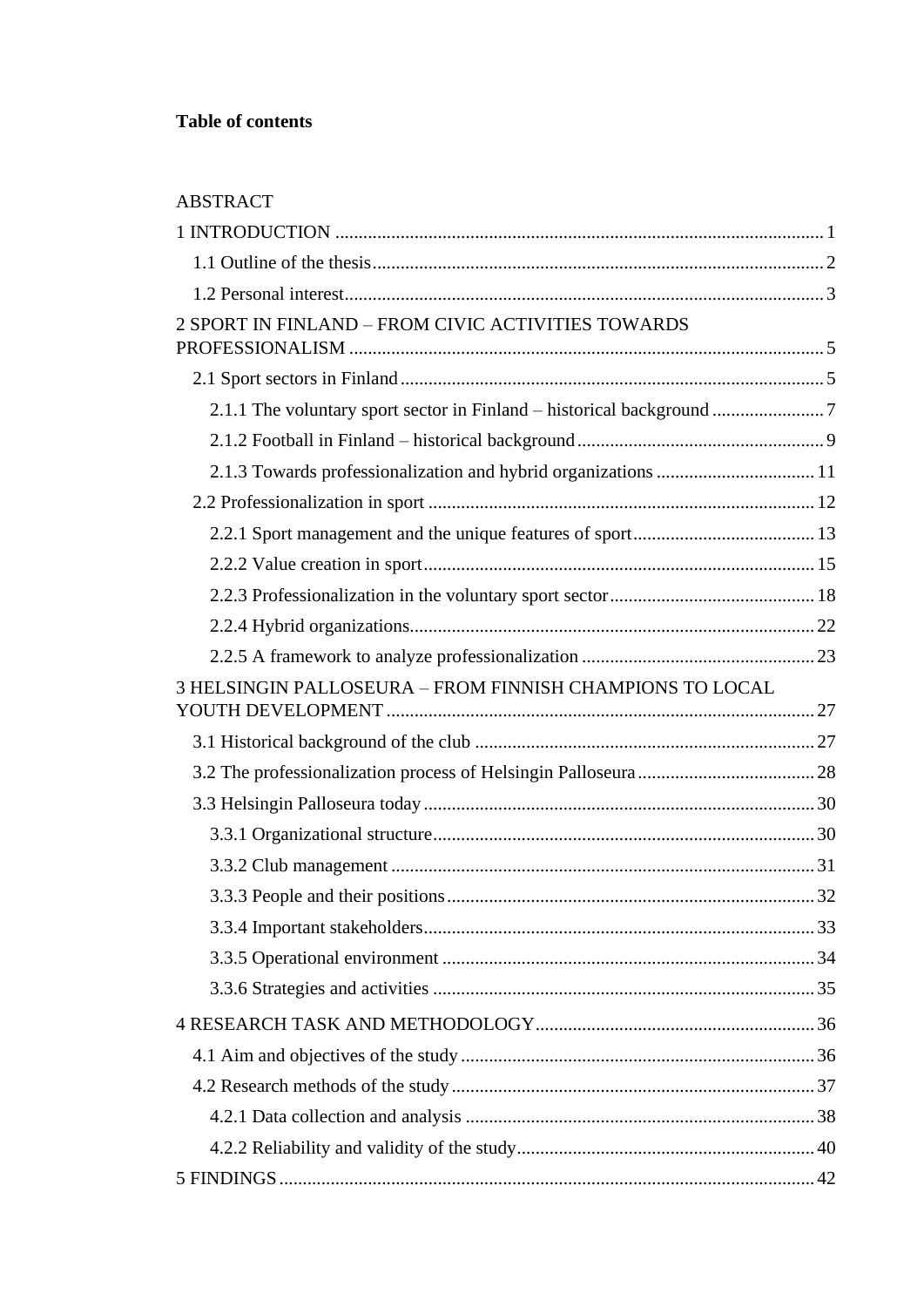| 6.1 Analysis of the professionalization process of Helsingin Palloseura53 |  |
|---------------------------------------------------------------------------|--|
|                                                                           |  |
|                                                                           |  |
|                                                                           |  |
|                                                                           |  |
| <b>REFERENCES</b>                                                         |  |

APPENDICES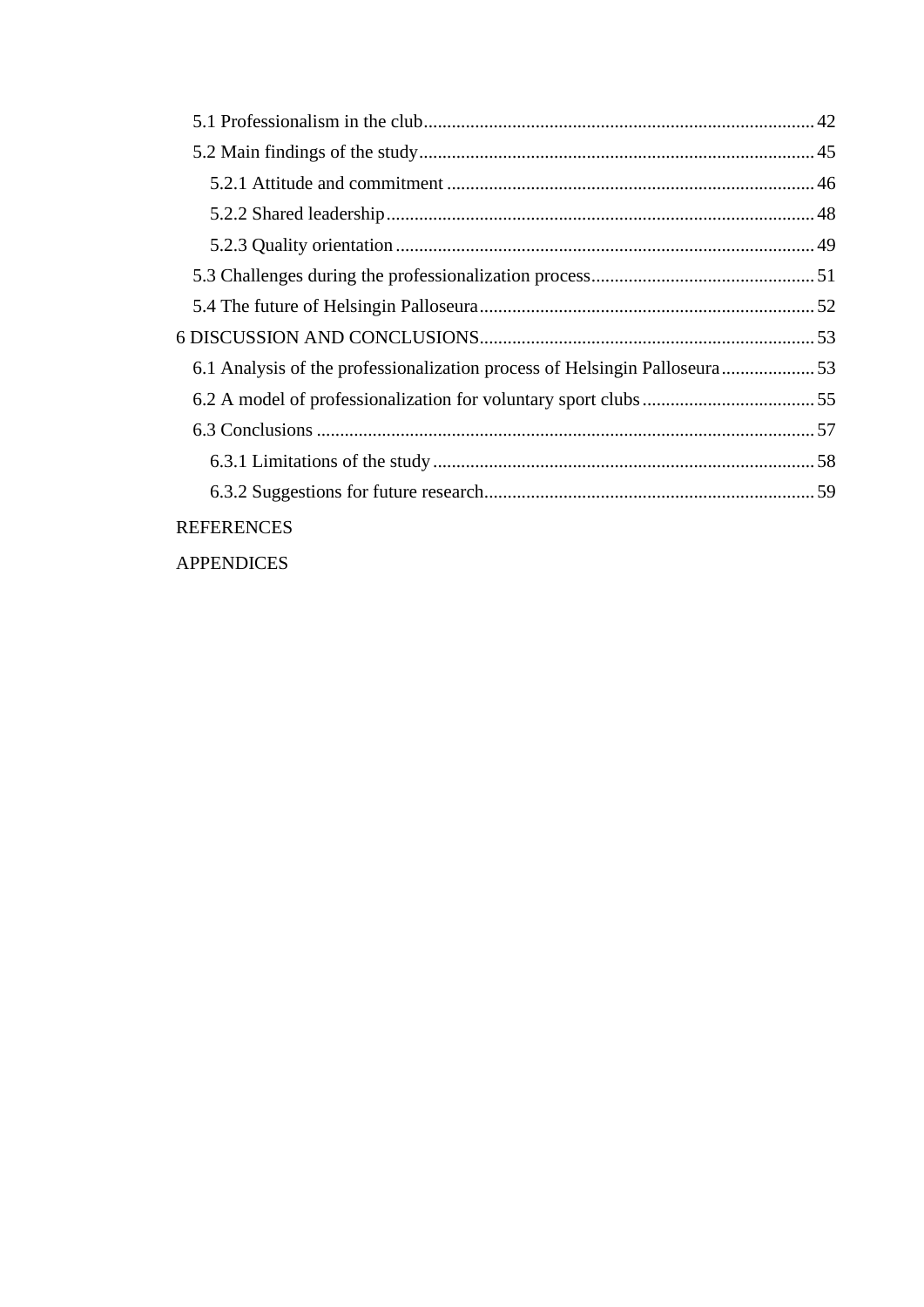#### **1 INTRODUCTION**

Currently, there is a trend of professionalization in sport organizations. Professionalization in general has received plenty of attention in the academic world with several studies on the professionalization of voluntary and non-profit organizations being published lately (e.g. Dowling, Edwards & Washington 2014; Nagel, Schlesinger, Bayle & Giauque 2015; Ruoranen et al. 2016). Indeed, the recent developments in the voluntary sector, such as hybridization and increasing demands towards voluntary organizations, make professionalization an interesting area for research.

Recent studies in the field of sport and organizational sciences have focused on the forms and causes of professionalization as well as on the consequences of the professionalization process (Nagel et al. 2015). Subsequently, several frameworks to analyse professionalization have been presented (e.g. Nagel et al. 2015; Ruoranen et al. 2016). Ruoranen and others (2016) suggest that further qualitative case studies would be a good method to validate their framework for analysing professionalization.

Furthermore, the perceptions of practitioners in the field offer necessary support for the theoretical concepts of professionalization (Slack 2014; Van der Roest, Spaaij & van Bottenburg 2015). Ruoranen and others (2016) continue by arguing that by integrating the perspectives of the practitioners into a framework, it would also be possible to increase the reliability and applicability in the analysis of a sport federation, or a sport association.

The voluntary, or third, sector has undergone major changes in recent decades. The boundaries of the public, private and voluntary sectors have started to fade, and their roles and responsibilities to merge and mingle. The concept of hybridization describes this phenomenon. (Billis 2010) As a result, there is talk of the "new third sector". Examples of this shift are, among others, the idea of a customer instead of a member and the organizational practices adopted from the private sector, or the business world. (Saukkonen 2013)

In the voluntary sport sector, the increasing importance of voluntary sport clubs as the health promoters of people leading ever more sedentary lifestyles (Koski, Itkonen, Lehtonen & Vehmas 2015; Koski & Mäenpää 2018) makes the research topic even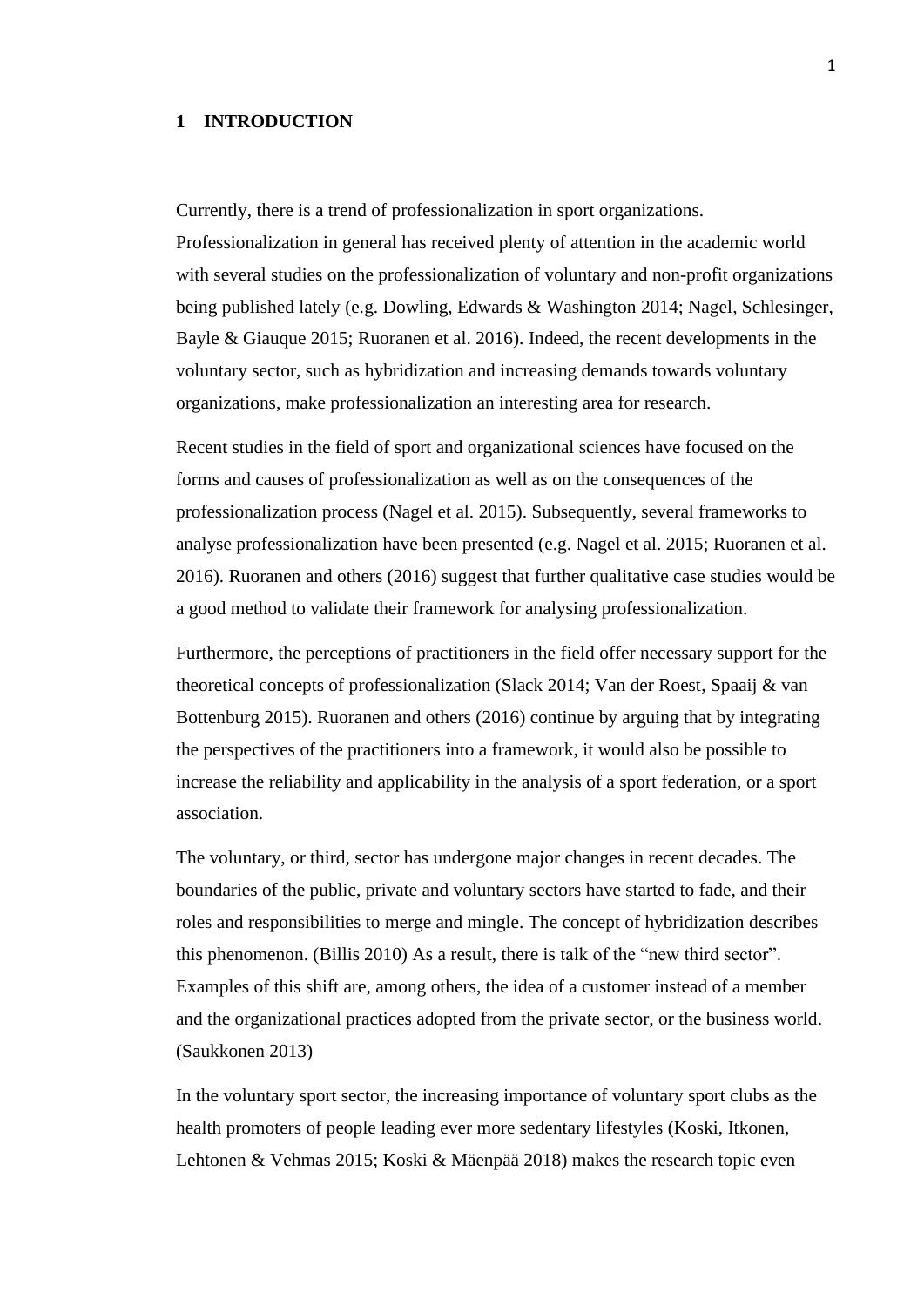more interesting. The role of voluntary sport clubs has also become that of a service provider, to ever more demanding customers (Koski 2012a; 2012b). It is therefore crucial to understand the functions of voluntary sport clubs in order to make them more efficient and successful. Besides, finding out and identifying best practices in the field could lead to repeatability in other clubs. By better understanding the operational environment of the voluntary sport clubs it could be possible to make them more efficient and successful in their operations, thus benefitting the vast amounts of members of the clubs, and the society in general.

Football as the most popular sport in Finland with almost 140 000 registered players (Palloliitto 2019) offers a fine context for this study. Moreover, the century-long history of Helsingin Palloseura (HPS) allows us to inspect the historical development of a voluntary sport club through the different phases of the voluntary sport sector in Finland. There have been ups and downs in the history of the club, but the upward trend of the last couple of decades, including for example the vastly increased number of members (Lindbohm 2017), presents an interesting and successful example of how a voluntary sport club can become more professional, and more significant for its stakeholders.

Despite the ever-increasing academic interest in football and professionalization, there is a distinct lack of empirical research on the topics in Finland (Szerovay 2015; Szerovay, Itkonen & Vehmas 2017). Therefore, this study seeks to add to the literature the case of HPS, one of the most historically prestigious and successful football clubs in Finland, as an example of the professionalization process in a voluntary sport club.

## **1.1 Outline of the thesis**

In this master's thesis, the recent developments in HPS, a football club from Helsinki, are inspected. In the literature review, a closer look is taken at the history of the voluntary sport sector in Finland, the focus being on the current trend of professionalization. Furthermore, the history of football in Finland is discussed, followed by that of HPS.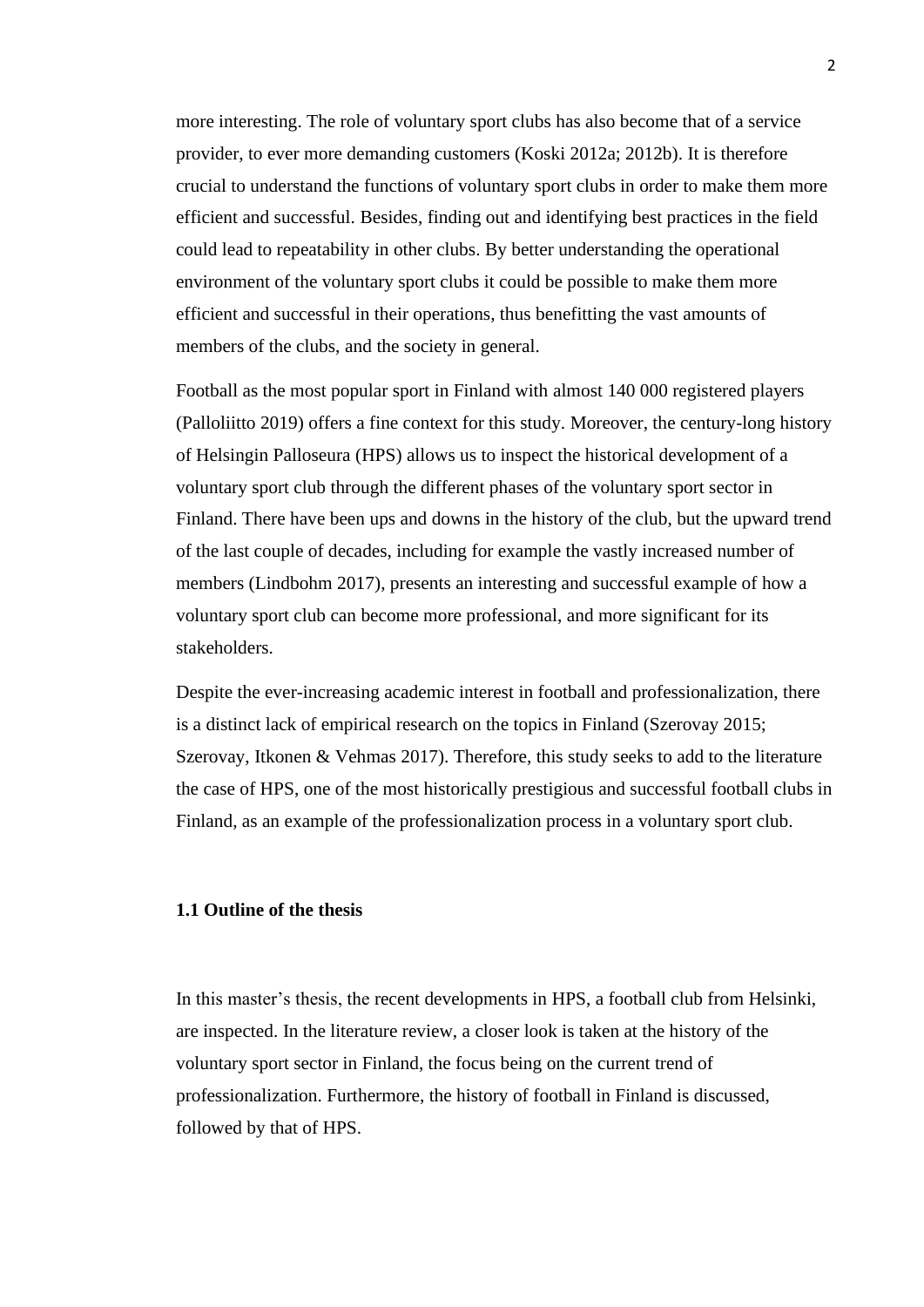After presenting the methodology of the study, the findings section focuses on especially the last two decades of operations in HPS. The change in the focus and emphasis of the club are analysed, along with the professionalization process that has taken place in the club. To understand this process better, key persons, namely staff and members of the board, were interviewed.

Based on the literature review and the findings of the interviews, a model of professionalization for voluntary sport clubs is introduced. Finally, the limitations of the study as well as suggestions for future research are presented.

## **1.2 Personal interest**

Personally, the interest in this topic arises from my enthusiasm for football and football club management and operations. In addition, I have played for the club in question, HPS, for almost 15 years, and I am currently still playing for the club.

My personal attachment to the club makes the topic and HPS as a case study subject interesting and meaningful to me. The extensive first-hand knowledge of the club that I have acquired during my time as a player can help me to understand the operational aspects of the club better and to form conclusions from the findings of the study.

Further reasons to choose Helsingin Palloseura as the case study are firstly the fact that football is the most popular sport in Finland. Secondly, there is a current boom going on with the recent success of the men's national team. Therefore, HPS as a football club with a large member base is an interesting study subject. Additionally, the century-long history of HPS makes it possible to examine the historical development of a voluntary sport club by applying the different phases of the voluntary sport sector in Finland (see Itkonen 1996).

Lastly, the important role voluntary sport clubs can play in the battle against sedentary lifestyles adds to the interest and importance of the study. By understanding the functions of HPS and the recipe for its recent success, it could be possible to repeat them in other clubs, thus promoting football as a form of exercise.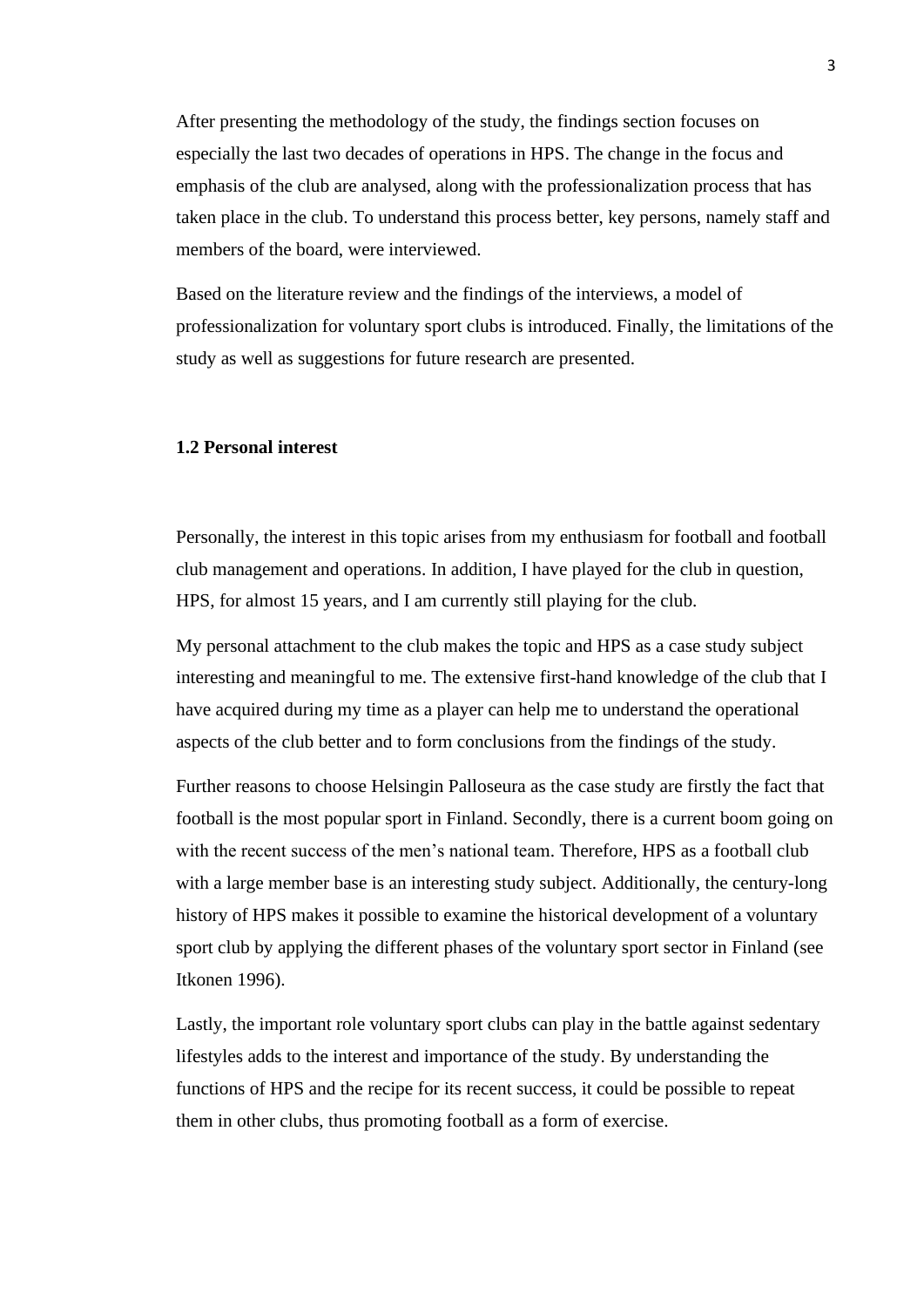My close connections to the club present an issue for the objectivity of the study, which may have affected the research process and my interpretations of the data. Hence, during the research process, I have had to constantly keep in mind my role as a researcher, and not allow the membership of the club or personal relationships to actors in the club distract me from critical thinking and examination. Nonetheless, my assumptions and relationship to the study subject have undoubtedly influenced the quality of the research (Sparkes & Smith 2014, 19).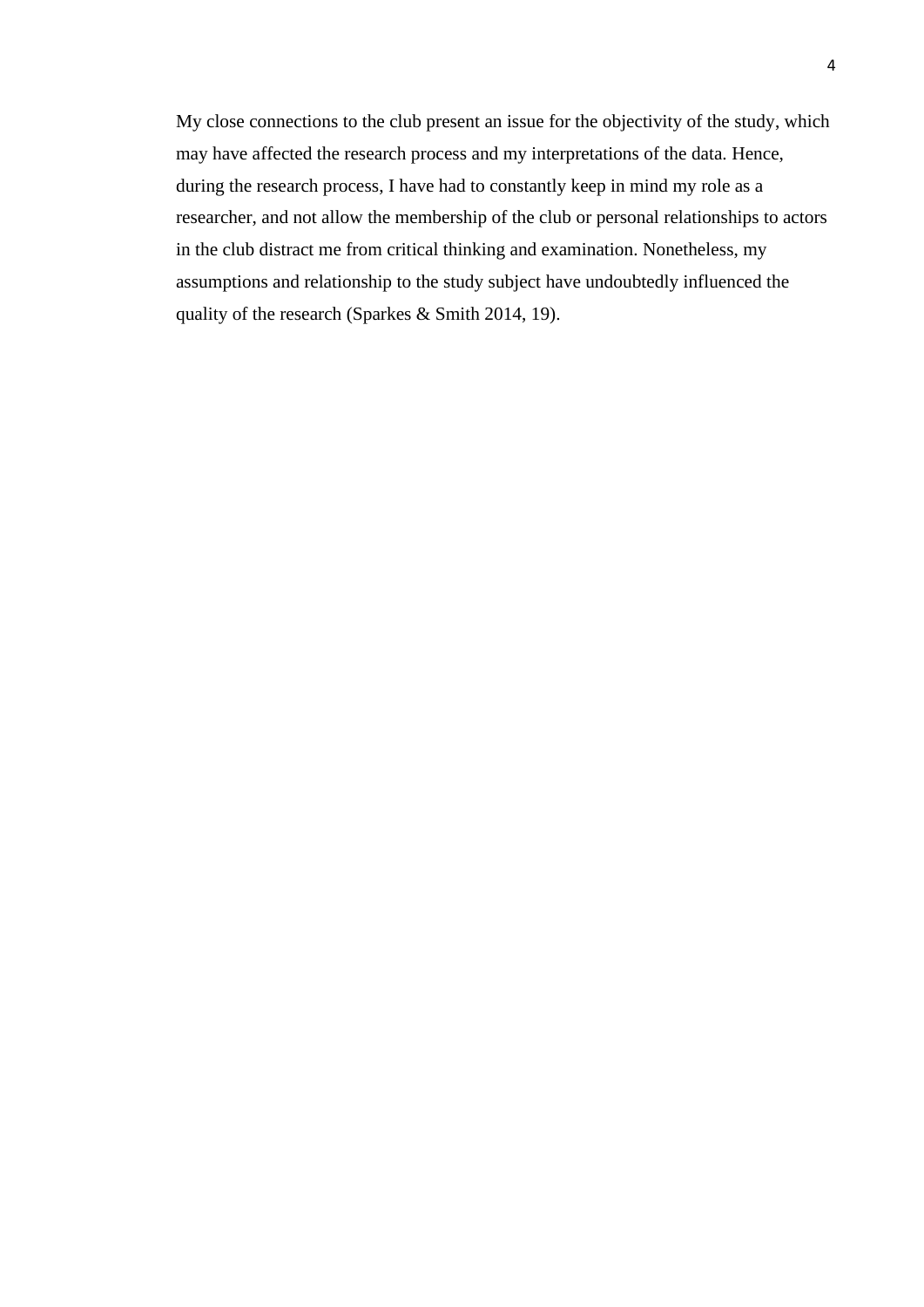# **2 SPORT IN FINLAND – FROM CIVIC ACTIVITIES TOWARDS PROFESSIONALISM**

In this literature review, the three sectors of sport in Finland are introduced. The existing literature in the field of voluntary sport sector, the most important sector for the purposes of this thesis, is reviewed. The history of the voluntary sport sector in Finland is examined, and the different phases of it are presented. Likewise, the historical background of football in Finland is covered as an introduction to the specific context of this study.

Then, the recent trend of professionalization in the voluntary sport sector is analysed. Additionally, a short introduction to sport management as well as to the value creation processes within sport are included due to their possible, and even probable, importance in the professionalization of voluntary sport clubs and associations. A framework to analyse professionalization is presented to conclude the theoretical section of this literature review.

## **2.1 Sport sectors in Finland**

The sport field in Finland has been traditionally divided into three sectors: public, private and voluntary sector. Each of these sectors has its specific characteristics (e.g. Itkonen 2002; Smith 2008). Nowadays, more and more organizations especially in the voluntary sport sector are hybrids with features adopted from all three sectors (Saukkonen 2013). These hybrid organizations mix elements, values and principles from the three sectors (Billis 2010). Thus, knowing and understanding their basic elements is vital.

The public sport sector includes governmental institutions and organizations from the national all the way to the local level. The main function of these actors is to develop and maintain sport policies as well as the sport and physical activity culture itself (Smith 2008). Smith (2008) highlights that the interest and engagement in sport from the governmental side is a result of the potential of sport to create positive economic,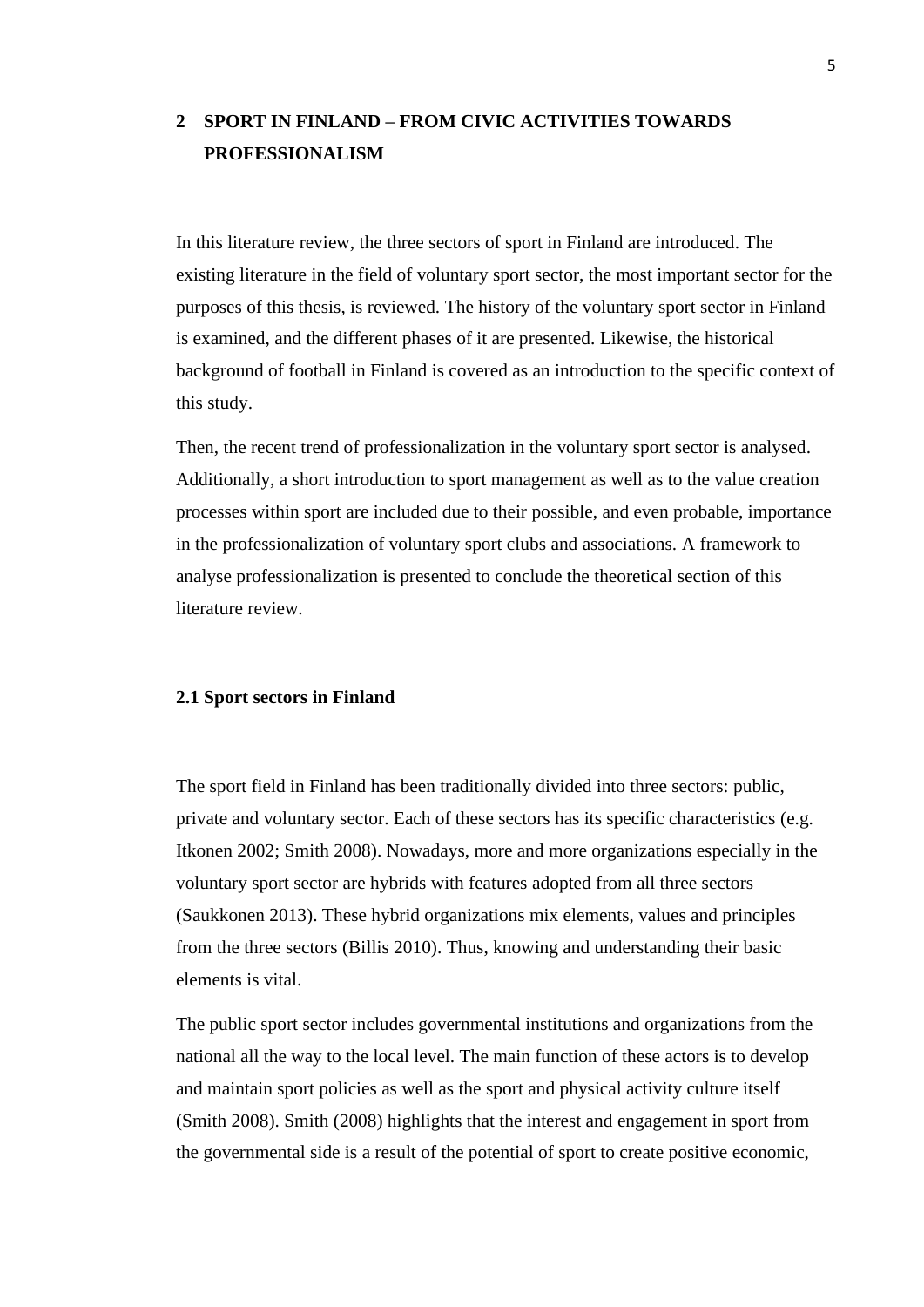social and political benefits. These benefits can be, for example, success in international competitions or promotion of recreational mass sport (Laine & Vehmas 2017).

Furthermore, sport can positively affect infrastructural and environmental elements (Masterman 2004; Preuss 2007). For instance, sporting success can tempt public authorities to build sport facilities. Partly for this reason sport clubs in Finland are closely linked with the public sector; when in need of a new football field, it pays dividends for a football club to have a good relationship with the local authorities.

The division of labour between the public sector and the voluntary sector in Finland is based on the Sport Act, which defines the role of the public sector as building and maintaining the infrastructure for sport as well as financially supporting the organizations in the voluntary sector. The voluntary sector for its part is responsible for organizing and executing sport and exercise activities both nationally and locally. Although its name might so imply, the law itself does not include detailed rulings or any demands for actions in practice; it is more of a general code of conduct. (Ilmanen 2015; Kokkonen 2013)

The private sector differs significantly from the public sector, as in the private sector, the private companies and other actors primely focus on making a profit (Laine & Vehmas 2017). Thus, the private sector is business- and market-oriented as well as commercialized. There are diverse operators in the private sport sector, for example professional sport clubs and leagues, sport retail companies and fitness centres.

In recent years, the private sport sector has been growing in Finland (Laine 2017). This can be seen in the steep increase in the number of corporations in the sport industry (Gholamzadeh Fasandoz 2016) as well as in the corporations' increasing investments in sport sponsorship (Sponsor Insight 2018). Besides sponsorship, voluntary sport clubs are more and more connected to the private sector. For example, sport clubs often form a private company to manage their facilities, such as sport halls and fields. This is also the case for Helsingin Palloseura: the club has founded and is the sole owner of a limited liability company, which manages and operates the football fields of the club.

The voluntary sport sector, also referred to as the civic or non-profit sector, comprises the sport clubs, associations and federations and other governing organizations. The voluntary sport sector has had an important role in the development of the Finnish sport and physical activity culture (Itkonen 2002). Some defining characteristics of this sector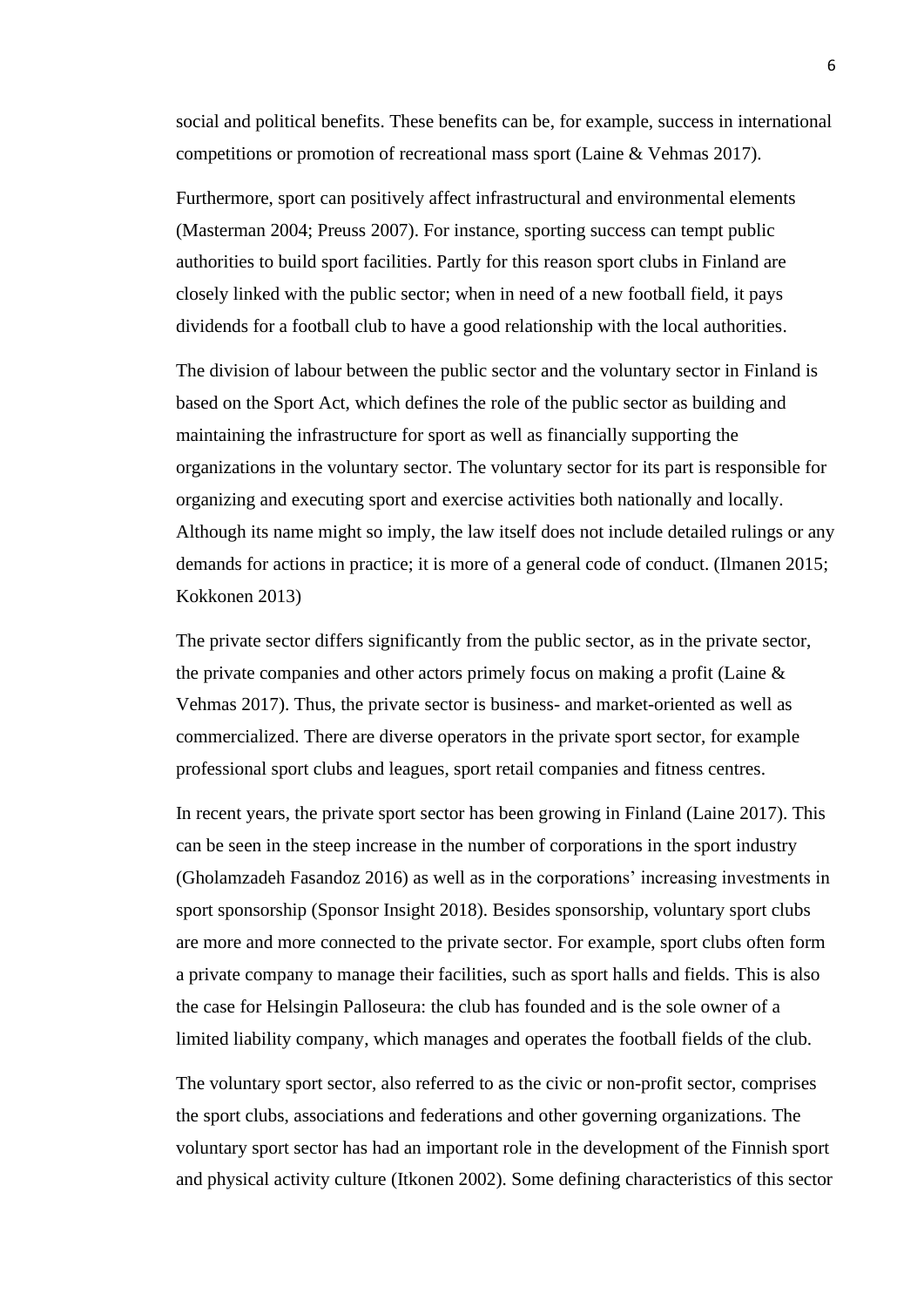are the focus on public good while basing activities and operations on voluntary actions and goodwill. As such, the voluntary sport sector takes care of offering sport products, which are not within the realm of interest or capabilities of the public or private sector. (Smith 2008)

The current state of the voluntary sport sector in Finland is the result of over a centurylong history. Itkonen (2000) has divided this in four clearly defined stages. To properly understand the current situation in the field, it is necessary to familiarize oneself with these phases in the development of the voluntary sport sector. Prior to delving into the phases of the voluntary sport sector, the history of the civil movement in Finland is shortly covered.

#### **2.1.1 The voluntary sport sector in Finland – historical background**

In the civil movement lie the foundations of the voluntary sector in Finland: civic physical activities have been linked to other organizational operations in Finland more than possibly anywhere else in the world (Hentilä 1993 as cited in Itkonen 2000, 12). Already in the late 19<sup>th</sup> century, different associations and clubs had an important role in shaping the Finnish society as well as educating and enlightening people of all social classes (Itkonen 2000). Even today sport clubs and associations are mostly based on the same ideals and values of voluntary work.

The first Finnish sport clubs date back to the time of the rise of the civil movement in the mid- and late  $19<sup>th</sup>$  century. However, only in the turn of the century did sports and sport clubs begin to organize themselves in associations. This marked the beginning of the development of the voluntary sport sector in Finland as we know it. Itkonen (1991; 2002) has named this first era the age of organizational culture, going from the beginning of the new century to 1930. It is followed by the age of hobby-competition (1930-1960), the age of intense competition (1960-1980), and the age of divergent activity beginning from 1980, and continuing still.

Most of the first sport clubs and associations, including HPS, had multiple different sports under their guard. In the 1930s, the organizational culture of sport and physical activity reached its tipping point (Hentilä 1993 as cited in Itkonen 2000) as individual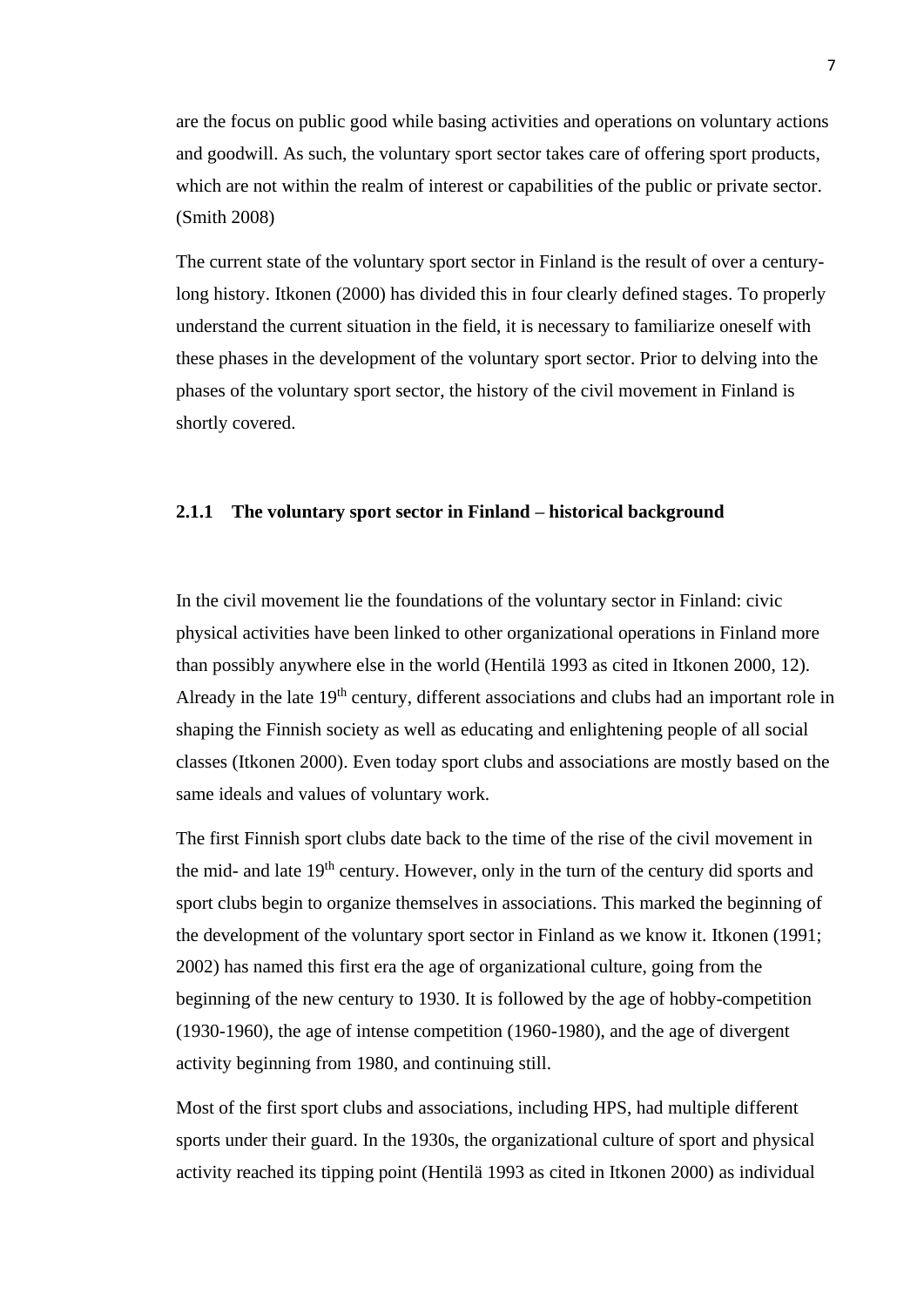sports and sport clubs began to demand more in order to be more competitive. By the end of the decade, the age of hobby-competition had begun.

As the Finnish voluntary sport sector developed after the associational organization, the meaning of individual sports grew larger. There was a need for reorganization to be able to take the needs of different sports better into consideration, especially since sport clubs had more and more competitive goals in their activities. Along with the number of different sports and sport associations, also the number of sport facilities increased. The improved training conditions allowed for more competition to take place in more and more different sports, which led to increased competition between sports in the fight for scarce resources of the municipalities. To be successful, the competition systems within a sport had to be developed. This evolution marked the beginning of the age of intense competition. (Itkonen 2000)

At the end of the 1960s the time of planning optimism began in Finland. The ideas of planning were embraced also in the field of sport and physical activity. Political parties were compiling sport-political programs and the municipal sports administration gained more resources. The national and municipal emphasis was on the health of the citizens and their ability to function, whereas in sport clubs the level of competitiveness kept on rising. (Itkonen 2000)

In sport clubs, the planning and the increased amount of information led to the sectorization of coaching knowledge and to professionalization (Itkonen 1996). Consequently, the sport federations developed their coach education systems. Itkonen (2000) has looked at some of the reasons for this difference in emphasis between sport clubs and the national and municipal administrations. Firstly, and most importantly, the stagnant change of civic actions is pointed out. As most of the actors in a club, or any civic association, are voluntary, the operative side of the work is learned by doing and the prevailing practices and modes of operation are not questioned. Consequently, one does what has always been done. Additionally, organizations have been noted to resist change, preferring the previous state of inertia (Skinner, Stewart & Edwards 1999).

Secondly, the sport-specificity of competitive sports led to the safeguarding of one's own sport's resources. This can still be seen today in sport facilities where practitioners of different sports meet; opposition, or even animosity towards one another, can be observed. Thirdly, the significance of children and youth in sport club operations was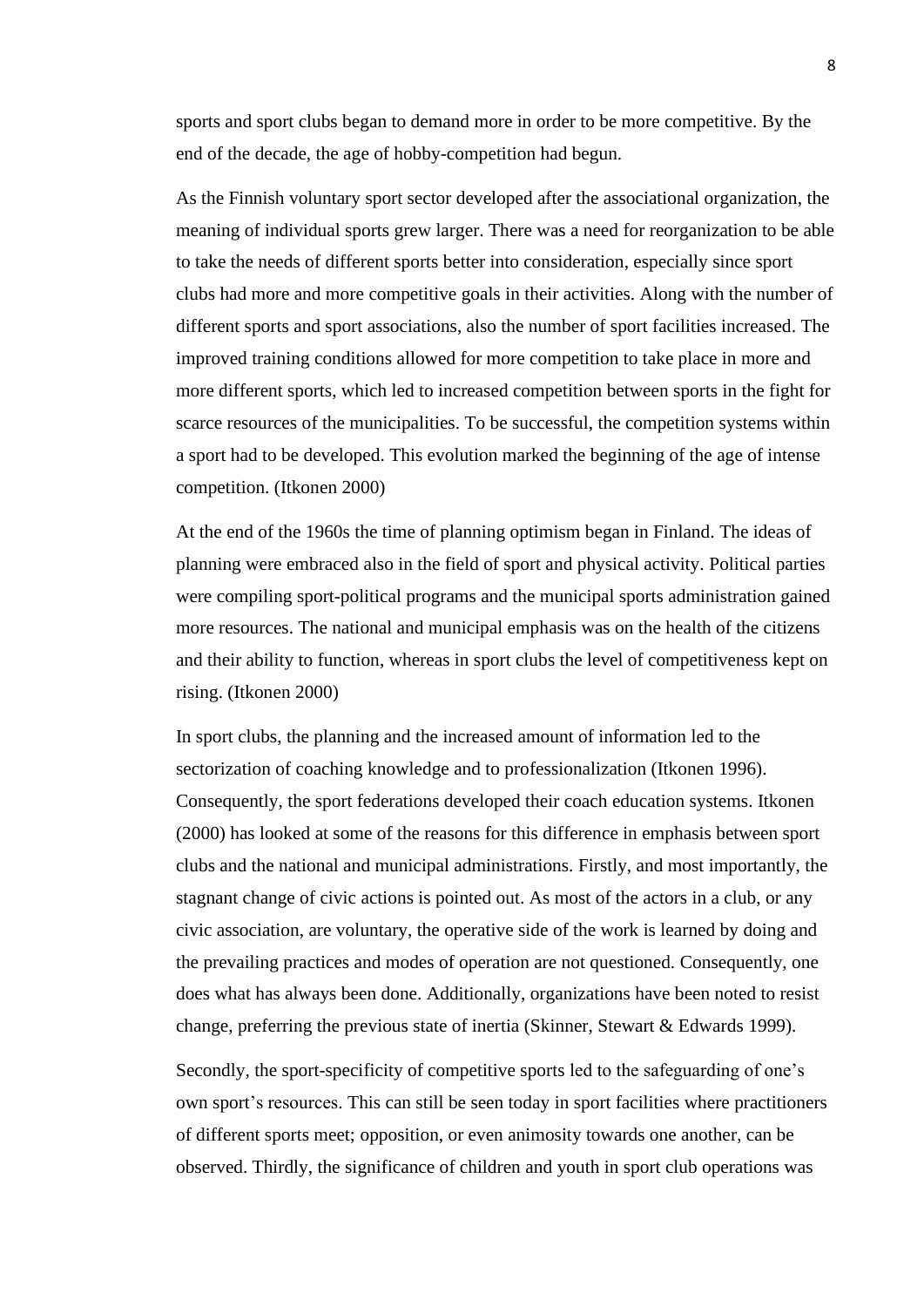showcased in the child attaching himself to a club via a sport hobby. This is a rather important notion for sport clubs to make.

Finally, the need for sport and physical activity for health reasons arose only later once the sedentary lifestyle became more common due to urbanization and the rise of the service society. Most of these factors can still be seen today. Hence, the latest stage pointed out by Itkonen (2000), the age of divergent activity, is even currently prevalent.

The 1980s saw a vast expansion of the field of sport and physical activity in Finland, both organizationally and content-wise (Itkonen 2000). Scholars (Koski 2012a; Itkonen & Salmikangas 2015) emphasize the notions of individualism, differentiation and specialization in their description of this era. Furthermore, the age of divergent activity is that of fragmentation; the trend of specialization is still ongoing in the Finnish sport culture (Itkonen 2002). As resources are scarce and one single club or association cannot do everything successfully and competitively, this trend can only be expected to continue.

### **2.1.2 Football in Finland – historical background**

Much like the phases of the voluntary sport sector in Finland, the history of football in Finland can be divided in four periods, starting from the turn of the  $19<sup>th</sup>$  and  $20<sup>th</sup>$ century. Through the inspection of these periods one can see the key points in the history of and the changes occurred in Finnish football as well as some typical traits of Finnish football. These periods are landfall, the age of organizing, the formation of a national competition system, and the early internationalization and globalization. (Itkonen & Nevala 2006)

Modern football has its roots in  $19<sup>th</sup>$  century Great Britain, and indeed it was the British sailors who first brought the game to Finland at the end of the 19<sup>th</sup> century. Consequently, the rise of football in Finland started in coastal cities with major harbours, such as Helsinki, Turku and Vaasa. Schools and teacher seminars were the first places to offer practice and instructions in the sport, but in the first years of the  $20<sup>th</sup>$ century, during the age of organizational culture, football, too, started to organize itself.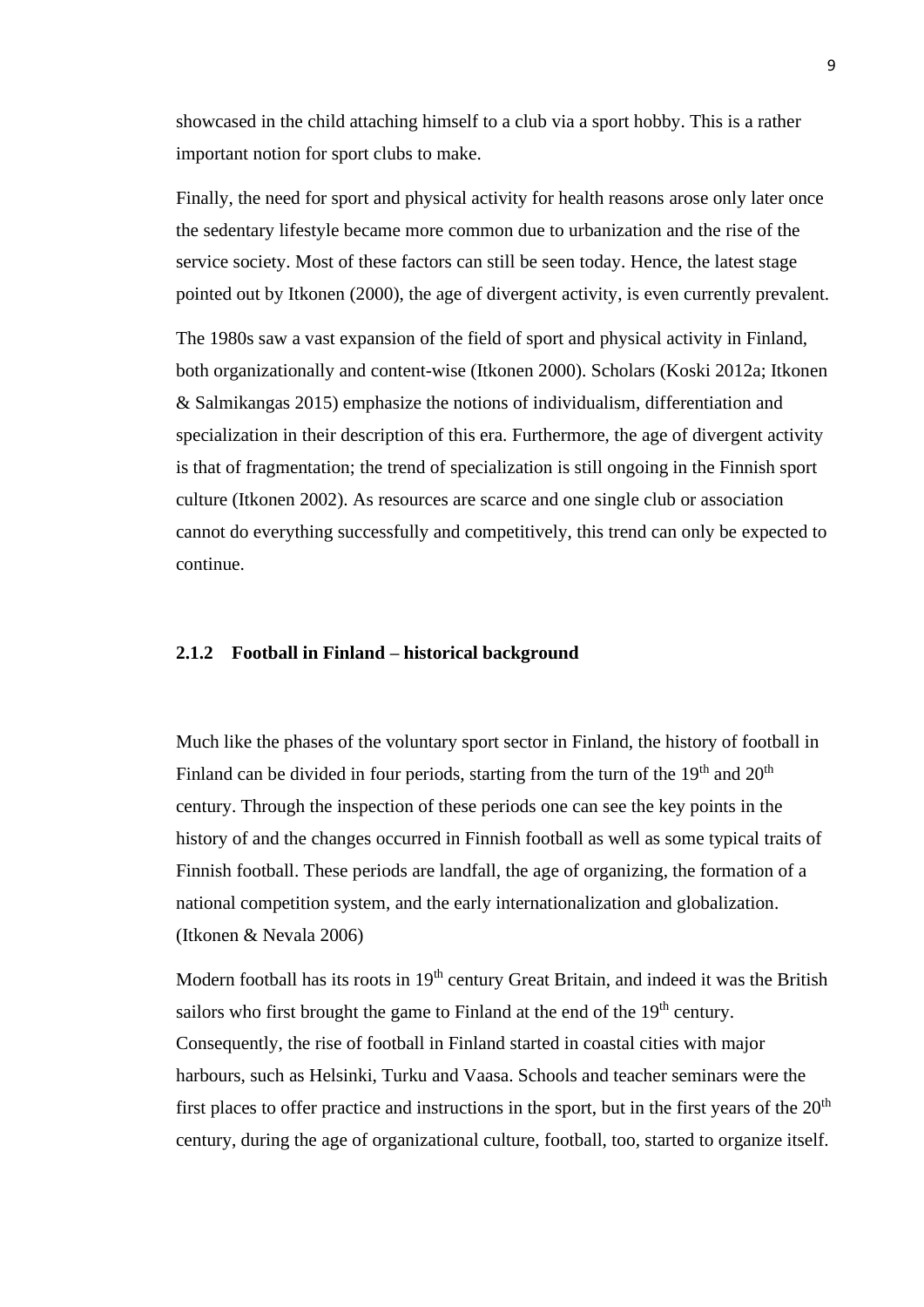As a result, the Finnish Football Association was founded in 1907. (Itkonen & Nevala 2006)

As football became more organized, and more popular, an increasing number of sport clubs included football in their activities. New football clubs were founded, and many of them were separate from other voluntary sector organizations. This phenomenon might have influenced the Finnish sport culture in terms of sport-specificity (Itkonen & Nevala 2006). The developing society along with the trends of industrialization and urbanization led to more people living in cities, and to more people having free time. This in turn enabled also the working class to practice sports such as football. (Kanerva, Arponen, Heinonen, Tamminen & Tikander 2003, 254)

Football developed slowly but steadily in Finland until the 1930s, much like elsewhere in Europe. However, it was the backwash of the Civil War that had a major detrimental impact on the development of football in Finland. After the Civil War, the civil guards were strongly introducing a new sport, Finnish baseball, to people especially in the countryside, where most of the population still lived (Kortelainen 2007). Hence, football had limited opportunities to spread outside of coastal cities and major industrial cities inland. Due to the status of baseball in the countryside, football did not take its place as the leading sport in Finland, like it did in most of the other European nations (Itkonen & Nevala 2007, 14). Moreover, the tradition of volunteerism in sport in Finland and the subsequent lack of professionalism has negatively affected the international success of Finland in football, leaving Finland in a peripheral position in the global football figuration (Szerovay et al. 2017).

The third phase of Finnish football, the formation of a national competition system, began already during the war years in the 1930s and 40s. The modes of operation became established and the organizational division of labour clarified. An important step in developing a national football system was the common competition system between the Finnish Football Association and the Workers' Sports Federation. (Itkonen & Nevala 2006) This enabled the existence of one football movement, bourgeoisie and the working class together, unlike in many other sports in Finland (Mäkinen, Aarresola, Lämsä, Lehtonen & Nieminen 2016).

The national championship in the form of a league had started in the 1930s, but it was in the 1960s when the overall national football system with established competitions,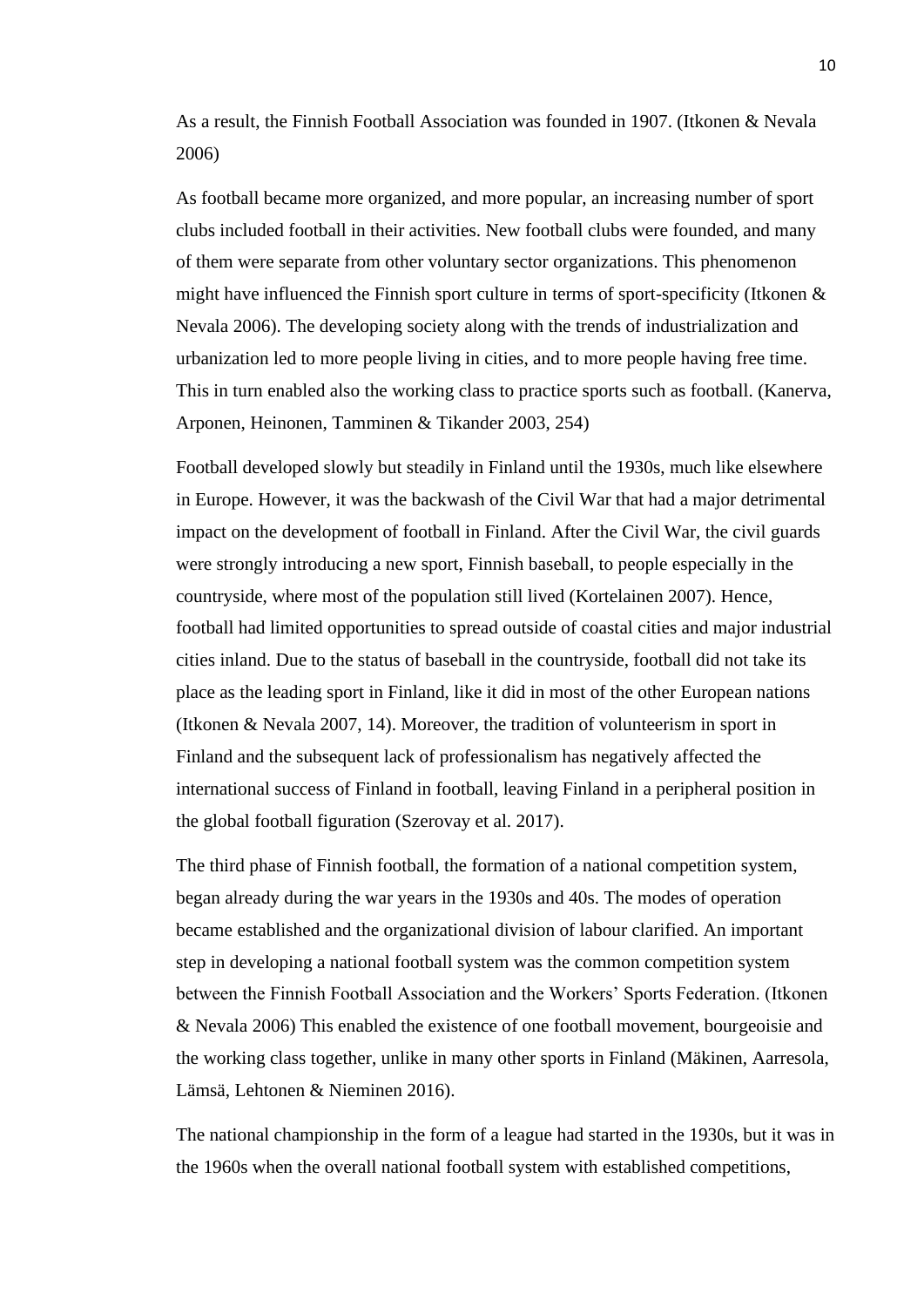coaching and education was built. This phase coincides with the third phase of the voluntary sport sector in general, the age of hobby-competition. The decision of the Finnish Football Association to continue with the ideas and values of amateurism certainly confirmed this. (Itkonen & Nevala 2006)

The 1970s saw Finnish football take its first steps towards internationalization. The number of players and their mobility increased along with the number of national team matches, and the possibility to watch international football matches in television brought the beautiful game to every living room in the country. As the influx of players to and from Finland increased, the age of intense competition began also in football; coach and player education saw major developments take place and the competition system was renewed. (Itkonen & Nevala 2006)

By the 1990s globalization had reached Finnish football. Today, Finnish football is part of the international football landscape with player transfers and diverse fan culture, among other phenomena. (Itkonen & Nevala 2006) Football has grown internationally and is today a media product and a major industry, and although Finland is lagging in this development, football is the most popular participation sport in Finland and is expected to only grow further in popularity in the future.

#### **2.1.3 Towards professionalization and hybrid organizations**

The three sport sectors are increasingly inter-related, as their activities intersect in multiple different ways (Smith 2008). The concept of hybridization is used to describe this trend (Billis 2010). Especially clubs and associations in the voluntary sport sector are nowadays operating in an environment where the ability to adapt to the demands and characteristics of both the public and the private sector is vital (Heikkala & Koski 2000; Harris 2010). Indeed, market-oriented elements have gained importance in the operation of Finnish voluntary sport organizations (Szerovay, Perényi & Itkonen 2016).

Slack and Parent (2006, 154) proposed that "in the most effective sport organizations there is a fit between the demands of the environment and the type of structure and managerial practice followed". Achieving this in the voluntary sector can be difficult, as voluntary clubs and associations act and operate based on the ambitions, values and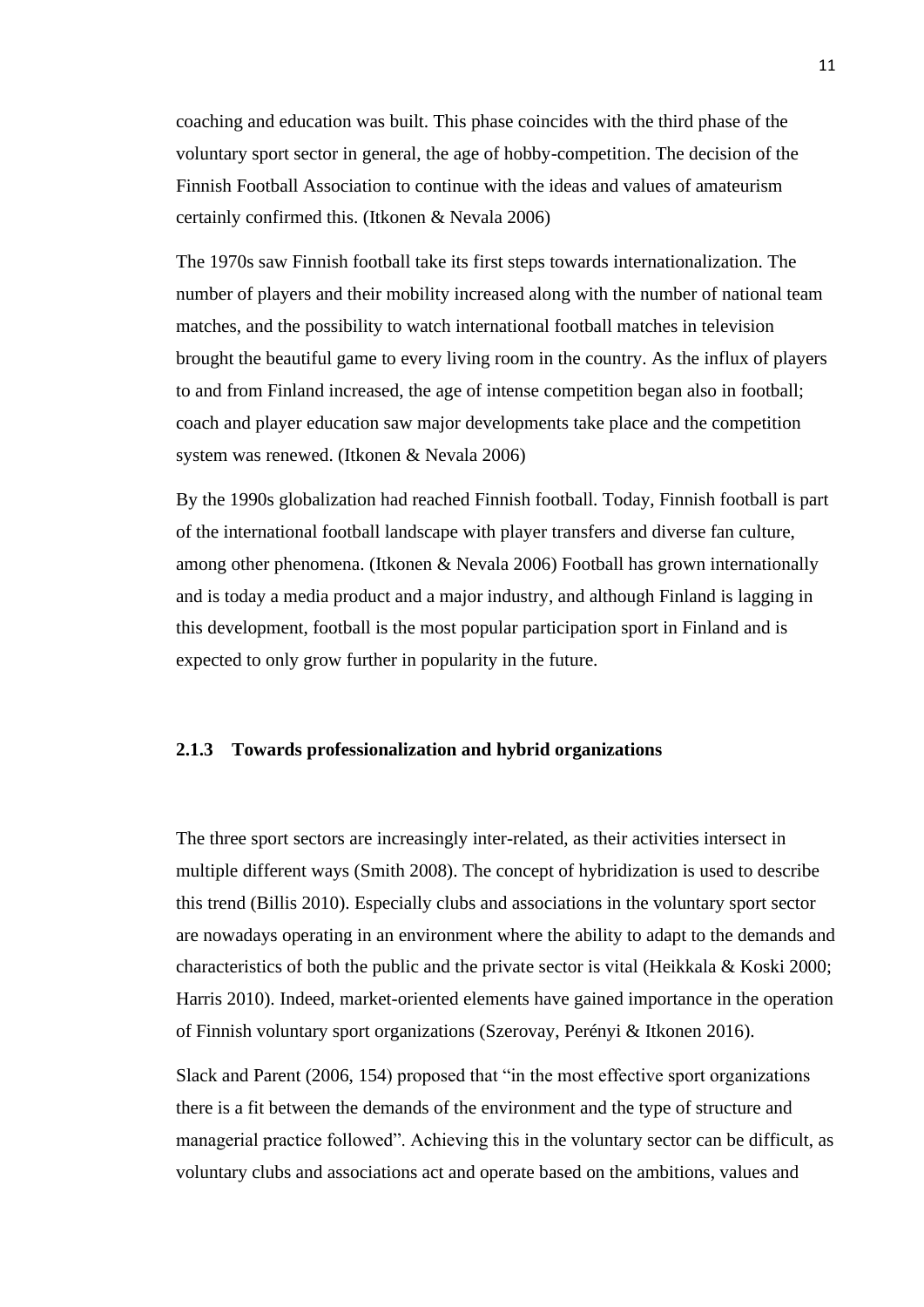goals of their members; mutual understanding is hard to come by. Consequently, the direction of a club or an association can vary to a large extent depending on the persons in charge. (Heikkala & Koski 2000)

Today, there is more specialization and differentiation in voluntary sport clubs than before (Koski 2012a; Nagel et al. 2015; Itkonen & Salmikangas 2015). The traditional aspects of the voluntary sector are also increasingly combined with methods usually related to the private sector (Saukkonen 2013). Thus, it is hardly a surprise that tensions and conflicts have arisen in voluntary sport clubs, which are still mainly based on the ideas of voluntarism and the resources provided by the members and the parents of the youth athletes (Szerovay et al. 2016). To tackle this issue and to come up to increasing expectations towards them, voluntary sport clubs, and organizations in the voluntary sector in general, have become more hybrid and professionalized.

#### **2.2 Professionalization in sport**

Historically, the concept of professionalism has been the opposite of amateurism, referring to athletes practicing professionally and having an occupation in sport. Today, professionalization is widely used to illustrate the trend of increasingly professional operations both in top-level sport and in the voluntary sport sector, and the subsequent employment opportunities for athletes, coaches and administrators. Professionalization also includes specialized sport organizations with competitive goals as well as rationality, efficiency and predictability of actions both in the organization and competition level. (Peterson 2008)

The concept of professionalization first emerged within the fields of sociology and management in the early  $20<sup>th</sup>$  century. However, it was only in the late 1980s and early 1990s when the concept became more prevalent within the field of sport management. (Dowling et al. 2014) The rise of television as a medium and the commercialism that followed in the 1960s and 1970s spurred the study of sport professionalization (Slack 2003). Robinson (2008, 313) summarises the thoughts of fellow scholars in recognising that "one of the main consequences of the commercialism that has occurred in sport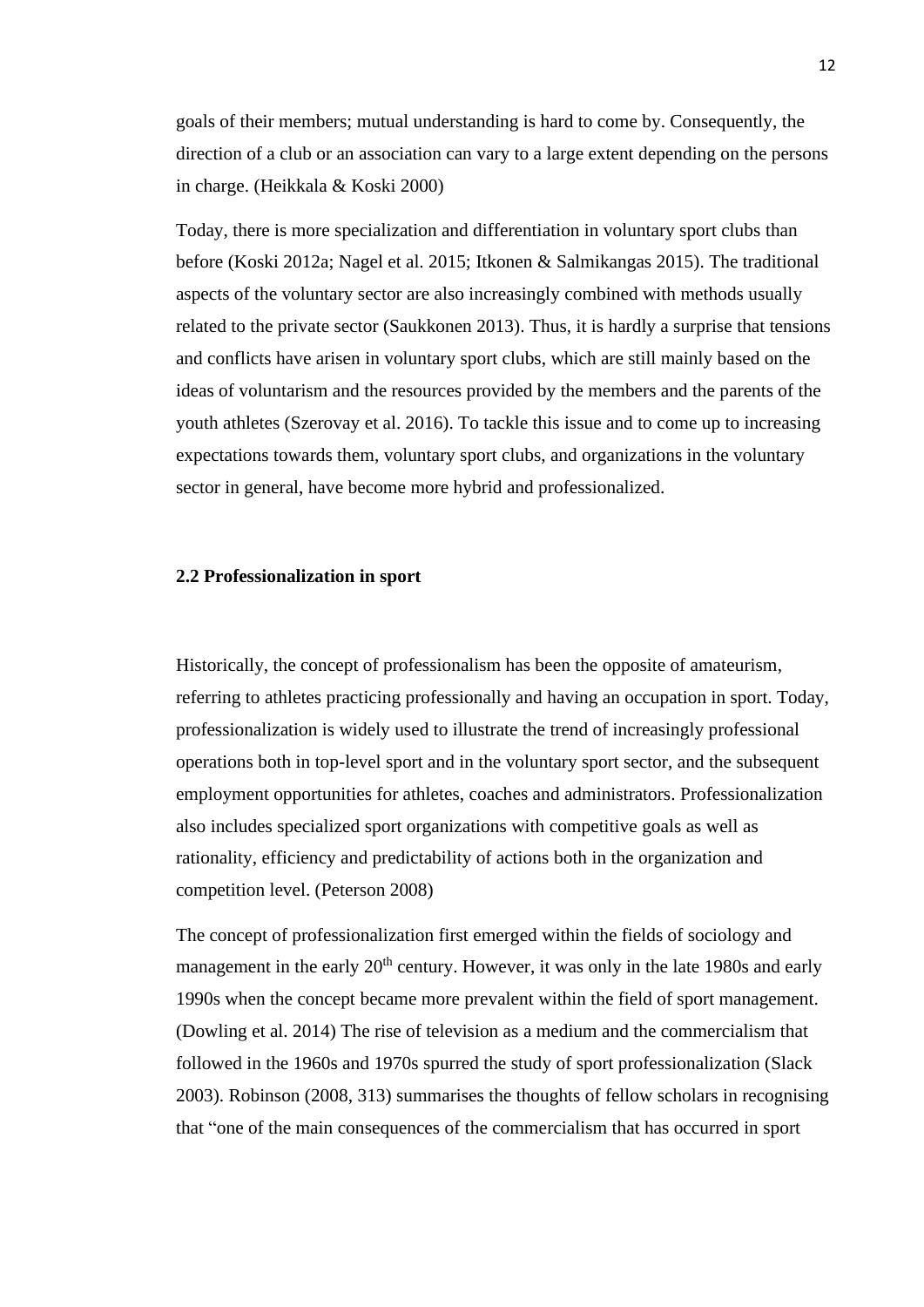over the past few decades has been the increasing professionalisation of those… involved in managing sports organisations".

The same applies to the voluntary sport sector as well; the number of paid employees in the voluntary sector is growing (Ruuskanen, Selander & Anttila 2013; Szerovay 2015) and so are the levels of planning and organization. Companies have also noticed the potential voluntary sports clubs have in terms of value creation (Sponsor Insight 2018). To meet the increasing expectations of stakeholders and to survive in a dynamic organizational environment of today, using larger management structures and formalization, i.e. to professionalize, has become essential for organizations (Ruoranen et al. 2016).

Before going further into the topic of professionalization in sport, it is essential to review the basic aspects of sport management and the unique features of sport to fully understand the environment in which sport organizations and managers operate. The value creation processes within sport are also presented as they can have a major impact in the professionalization of voluntary sport clubs and associations. Following these topics as the background for professionalization in sport, the literature on professionalization in the voluntary sport sector is reviewed. Finally, a framework to analyse professionalization is presented.

#### **2.2.1 Sport management and the unique features of sport**

Although sport management practices have largely been based on common management practices and managers of sport clubs often have a business or management background, it is vital to note that sport has multiple unique features (Smith & Stewart 2010). Hence, to be successful, it is essential that people in management positions in sport organizations have at least some knowledge of sport management. In voluntary sport clubs, this applies especially to the paid staff in the management side of the club but also to some extent to the chairman and the members of the board of the club.

The most characteristic feature of sport is the phenomenon of people developing irrational passions for sport teams, competitions or athletes. There is a symbolic significance in relation to sporting success and celebrating achievements in sport that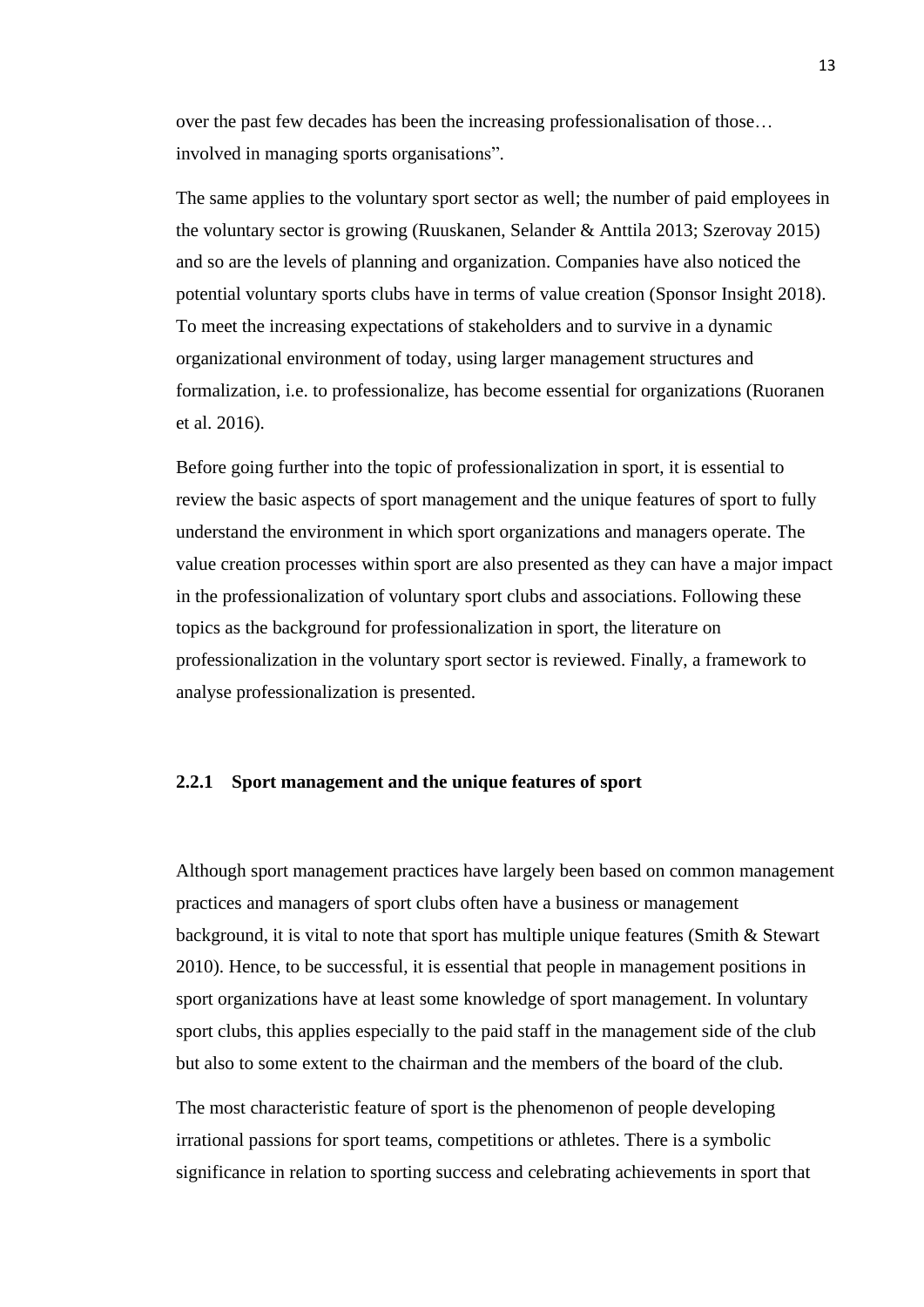cannot be found in any other economic or social activities. (Hoye, Smith, Westerbeek, Stewart & Nicholson 2015) This phenomenon is perhaps not as prominent in amateur sport as it is in professional sport, but it should be recognized in voluntary sport clubs and associations, nonetheless. Successfully harnessing people's passions can be highly beneficial for a voluntary sport club in terms of volunteer recruitment and fund raising, for example.

There are also significant differences in the ways sport organizations are evaluated in comparison to other businesses. While private or publicly listed companies exist to make profits, sport organizations often have other priorities, such as winning championships or delivering services for different stakeholders. This is certainly the case for voluntary sport clubs and associations in Finland, as they are non-profit organizations with substantial tax exemptions. The main function of a voluntary sport club, such as HPS, is to offer its members opportunities to practice sport, and on this basis the success of its operations is assessed. Financial outcomes should never be totally overlooked, though, as the organization must be on a sustainable base in order to function. (Smith & Stewart 2010)

Because of this emphasis on utility maximization rather than profit maximization (Sloane 1971; 2015), the managers and other leading figures of sport clubs, and sport organizations in general, might have less of an external pressure to deliver. Consequently, one can witness rather long periods of employment in sport organizations compared to more traditional businesses. Similarly, it is quite common for the voluntary members and the chairmen of the boards of sport clubs and associations to hold their positions of trust for long periods of time. This is not necessarily a negative phenomenon. The chairman of the board and the head of youth development of HPS, for instance, have served in their respective positions for over ten years, which has brought stability to the club and enabled long-term growth and development.

In addition to the above-mentioned ones, other unique features of sport include competitive balance, limited availability and the variable quality of sport as a product. Moreover, sport can cause unique behaviour in people, such as a high degree of brand or product loyalty or a high level of optimism in relation to their team's performances. Lastly, it is quite common for people to appreciate the nostalgic aspects of sport consumption and engagement and to be reluctant to adopt new technologies in sport.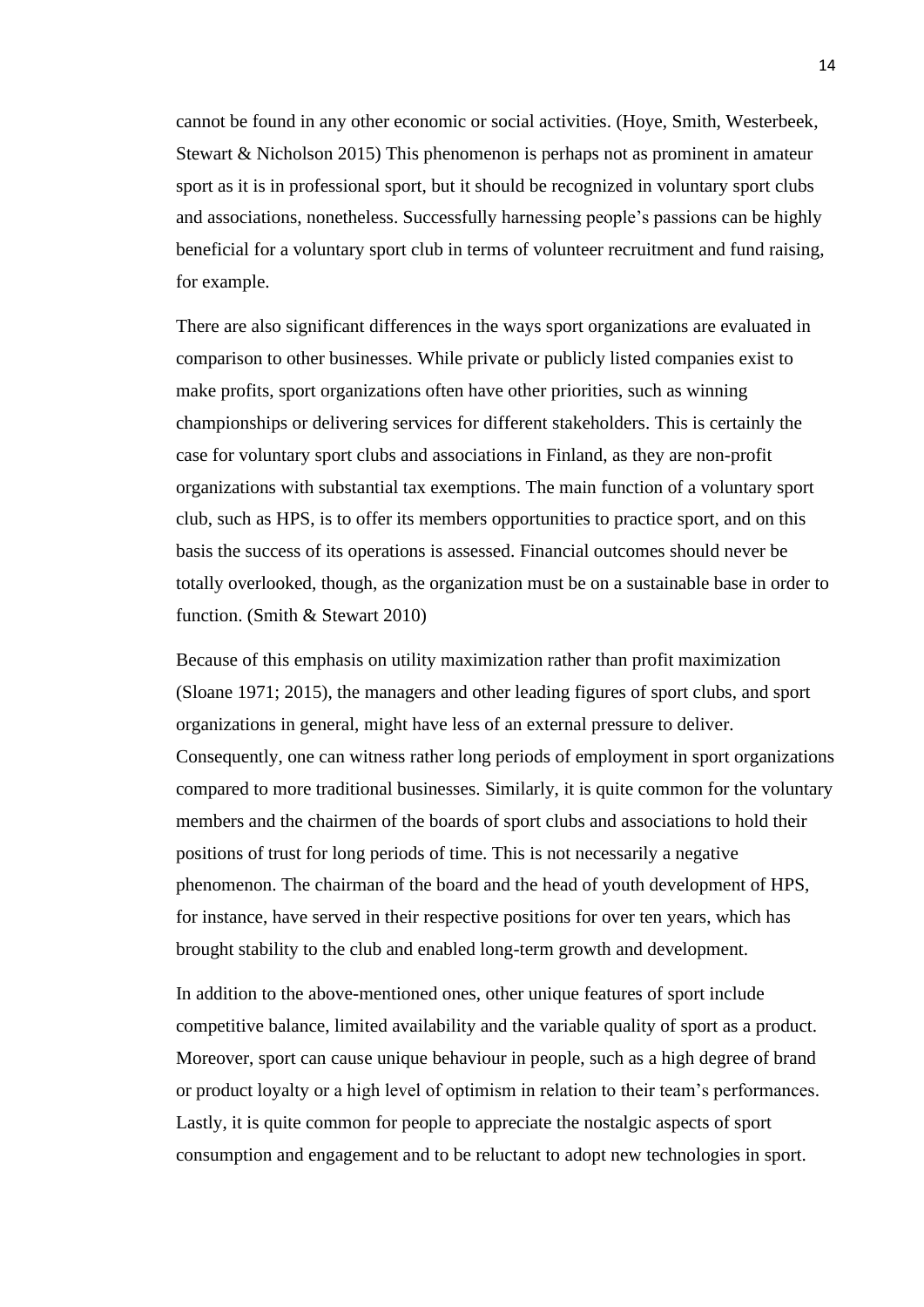(Smith & Stewart 2010) Together, these unique features create a challenging environment for the managers of sport organizations, also in the voluntary sport sector, to operate in.

#### **2.2.2 Value creation in sport**

The unique features of sport represent unique potential to create value for different stakeholders. Usually, value creation in sport has been linked with the private sport sector and profit-making. As the three sport sectors are increasingly intertwined and voluntary organizations have become hybrids, it is vital for club managers and other such actors also in the voluntary sport sector to understand at least the basics of value creation. A voluntary sport club can utilize the unique features of sport to create value for corporate partners, for example. However, value creation through sport is a complex process (Jalonen et al. 2018), partly due to these unique aspects of sport, and partly due to the multifaceted concept of value.

In the relevant literature, multiple suggestions have been presented in describing the concept of value (e.g. Sheth, Newman & Gross 1991; Rintamäki, Kuusela & Mitronen 2007). In the contexts of sport and business, Jalonen et al. (2018) identify economic, functional, symbolic, emotional and social values as the manifestations of value.

Traditionally, the school of thought in sport management, and management in general, has circled around the notion that firms create value by combining resources, and customers then buy products and consume value (Woratschek, Horbel & Popp 2014). This perspective is called the goods-dominant logic. It refers to goods, be it products or services, being the main reason for economic exchange to take place (Vargo & Lusch 2004).

However, recent studies in the field of sport management have labelled this approach as being inappropriate for describing the complex process of value creation within sport (Jalonen et al. 2018). The service-dominant logic (Vargo & Lusch 2004) has subsequently taken the place of the goods-dominant logic as the foundation of economic exchange in management studies. The main difference between these two perspectives is the notion of service being the basis of economic exchange in the service-dominant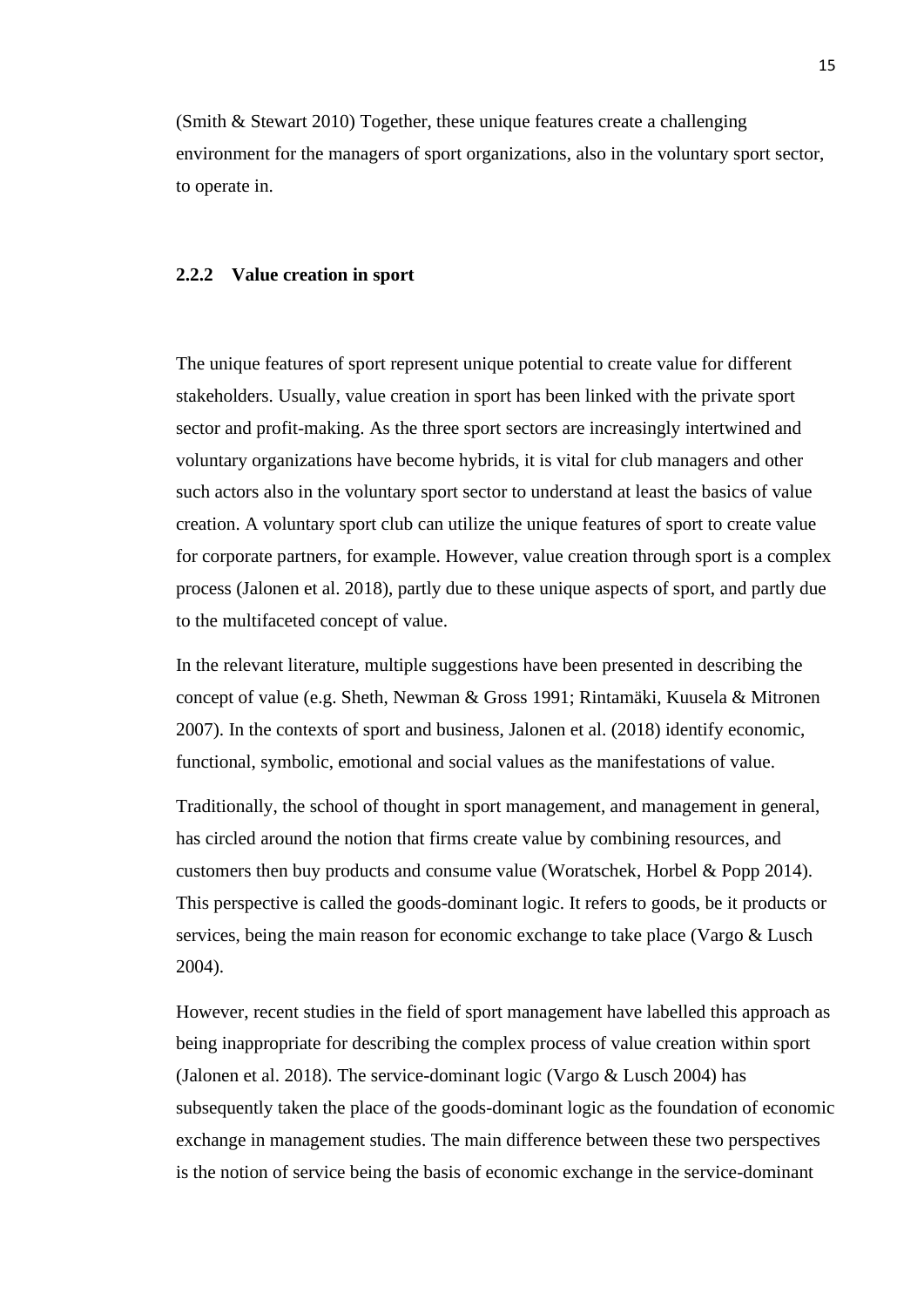logic; economic exchange meaning basically an exchange of service for service, goods with skills and knowledge embedded in them delivering the services (Woratschek et al. 2014).

More importantly, in the service-dominant logic value creation is no longer solely in the hands of the producer so much as in the collaboration between firms, customers and other stakeholders. According to this perspective, service providers can only offer value propositions; for the value to realise, the customer needs to join in with his or her skills and public, market-facing and other resources. For example, the value of a sport event, such as a football match, cannot be defined by the service provider, the football club, alone but also by the spectators attending the match. Thus, value is co-created. (Woratschek et al. 2014; Jalonen et al. 2018)

Based on the ideas of the service-dominant logic, Woratschek et al. (2014) developed a sport value framework, to express the nature of economic exchange and to describe the nature of value co-creation in sport industries. Building on their work, Jalonen et al. (2018) concur that sport is a platform connecting different actors and different perspectives.

Moreover, on the grounds of an extensive literature review conducted (Jalonen et al. 2018), two uses of sport in value creation were found, namely instrumental and metaphorical. In terms of instrumental use of sport in value creation, brand promotion and corporate social responsibility are typical examples; brand promotion being more prominent in professional sports and communication of a company's social responsibilities in amateur sports.

For the metaphorical use of sport in value creation, sport can be used to highlight enthusiasm, respect, commitment to colleagues, community spirit and other positive attributes of sport. Additionally, sport can offer ideas and good practices for leadership and strategic management. (Jalonen et al. 2018) Companies can therefore learn from sport in terms of leadership and organisational development. Haltia and Jalonen (2015) have presented the different actors in the value co-creation process in sport as well as their objectives in it. The multiple manifestations of value and the unique features of sport are also involved in their model (Figure 1).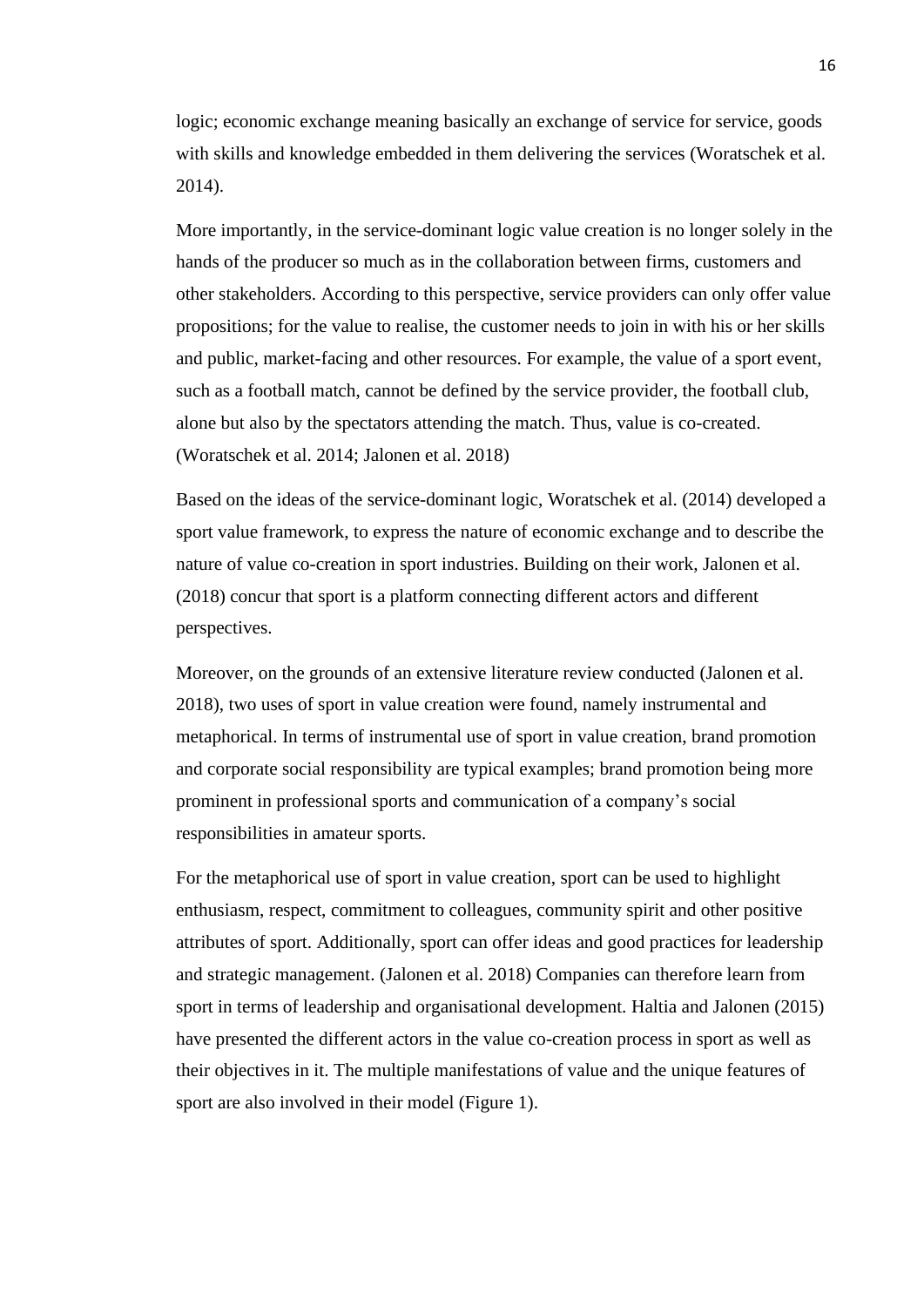

FIGURE 1. Sport as a platform for value co-creation (modified from Haltia & Jalonen 2015).

Voluntary sport clubs can be found in the third sector in this model. The fourth sector, meaning the individual, is a key component of voluntary sport clubs as individuals form the base of volunteers within sport clubs. However, as value is co-created and the different sectors in sport intertwine and co-operate, the managers and other leading figures in the voluntary sport clubs must have at least a basic understanding of the value (co-)creation processes in sport.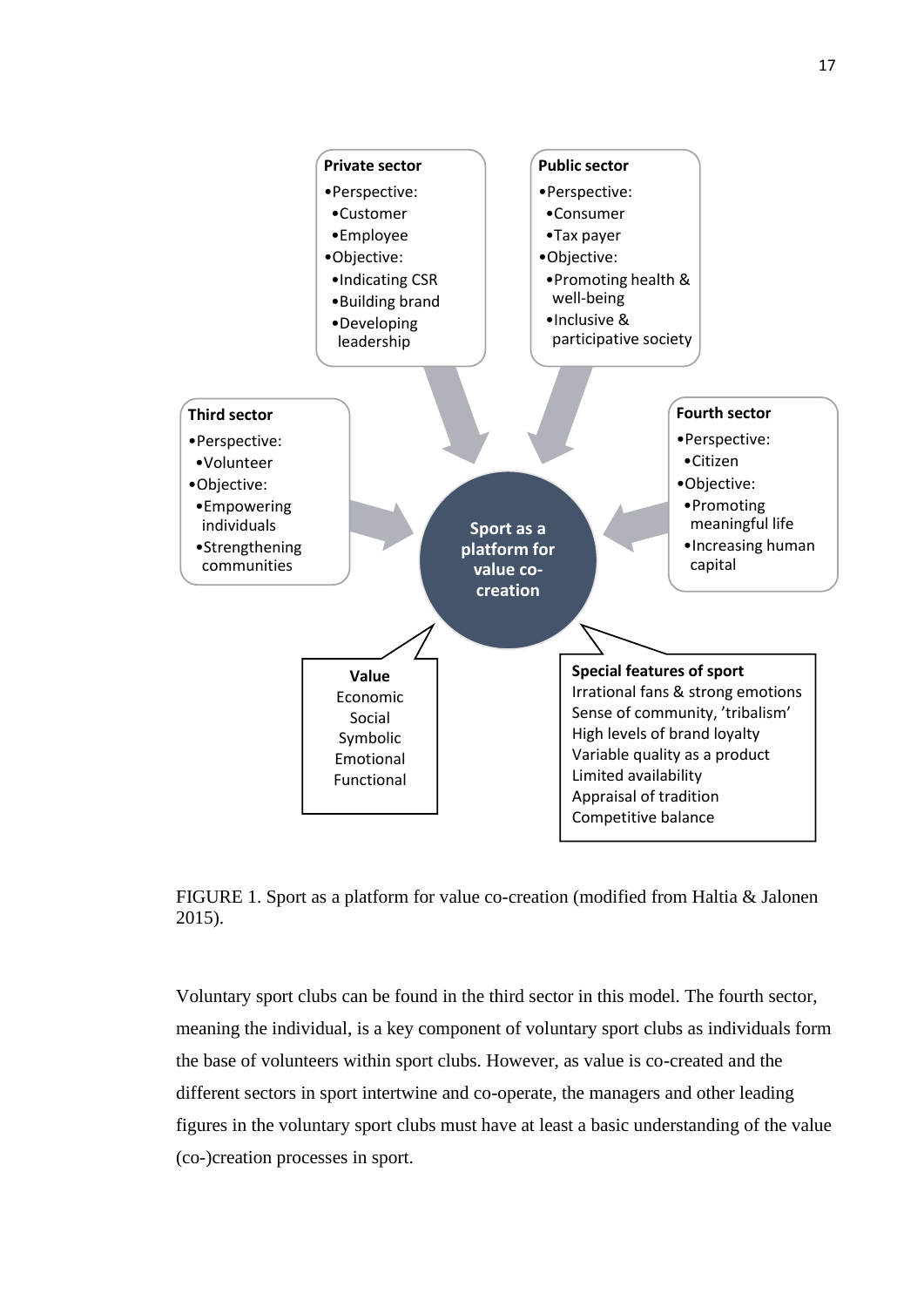Additionally, when considering the potential of voluntary sport clubs for corporations to communicate social responsibility (Jalonen et al. 2018), sport club managers, much like their corporate counterparts, can work for the benefit of their organizations in terms of the economic prospects while maximising the social benefits delivered to the society (Smith & Westerbeek 2007). For example, a sport club can set up a children's sport camp with financial support from a corporate partner, thus benefitting both counterparts.

Auvinen and Kuuluvainen (2017) agree by stating that due to their high potential of local identity and engagement, sport clubs can establish positive effects in their operations, especially on the local level. The complex nature of both sport management and value creation in sport implicate that this can hardly be achieved by volunteers alone. Therefore, voluntary sport clubs, and the voluntary sport sector in general, have recently undergone a process of professionalization.

## **2.2.3 Professionalization in the voluntary sport sector**

Although professionalization as a concept emerged in the fields of sociology and management already in the early  $20<sup>th</sup>$  century, and in the field of sport management in the 1980s and 1990s, scholars are yet to clearly define the term (Ruoranen et al. 2016). Consequently, the concept of professionalization is often used ambiguously, unclearly and implicitly. Furthermore, there is an existing discrepancy of the conceptualisation of professionalization between sport management, sociological and managerial literatures. (Dowling et al. 2014)

In addition to the historical use of the concept of professionalism as the opposite of amateurism (Peterson 2008), professionalization has been described as a process by which individuals and organizations receive accreditation or become a professional association (Dowling et al. 2014). Dowling et al. (2014) summarize some of the previous definitions in their extensive review of the topic in stating that professionalization is understood to be the process through which occupations change to obtain a professional status.

In addition to these efforts of defining the term, another school of thought sees professionalization as the organizational changes occurring within an organization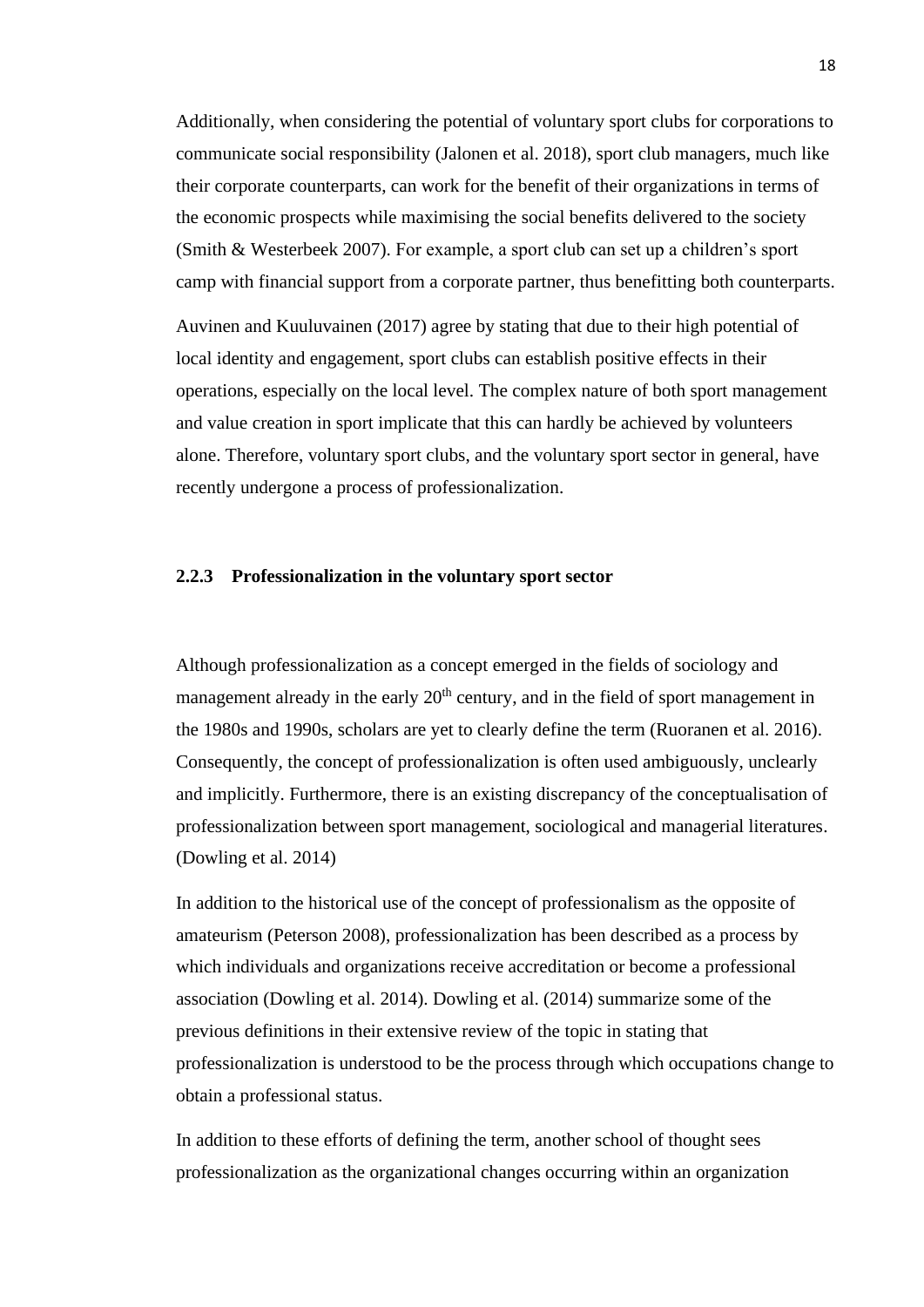towards a more business-like approach to its operations (Dowling et al. 2014), or as Shilbury and Ferkins (2011, 108) put it: "the transition from an amateur, volunteerdriven pastime to a more business-like sector". As these two definitions differ quite substantially, it is evident that there is indeed a lack of consensus amongst the scholars on the definition of professionalization. As a result, professionalization has been studied from multiple perspectives.

In the relevant literature, three broad classifications of professionalization have been specified: organizational, systemic and occupational professionalization. Out of these, organizational is the narrowest and occupational the broadest conceptualization of professionalization. (Dowling et al. 2014) As organizational professionalization has been intensely studied within the field of sport management, and it is closely related to the topic of this thesis, the focus in this section will be on that specific classification of professionalization. The other two classifications are shortly presented as follows.

Systemic professionalization describes professionalization as a by-product of environmental shifts in organizational field or system development, an external influence causing the change. Change of this nature is a long process and requires consensus through rational discussion among all participants (Skinner et al. 1999). The emphasis on external, rather than internal influence is the major difference of systemic professionalization in comparison with organizational and occupational professionalization. (Dowling et al. 2014)

The concept of occupational professionalization stands for the transformation of occupations into professions. Its common characteristics include exclusivity, specialized training and skills, complexity, gaining specific credentials and establishing professional client-relationships. Vollmer and Mills (1966 as cited in Dowling et al. 2014) presented certain traits characterising occupational professionalization, including a basis of systematic theory and a professional culture. (Dowling et al. 2014)

Organizational professionalization refers to the processes of change as a result of the influx of full-time managerial business-like professionals into traditionally volunteerrun organizations. Following these changes, new managerial practices, decision-making processes, programs and policies are often put in place. Within organizational professionalization literature, there are three distinct areas of investigation: sport governance, organizational structure and policy-making, of which policy-making has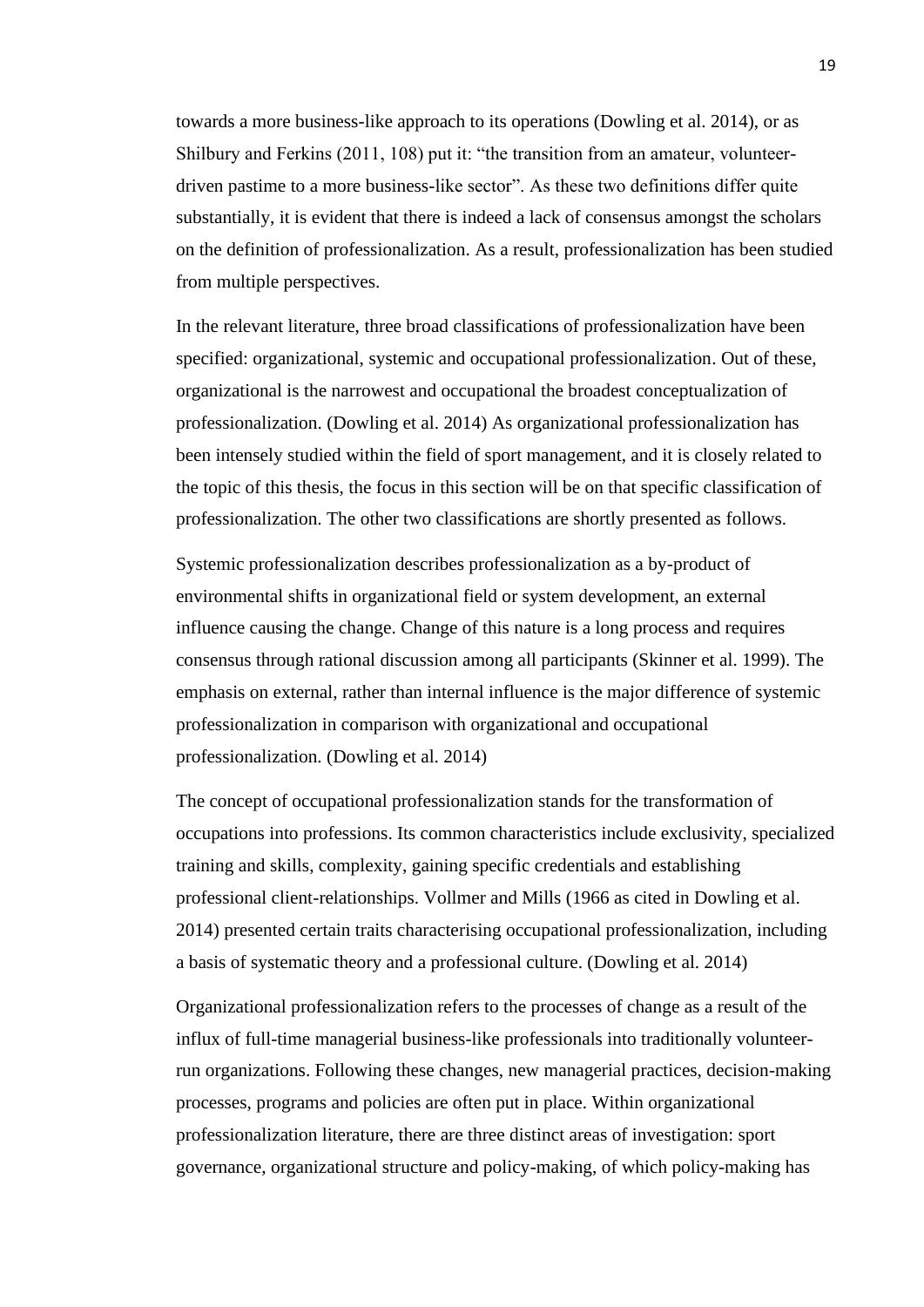received little scholarly attention within the field of sport management. (Dowling et al. 2014)

Sport governance has been defined as "the structure and process used by an organization to develop its strategic goals and direction, monitor its performance against these goals and ensure that its board acts in the best interest of the members" (Hoye & Cuskelly 2007, 9). In short, governance is about ownership, steering, regulation and control (Dowling et al. 2014).

Shilbury and Ferkins (2011, 122) assume that the "adoption of established governance functions, including performance, conformance, policy and operations, indicates the degree to which sport is professionalizing". The societal expectations, and research focus, on how sport organizations should be governed have indeed significantly grown. Research on sport governance includes topics of shared leadership, board capability and the regional-national governing relationship, board motivation, and board structure and performance.

One specific area thoroughly discussed within sport governance literature have been the tensions existing between volunteers and paid professionals (Dowling et al. 2014). Shilbury and Ferkins (2011) indicate that these tensions can significantly affect the relationships between volunteer based boards and professional staff in the governance of sport organizations in the voluntary sector; an interesting notion considering the topic of this thesis.

As the number of professional paid staff has increased in voluntary sport organizations following professionalization, the attitude towards volunteers has changed. Volunteers are nowadays often recruited in similar fashion to paid employees, their tasks are explicitly described, and they have support and reward mechanisms in place. All in all, a more professional output is expected of volunteers. (Robinson et al. 2011)

The third area of investigation within organizational professionalization is organizational structure. Studies in this area have examined how professionals entering organizations affect the structure of sport organizations. Kikulis et al. (1992) identified seven dimensions in this regard (Table 1). Using these dimensions, they introduced three organizational archetypes specific to national sport organizations. These archetypes consist of kitchen table, characterized by the lack of professionalization and bureaucratization; boardroom, with bureaucratic processes and formal structure; and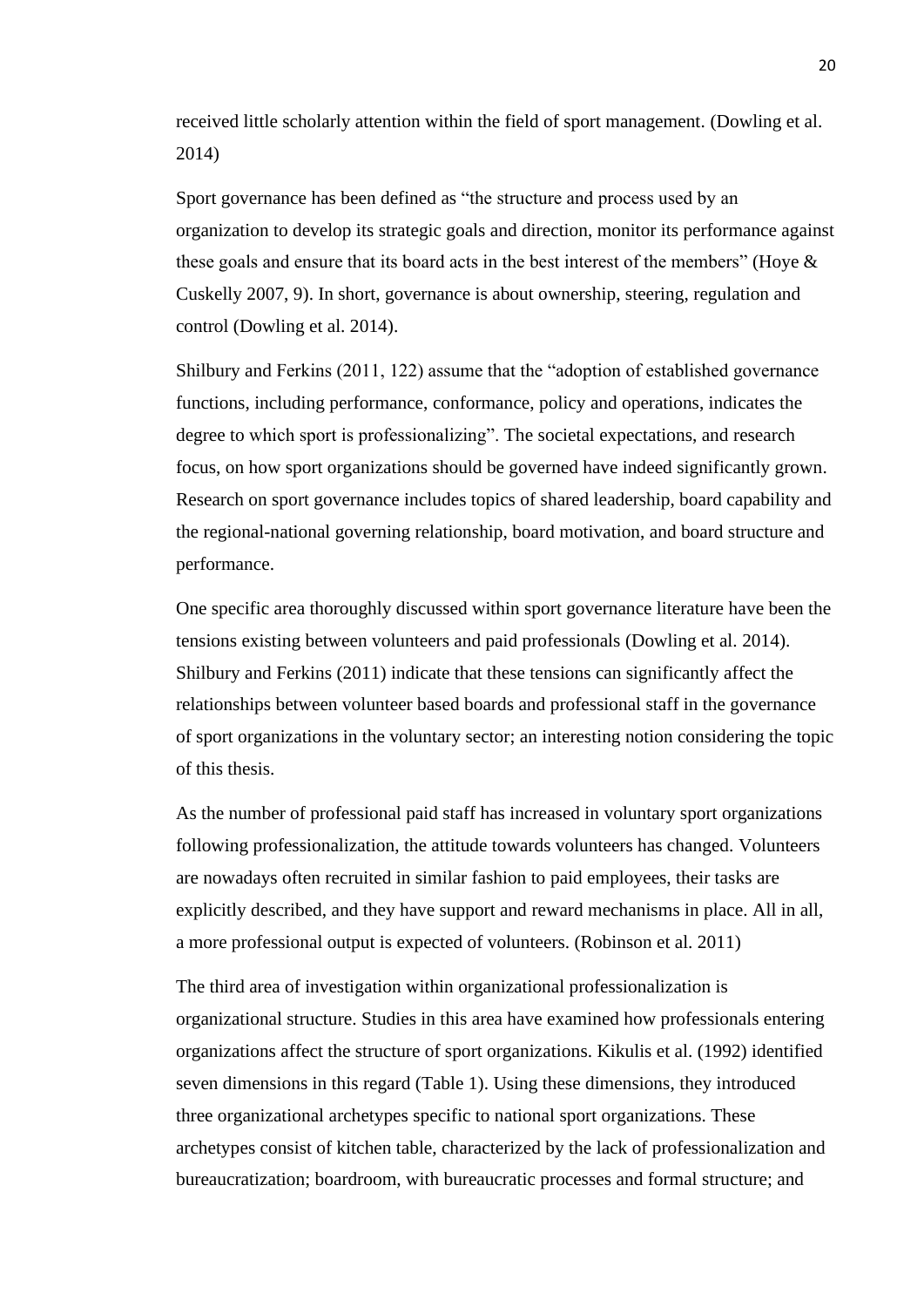executive office with a bureaucratic structure supported by the professionalization of roles. These archetypes have since become common terminology within the field of sport management (Dowling et al. 2014). In Table 1, the archetypes are compared in terms of their organizational values and structure.

|                              | <b>Kitchen</b> table                                                   | <b>Boardroom</b>                                               | <b>Executive office</b>                                                |
|------------------------------|------------------------------------------------------------------------|----------------------------------------------------------------|------------------------------------------------------------------------|
| Organizational<br>values     |                                                                        |                                                                |                                                                        |
| Orientation                  | Private, volunteer<br>non-profit<br>(membership & fund<br>raising)     | Private, volunteer<br>non-profit (public $&$<br>private funds) | Private volunteer<br>non-profit<br>(government $&$<br>corporate funds) |
| Domain                       | Broad: mass-high<br>performance sport                                  | Competitive sport<br>opportunities                             | Narrow: high<br>performance sport                                      |
| Principles of<br>Organizing  | Minimal<br>coordination;<br>decision making by<br>volunteer executives | Volunteer hierarchy;<br>professionally<br>assisted             | Formal planning;<br>professionally led<br>and volunteer<br>assisted    |
| Criteria of<br>Effectiveness | Membership<br>preferences; quality<br>service                          | Administrative<br>efficiency &<br>effectiveness                | International success                                                  |
| Organizational<br>structure  |                                                                        |                                                                |                                                                        |
| Specialization               | Roles based on<br>interest & loyalty                                   | Specialized roles &<br>committees                              | Professional<br>technical &<br>administrative<br>expertise             |
| Standardization              | Few rules; little<br>planning                                          | Formal roles, rules &<br>programs                              | Formal roles, rules &<br>programs                                      |
| Centralization               | Decisions made by a<br>few volunteers                                  | Decisions made by<br>the volunteer board                       | Decisions<br>decentralized to the<br>professional staff                |

TABLE 1. Institutionally specific design archetypes for national sport organizations (Kikulis et al. 1992).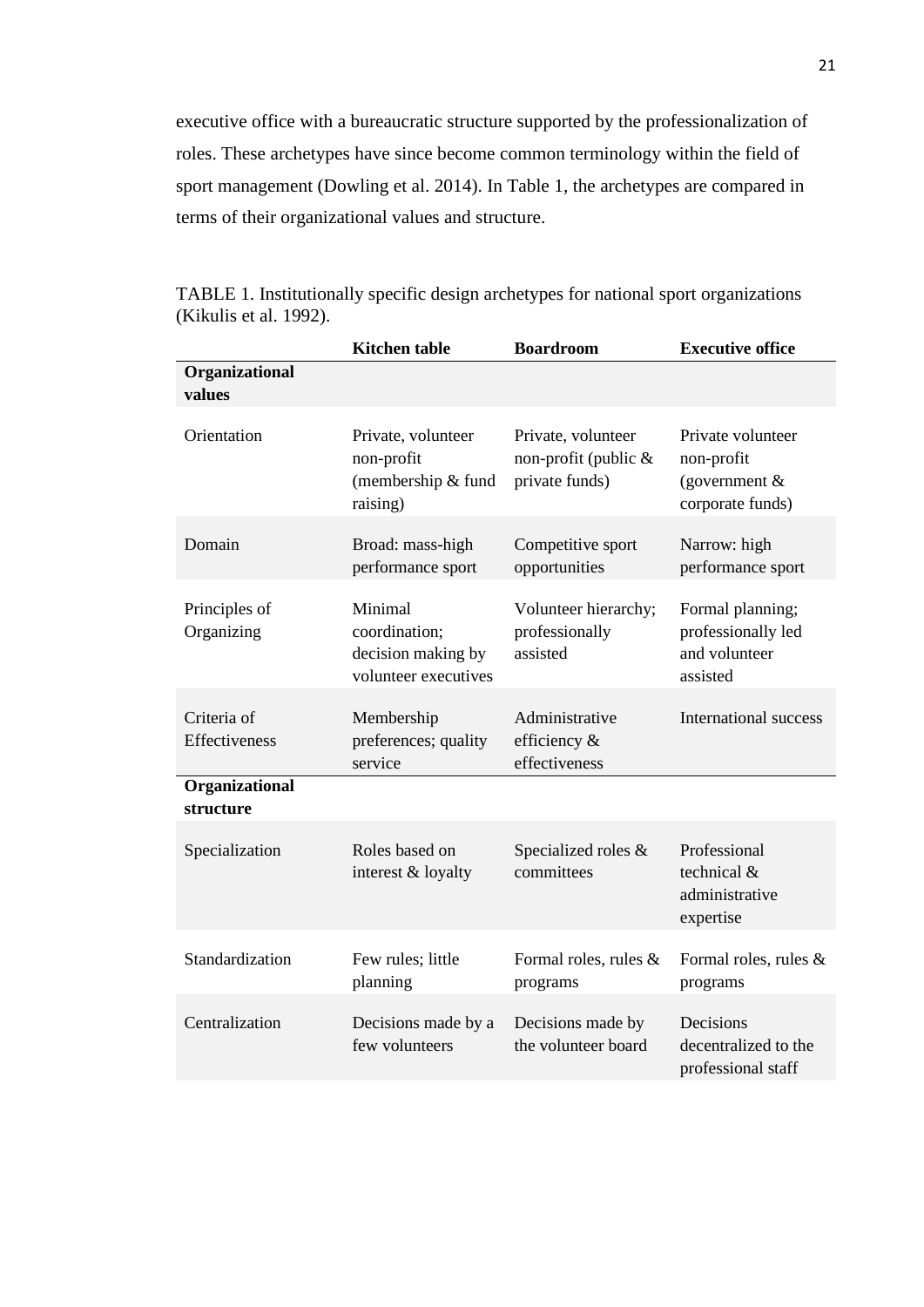The archetypes can be used to classify and compare sport clubs, and to analyse the extent of professionalism in them. Hence, these archetypes will be used later in this thesis as one of the ways of analysing the professionalization process of HPS.

#### **2.2.4 Hybrid organizations**

Nowadays, there is more specialization in the roles and tasks of the voluntary sport clubs. The internal and external relationships and the forms of communication are also unlike before. (Nagel et al. 2015) The traditional features of the voluntary sector have been combined with objectives and practices that are typical to the private sector (Saukkonen 2013). The different sectors of the society have converged, leading to changes in the ways of operation within the sectors and in the relationships between them. This, along with the increased demands and expectations towards voluntary sport clubs and the subsequent professionalization, has led to the formation of hybrid organizations that mix elements, values and principles traditionally linked to different sectors, thus generating new action models (Billis 2010).

Hybridity can be classified as shallow or entrenched. In shallow hybridity, a voluntary organization typically has professionals from other areas, such as the business world, in its board, who seek to bring more commercial functions to the operations of the organization. One or few staff members might also be hired, but the organization is still firmly based on voluntary work. Organizations with entrenched hybridity, on the other hand, have multiple paid staff members who have the primary responsibility in the operational level of the organization. Moreover, an extensive management structure is usually established, and the organization receives regular resources from the public or private sector. (Billis 2010, 58-62)

With voluntary sport clubs having more and more paid employees in Finland (Szerovay 2015) and sport sponsorship being on the rise (Sponsor Insight 2018), it can be argued that there has been an increase in entrenched hybridity in Finnish voluntary sport clubs over the last few years. This is also the case in Helsingin Palloseura, as will be covered later in this thesis.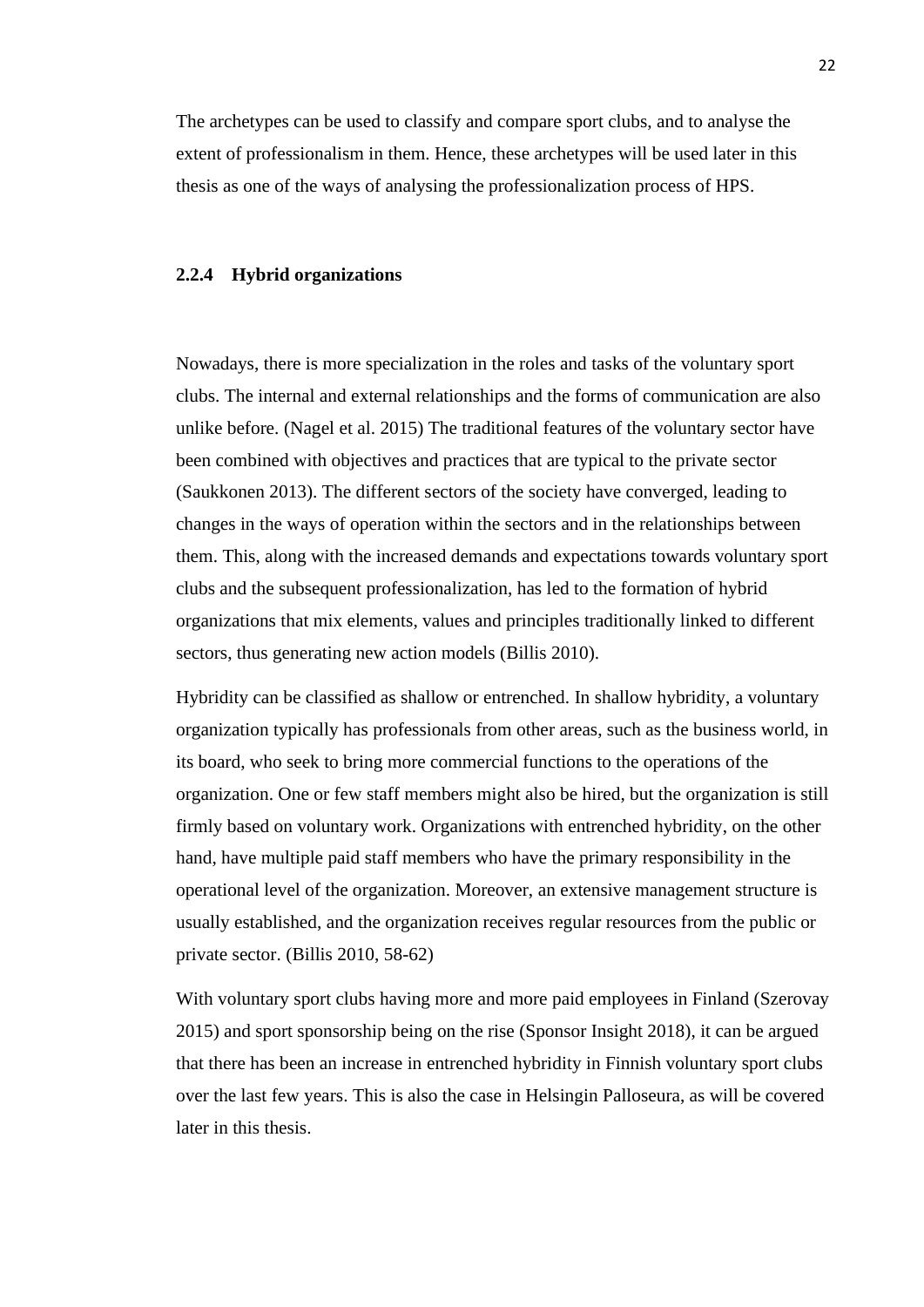#### **2.2.5 A framework to analyse professionalization**

Because of the lack of a clear definition of professionalization, the approaches taken by scholars have been diverse and plentiful. It is no surprise then that they have resulted in multiple different frameworks and other such presentations of the phenomenon that is professionalization. For example, Nagel et al. (2015) presented a multi-level framework based on the social theory of action for analysing professionalization in sport federations. In their framework, the authors display the causes, forms and consequences of professionalization within sport federations. Moreover, their model shows how expectations of member organizations and other stakeholders affect the structure and culture of the federation, and how the structure, culture and processes of the professionalized federation, in turn, affect the member organizations' and other stakeholders' expectations towards the federation.

Koski and Heikkala (1998) listed nine characteristics of professionalization: time, place, resources, criteria of recruitment, attitude and commitment, knowledge, efficiency and quality, responsibility, and power. These characteristics are defined in Table 2 and will be used later in this study to analyse the level of professionalism in HPS.

| <b>Characteristics of</b> | <b>Definition</b>                                         |
|---------------------------|-----------------------------------------------------------|
| professionalization       |                                                           |
| Time                      | Formally regulated working hours; full-time and permanent |
|                           | staff                                                     |
| Place                     | Official place/location (i.e. office)                     |
| Resources                 | Accessibility to mental, physical and financial resources |
| Criteria of recruitment   | Staff with proper education and competence                |
| Attitude and commitment   | Professional attitude and motivation – high level of      |
|                           | engagement                                                |
| Knowledge                 | Competence and specific knowledge                         |
| Efficiency and quality    | Efficiency and quality of products and operations         |
| Responsibility            | Especially financial responsibilities                     |
| Power                     | Regulation and distribution of power                      |

| TABLE 2. Characteristics of professionalization (Koski & Heikkala 1998, 36-38). |  |  |  |
|---------------------------------------------------------------------------------|--|--|--|
|---------------------------------------------------------------------------------|--|--|--|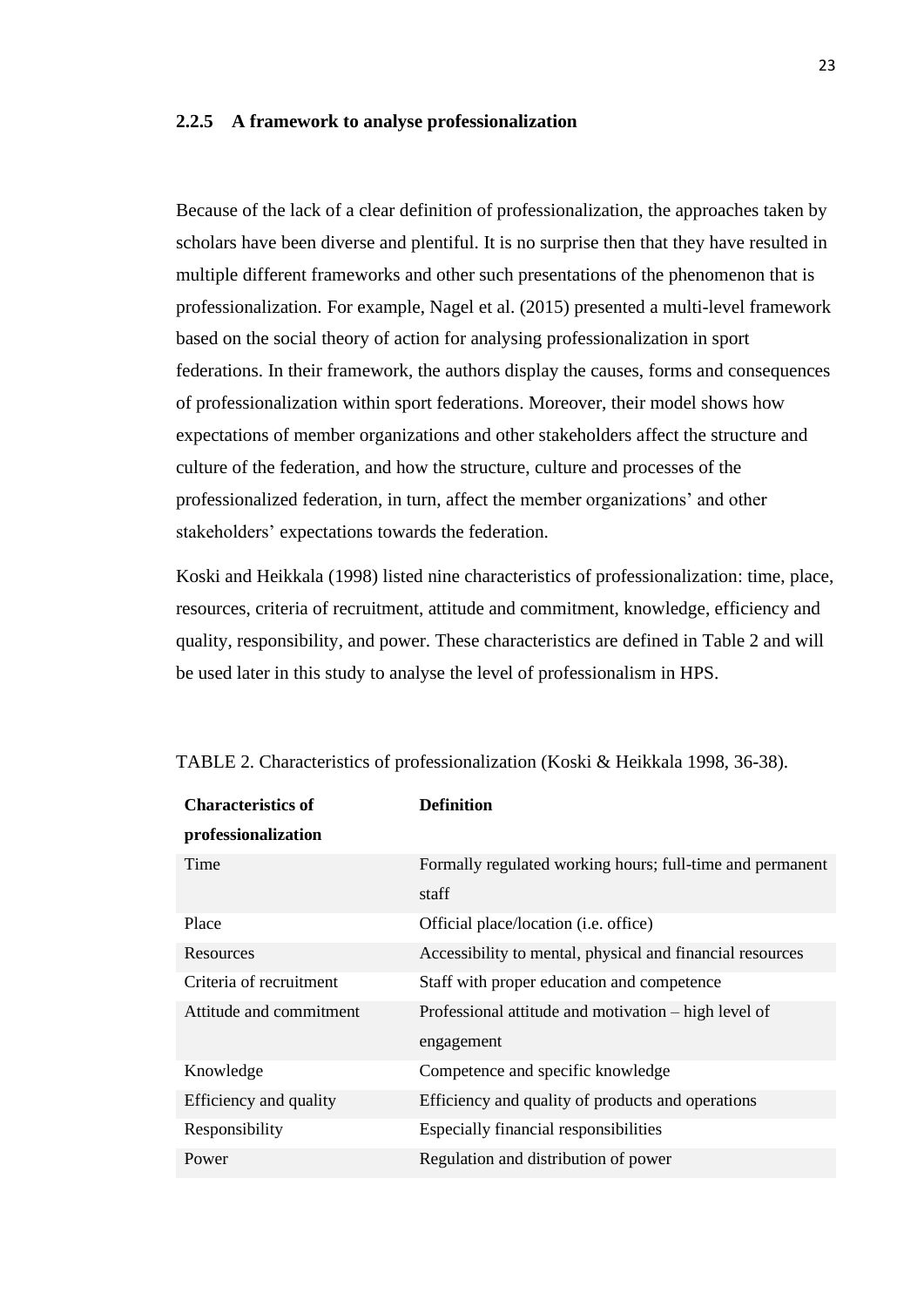Building on these characteristics based on their work on Swiss national sport federations, Ruoranen et al. (2016) presented three main characteristics of professionalization: changed management philosophy, functional differentiation and specialization, and application of management tools.

By changed management philosophy, the authors refer to for-profit orientation, service and customer orientation, quality improvement, rationality and efficiency orientation (performance optimizing), and strategic planning. Functional differentiation and specialization include aspects of balanced governance, differentiation of positions, competence orientation and paid staff. Finally, application of management tools encompasses tools for control, administration and communication. (Ruoranen et al. 2016) These characteristics are in line with other studies in the field and are commonly agreed upon by scholars.

Ruoranen et al. (2016) created an analytical framework to analyse professionalization in sport federations (Figure 2). In their framework, the authors use three dimensions of professionalization: activities, individuals, and processes and structures. These dimensions have been used in earlier analysis of voluntary associations (Legay 2001; Bayle & Robinson 2007, as cited in Ruoranen et al. 2016). They rename the three dimensions as strategies and activities, people and positions, and structures and processes. Furthermore, the authors develop the model by incorporating federation culture in it, as it was a recurring subject in the interviews during their research.

The dimension of strategies and activities includes features typical to the corporate world and is strongly related to the changed management philosophy. All in all, the features under the dimension of strategies and activities illustrate the business-like operations taking place following the professionalization process in a voluntary sector organization. (Ruoranen et al. 2016)

People and positions refer to the characteristics of individuals, allocation of competences and the relationship between individuals and between positions. Ruoranen et al. (2016) note that one common issue in voluntary sport organizations is the clear definition of responsibilities and competences, and their effect on staff recruitment and voluntary board selection processes. For further research, the authors propose the analysis of possible shifts in decision-making competences and responsibilities between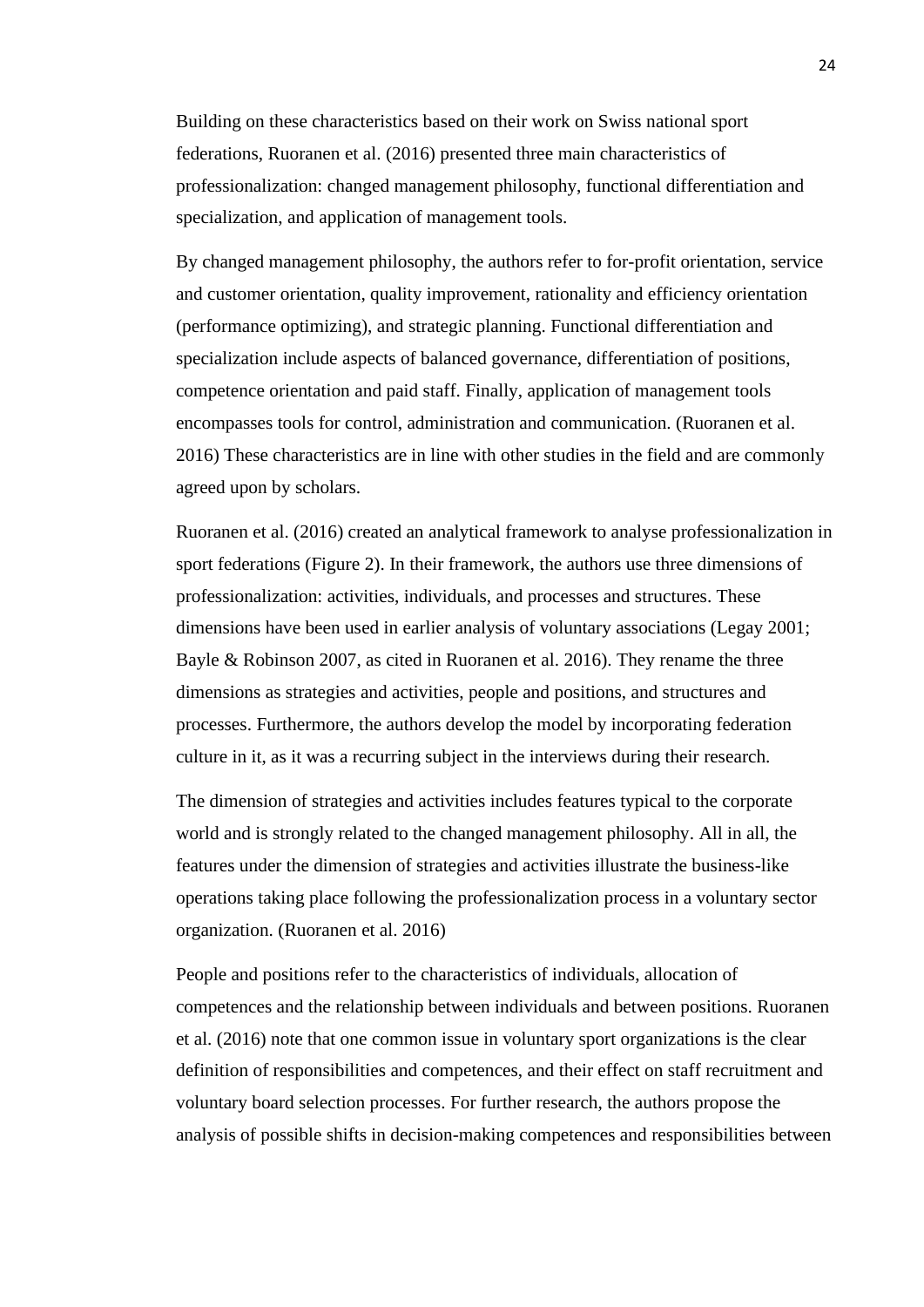paid and voluntary positions in voluntary sport organizations following professionalization.

Structures and processes contain items such as structural differentiation, governance structure and routines in decision-making. As an organization becomes more professional, the internal structures and processes tend to become more formal and organized. It can be pondered how these types of organizing and controlling mechanisms resulting from professionalization are suited to the voluntary culture of a national sport federation. Linking to the dimension of people and positions, the authors suggest the investigation of human resource management in such organizations for future research. (Ruoranen et al. 2016)



FIGURE 2. A framework to analyse professionalization in sport federations (Ruoranen et al. 2016, 67).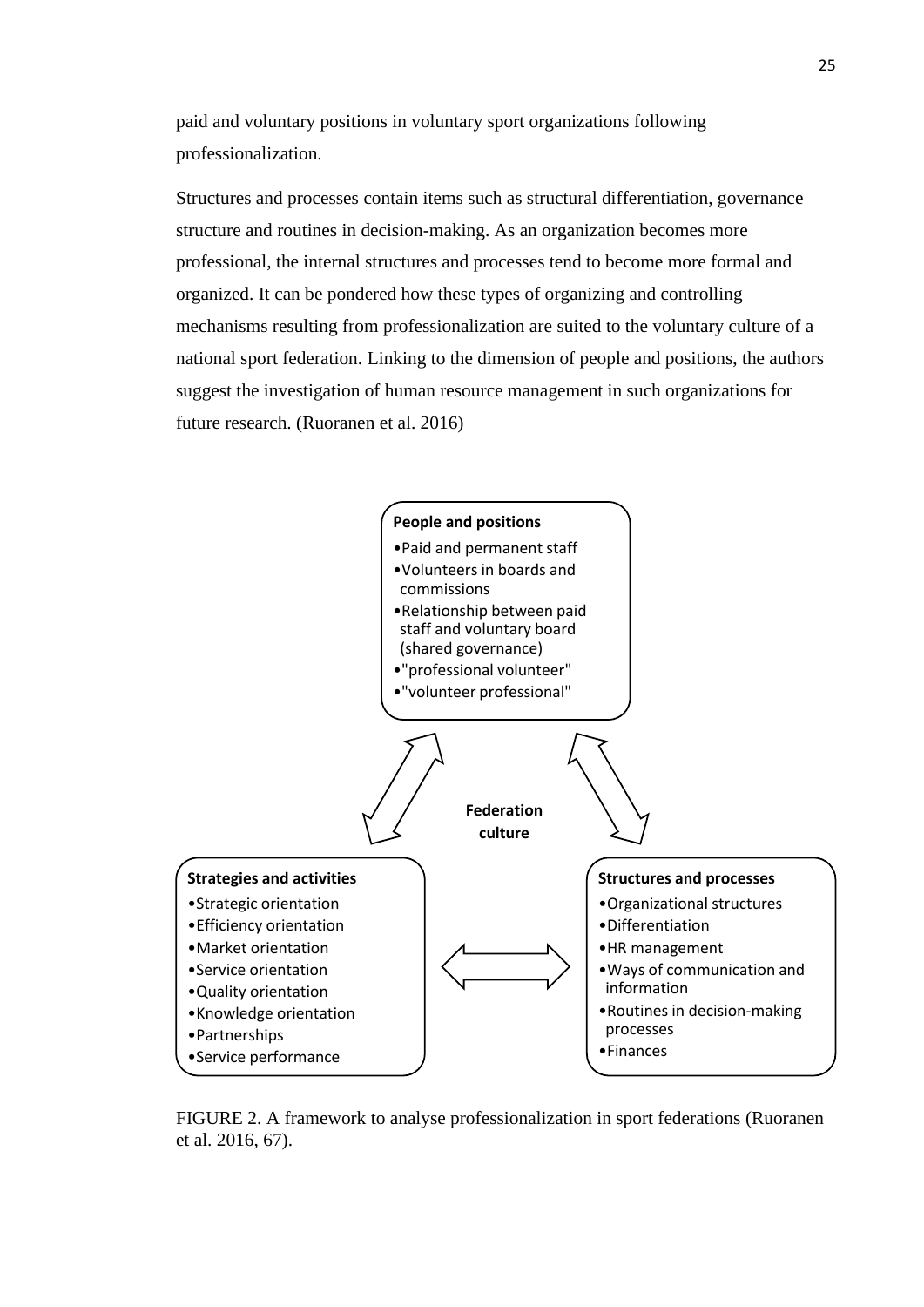An attitude of individuals to do a good job, or a professional job, emerged as a new perspective of professionalization (Ruoranen et al. 2016). Organizational culture, therefore, is also an aspect of professionalization. As voluntarism is the basis of any organization in the voluntary sector, it is quite evident that indeed the organizational culture and the attitudes and motivations of the volunteers are of paramount importance in the process of professionalization.

For the purposes of this master's thesis, the above framework is used to analyse the professionalization of Helsingin Palloseura. The framework together with the characteristics of professionalization (Koski & Heikkala 1998; Ruoranen et al. 2016) offer a good base to examine the professionalization process HPS has undergone in recent years. The characteristics of professionalization will also be used to determine the level of professionalism and the extent of professionalization in the club today.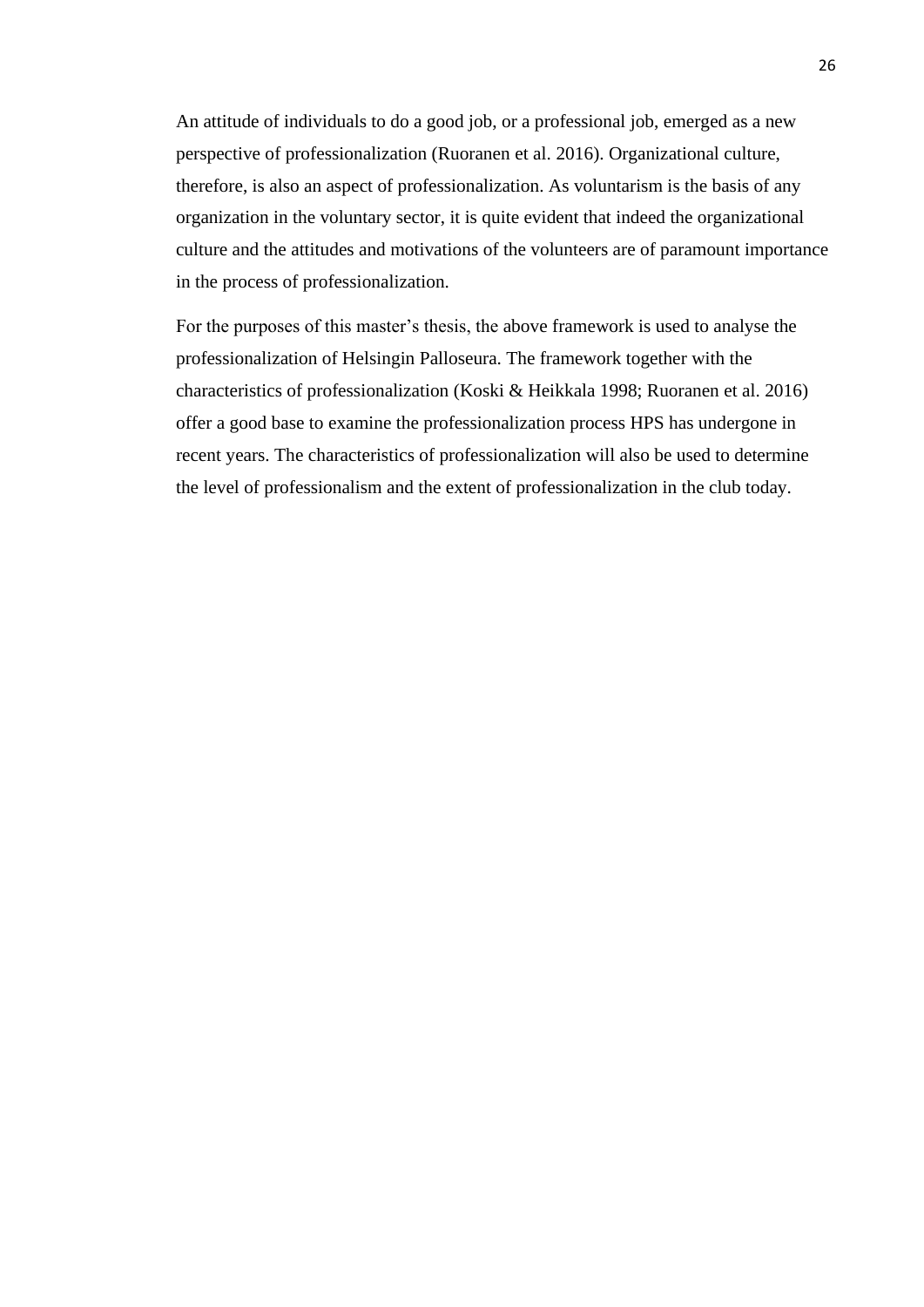# **3 HELSINGIN PALLOSEURA – FROM FINNISH CHAMPIONS TO LOCAL YOUTH DEVELOPMENT**

In this sector, the subject of this case study, Helsingin Palloseura, is introduced by going through the history of the club and describing the current situation of the club in detail. As with any organization in the voluntary sector, the operations of HPS have been strongly dependent on the activity and commitment of the volunteers involved in the club, both the members doing voluntary work as well as the chairman and the members of the board managing the club. During the last decade or so, paid staff has joined the chairman and the board in developing the club and taking it forward.

## **3.1 Historical background of the club**

Helsingin Palloseura was founded in November 1917, during a turbulent time both in Finland and in Europe (Lindbohm 2017). In terms of the phases of the voluntary sector in Finland, the founding of HPS took place in the age of organizational culture, when new clubs were founded in great numbers. Football had also begun to gain foothold in Finland as the Finnish Football Association had been founded 10 years prior to the founding of HPS. (Itkonen 2002)

HPS was first established as a bandy club, but football quickly came along and the first football match of HPS was played in September 1918. Success soon followed: HPS won its first national championship in 1921, and successfully retained it the following year. From there on, HPS managed to win the championship further seven times in the following decades, the last one coming in 1957. (Lindbohm 2017)

Following the title in 1957, HPS was entitled to participate in the European Cup the following season, the first Finnish club to do so. Although HPS still won the Finnish Cup in 1962, and consequently participated in the Cup Winners' Cup in 1963, the golden era of the club at the top of Finnish football had come to its end. HPS was relegated from the Finnish Football League in 1964, and for good. The financial situation of the club had already started to worsen after the title of 1957, and by the end of the 1960s the club was balancing on a tightrope. (Lindbohm 2017)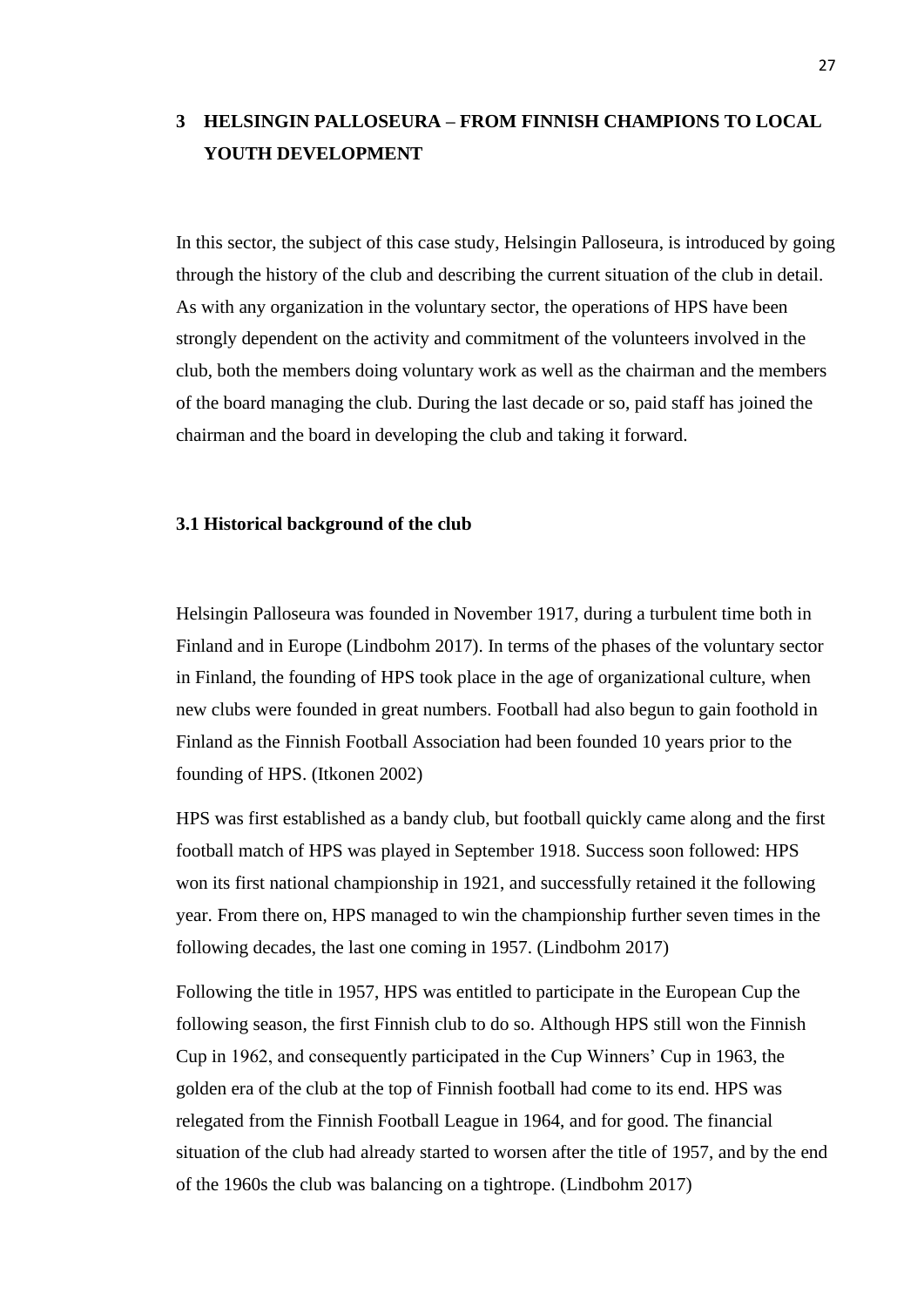During the age of intense competition, as its name suggests, HPS had to compete with a host of new applicants for corporate and municipal funding. Ice hockey was also emerging to contest football as the nation's number one sport. Moreover, the urbanization of the society meant people moved from the Helsinki city centre to the outskirts of the city, in the new suburbs. HPS followed the trend in the early 1980s by moving from Vallila, a traditional location of the club in the vicinity of downtown Helsinki, to the region of Pakila-Paloheinä in the Northern parts of Helsinki. On the football field, the club's men's first team moved between the first and third divisions. (Lindbohm 2017)

During its long history, HPS has had teams playing, among others, bandy, ice hockey, basketball and handball. By the end of the 1980s, however, football remained the only sport practiced in the green colours of HPS. Big changes took place in the club in general in the 1990s as the focus of the club shifted from the men's first team to local youth development. The last straw was the ending of the first team activities for the 1999 season, because of the partnership with FinnPa, which ended miserably after FinnPa got relegated from the Finnish Football League, Veikkausliiga. Thus, the new millennium saw the HPS men's first team starting its way back from the bottom, the seventh division, and the club being ever so strongly led by active parents of the youth players of the club. (Lindbohm 2017)

The development within HPS in terms of the structure and focus of the club go hand in hand with the overall development of the voluntary sport sector in Finland. During the age of divergent activity HPS has become a football club instead of a multi-sport club, differentiated itself as a parent club, and specialized in local youth development. Furthermore, following the trend of professionalization, HPS has hired professional full-time staff. Currently, HPS has eight staff members in its ranks, six of whom are full-time. (Lindbohm 2017; HPS 2019)

#### **3.2 The professionalization process of Helsingin Palloseura**

The roots of the professionalization process of HPS lie in the late 1990s. The running down of the men's first team in 1999 meant that a fresh start was needed; reorganizing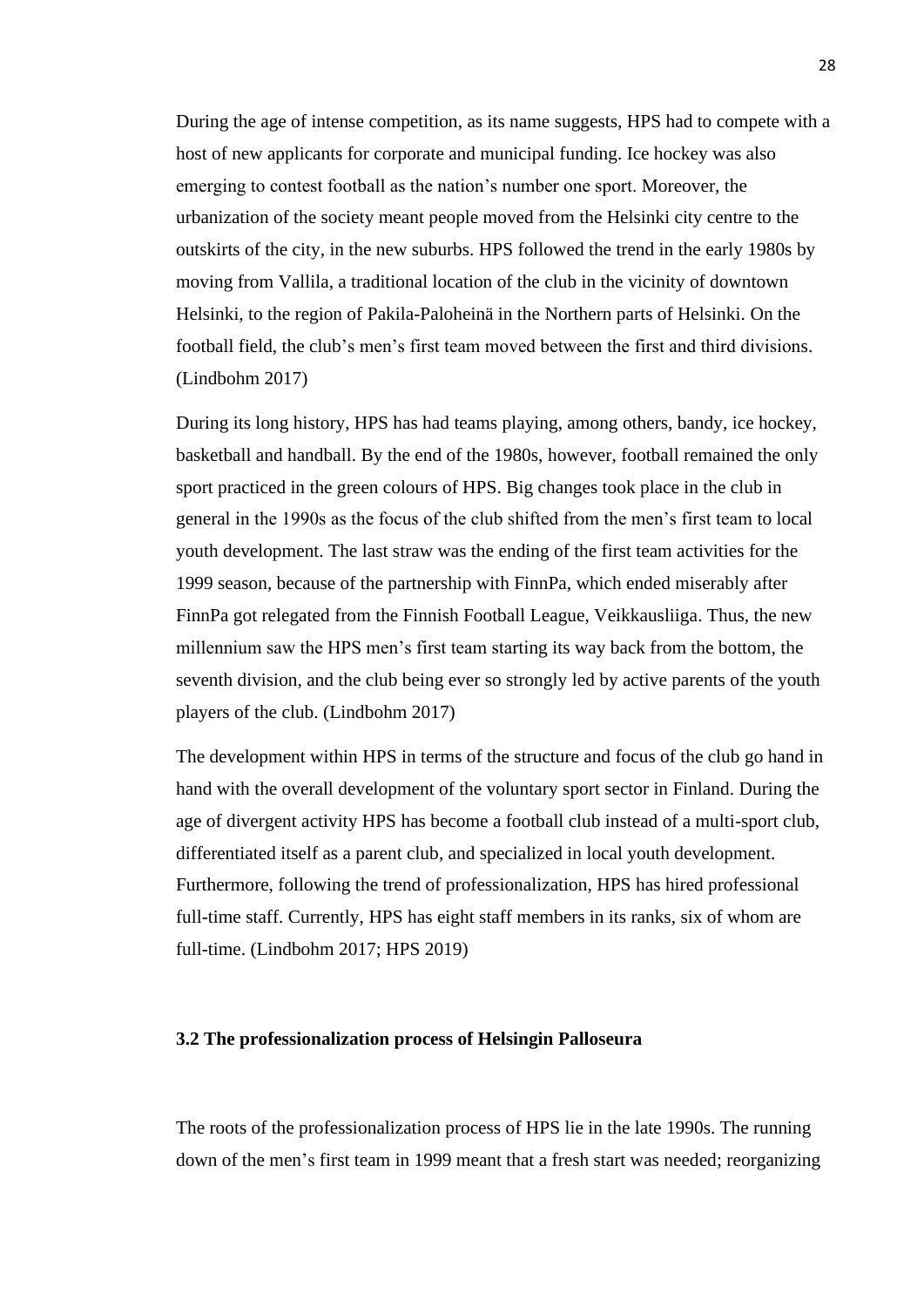the club was necessary. A group of active parents of youth players took a hold of this job and began to develop the club and its conditions, their goal being to offer opportunities for as many children as possible in the area to have football as a hobby, and to have a men's first team again.

The then restated mission and purpose of the club has guided the actions and operations of the club ever since a new action plan was presented in 2002. Although HPS had gone through some tough times and was run by a few active volunteers, creating and presenting a concrete action plan showed clear signs of professionalism in terms of planning and organization. Already back then, quality, one of the key characteristics of professionalization (Koski & Heikkala 1998; Ruoranen et al. 2016), was inserted as a central feature in the club operations, as a part-time head of youth development started in his position and the venture for building the club's own football dome kicked off. The clarity of the organization helped everyone at the club in their daily and weekly functions and enabled the club to grow. (Lindbohm 2017)

The operations under the new club strategy were at first small-scale; the ideas of professionalization and having full-time staff members were miles away. Steadily things improved, though, and as the number of club members increased, so did the amount of money that came in. Further investments, such as the club's own football dome, enabled more and more growth. As a result, the first staff member was hired in 2008, when the permanent position of head of youth development was established. The main objective of this decision was to clarify the coordination of the coaching within the club, which had previously been done by third-party actors. HPS wanted to develop the quality of its operations on its own terms. (Lindbohm 2017)

To sum up the professionalization process of HPS in line with the institutionally specific design archetypes of Kikulis et al. (1992), HPS has transformed from a kitchen table organization to a boardroom one in less than twenty years, and mostly thanks to a group of active volunteer chairmen and members of the board.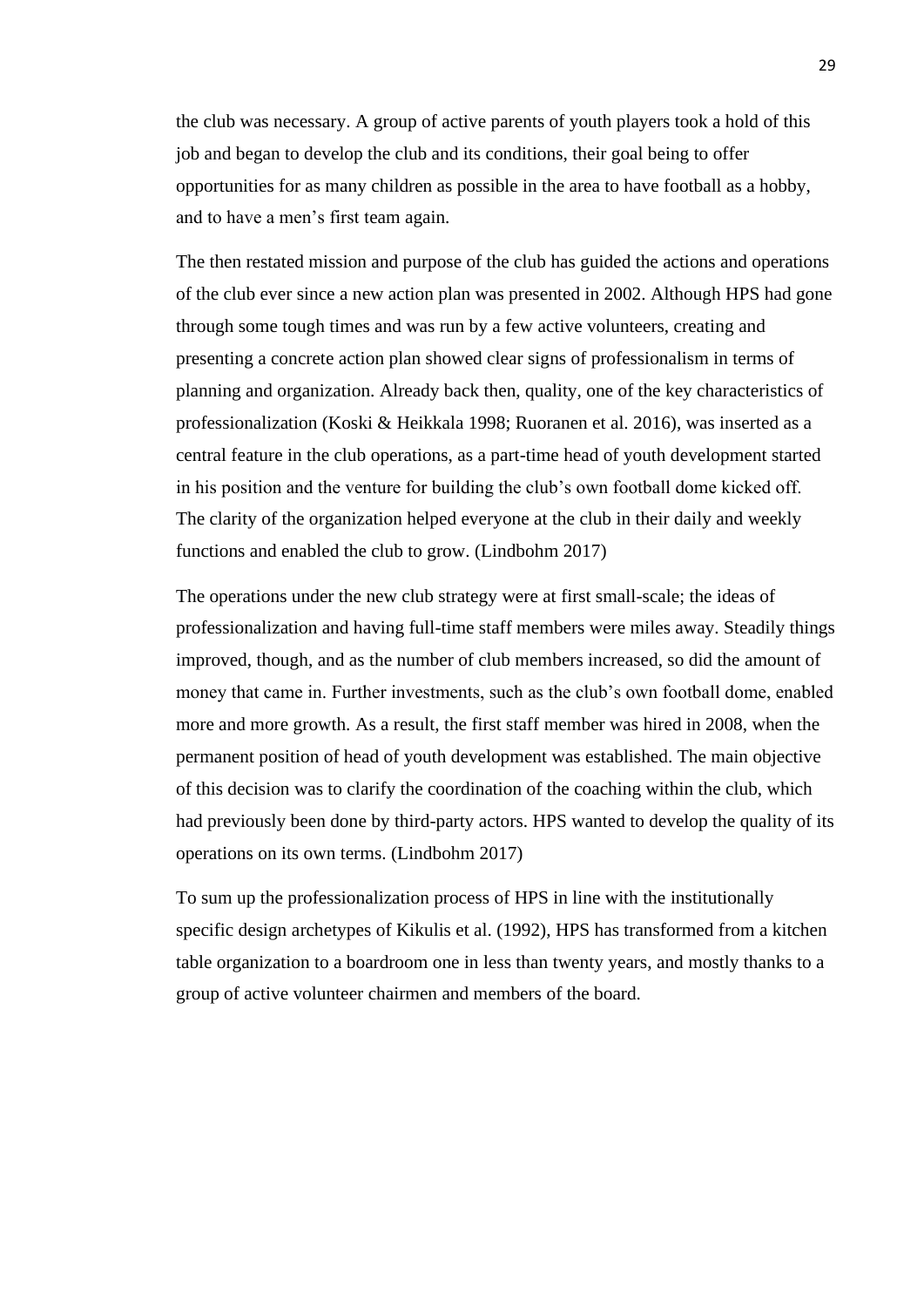#### **3.3 Helsingin Palloseura today**

At present, Helsingin Palloseura is a club of over a thousand members (HPS 2018). The growth of the club in this sense has been quite astonishing in the  $21<sup>st</sup>$  century, for in 2002 there were some 400 members (Lindbohm 2017, 314); in less than two decades, HPS has almost tripled its member base. After the 'reboot' of the club in the 1990s, parents of youth players and other enthusiastic volunteers were in major roles in governing the club and organizing its operations. A testament to their work was the football dome built in Pakila in 2003, which was, and still is, a major boost for the training conditions for HPS, especially in the wintertime. (Lindbohm 2017)

Although the club has grown in such numbers that paid staff has been hired to manage its operations, HPS could not survive without the countless volunteers coaching and leading teams, taking care of the fields, running the club café, and putting the dome up every fall and getting it down every spring. The members and volunteers of the club are also the bond that ties HPS to its local environment in the suburbs of Pakila and Paloheinä. Thus, the importance of the members and the volunteers of the club cannot be overstated.

## **3.3.1 Organizational structure**

Organizationally, HPS is operating like any other voluntary association in Finland. In the annual meetings the members of the club relieve the chairman and the members of the board of their responsibilities for the previous year and elect them for the new year or tenure. The turnover rate has not been very high in recent years; usually one or two new members join the board in the annual meeting.

The chairman and the members of the board then act based on this trust from the members of the club and run the club to their best capabilities, making the major decisions concerning the club operations and setting guidelines for the staff to operate within.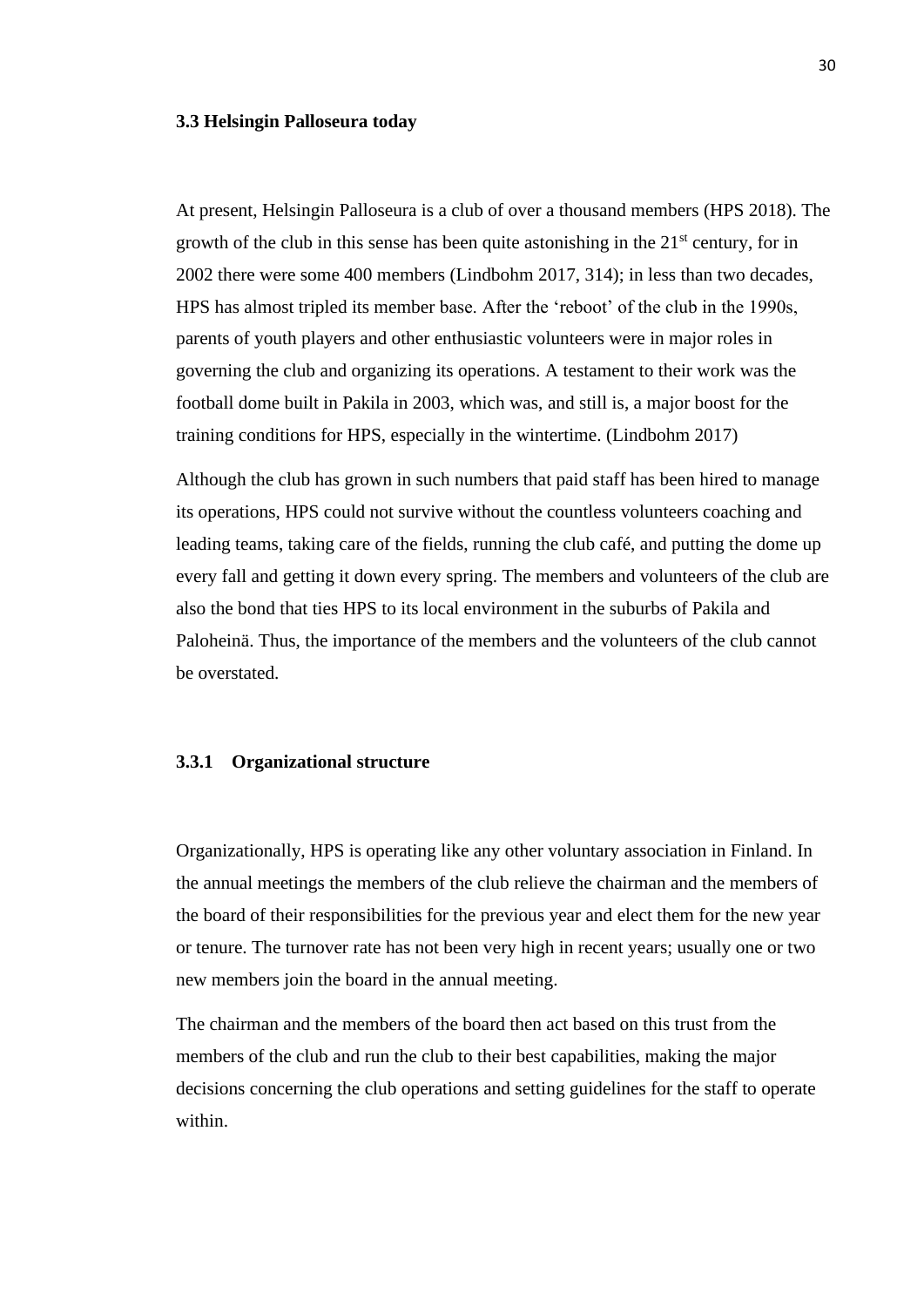Moreover, all the teams within the club run based on the annual parents' meetings in which the parents of the youth players decide on the financial aspects of their team for the upcoming year. The football-related aspects are led and organized by the club staff. The heads of coaching are responsible for the playing style and training methods within all the teams of HPS.

| Annual meeting / members                      |
|-----------------------------------------------|
| Board of the club                             |
| Heads of coaching & head of youth development |
| <b>Teams</b>                                  |

FIGURE 3. The organization chart of Helsingin Palloseura (HPS 2019).

## **3.3.2 Club management**

The club management in HPS is very much in the hands of the chairman and the vicechairman as well as the head of youth development. The chairmen manage all issues related to the employer side and the board of the club, making sure everything is in order in the big picture and the club is running smoothly. The head of youth development, on the other hand, is responsible for running the everyday operational actions of the club, especially on the football side of matters. He is, for example, in charge of coach recruitment.

The club management has seen major changes during the last decade or so, as before full-time staff was hired, it was the board of the club who oversaw the operational side of the club. With the arrival of more and more staff members, the role of the chairmen of the board has shifted towards being more of a superior to the employees of the club. The board of the club have a supportive role, taking care of back-office duties such as event organization, public relations and field maintenance, thus enabling the staff to fully focus on coaching and player development.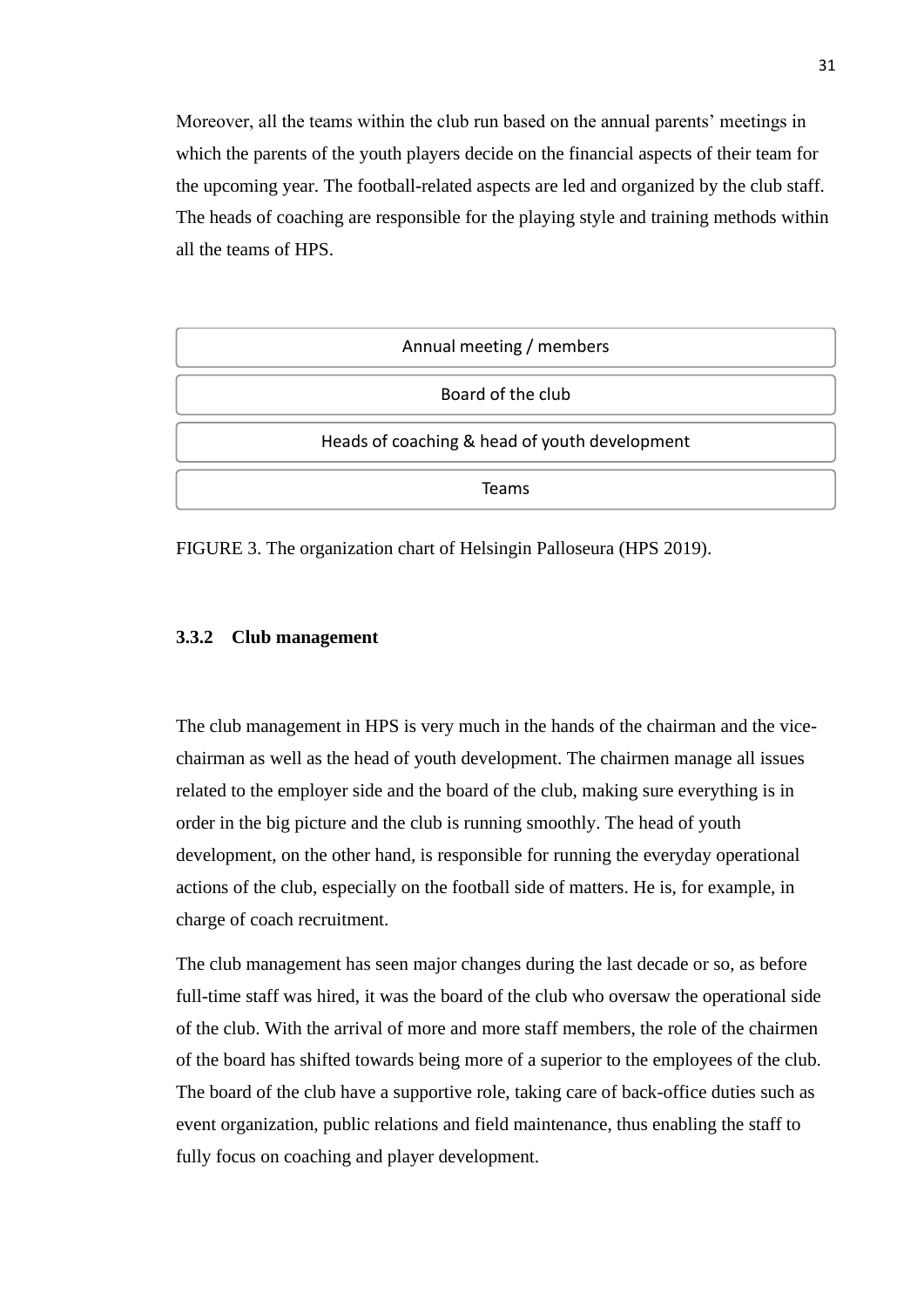Having several paid staff members responsible for the operational side of the club and a clear and extensive management structure in place, it can be claimed that HPS is a hybrid organization, the hybridity being quite entrenched within the club (Billis 2010, 58-62).

## **3.3.3 People and their positions**

In 2019, the board of HPS consists of the chairman, the vice chairman, ten members of the board and two associate members. For the year 2020, two new members were elected but the overall number of members in the board remained the same. The club also has a treasurer. From late 2019 onwards, the new club secretary will take care of the role of the treasurer. The roles and the areas of responsibility of the members of the board are clearly defined, with one member in charge of the sponsorship and corporate co-operations, and another for development of the training conditions, for example. (HPS 2019) Additionally, smaller commissions are formed within the board to prepare initiatives for the board meetings. (Lindbohm 2017) In short, the role of the chairman and the board of the club is to govern the club and to create the conditions for the paid staff and coaches to focus on the football side of matters.

The current chairman has served in his position for over 10 years already, and in the board of the club he has been since 2000. Similarly, the current vice-chairman (until 2019) has also acted in different roles in the board of the club since 2000. Both have been active members of the club even before their positions of trust, as they have several years of experience of coaching and administrating teams of their own children in HPS. (Lindbohm 2017) It is therefore safe to say that HPS is in the hands of people who know the club through and through. Continuity and consistency are of paramount importance in a club such as HPS where resources are scarce, and the commitment of the members and the volunteers are the cornerstone of the operations.

Since the appointment of the first full-time employee in 2008, the number of staff members at the office of HPS has steadily grown. Today, the club has eight staff members with the following roles: head of youth development, head of coaching for girls, head of coaching for boys, club secretary, youth coordinator and three coaches, of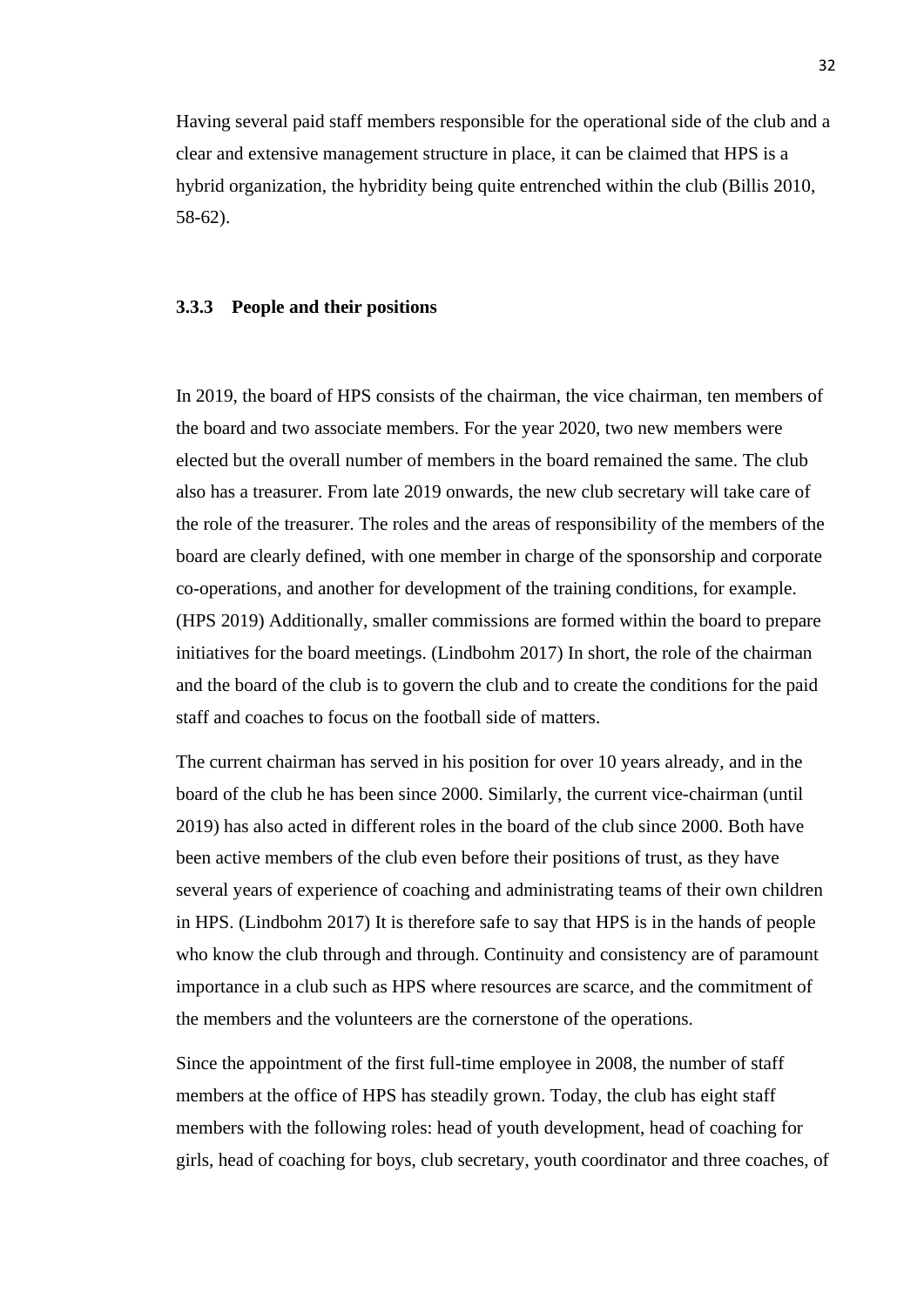whom one is also responsible for goalkeeper coaching. Additionally, there are approximately 20 coaches working for the club on fixed-term contracts. (HPS 2019)

#### **3.3.4 Important stakeholders**

As a voluntary sport club, the most important stakeholders of HPS are its members. For the board of the club, the most important stakeholders are the parents of the youth players, as they are the "customers" of the club, the ones paying the membership fees. The staff members, on the other hand, raise the youth players as the most important stakeholders, for if they are happy, so are their parents.

In recent years, sponsors and partners have taken their place as major stakeholders of HPS. Previously the club had hardly any sponsors or corporate partners, but today it has a membership card with benefits in a plethora of local companies, several advertisement boards around its fields, and naming rights for the club's home field. Thanks to the numerous sponsorship deals, the men's and women's first teams of HPS are operating mainly on the sponsor revenues.

Both the board of the club and the paid staff agree that the corporate partnerships are the single most valuable aspect in taking the club further forward. This idea is well in line with recent publications in the field. Auvinen and Kuuluvainen (2017), among others, state that as a result of their high potential of local identity and engagement, sport clubs can establish positive effects in their operations, especially on the local level.

The staff members also emphasize the importance of partnerships and co-operation with other football clubs. In women and girls, HPS is working together with HJK, the leading football club in Finland, to offer development opportunities for the most motivated and talented female players. In older youth age groups, both boys and girls, co-operation with neighbour clubs in the form of joint teams is necessary as otherwise there would not be a team at all for the youth players of certain age groups.

According to the current and former chairmen of the board, the city of Helsinki and its sport department or the Football Association of Finland and its Helsinki district organization have not been very active in the rebuilding process of HPS. The chairmen and the board members of the club highlight that they have had to do practically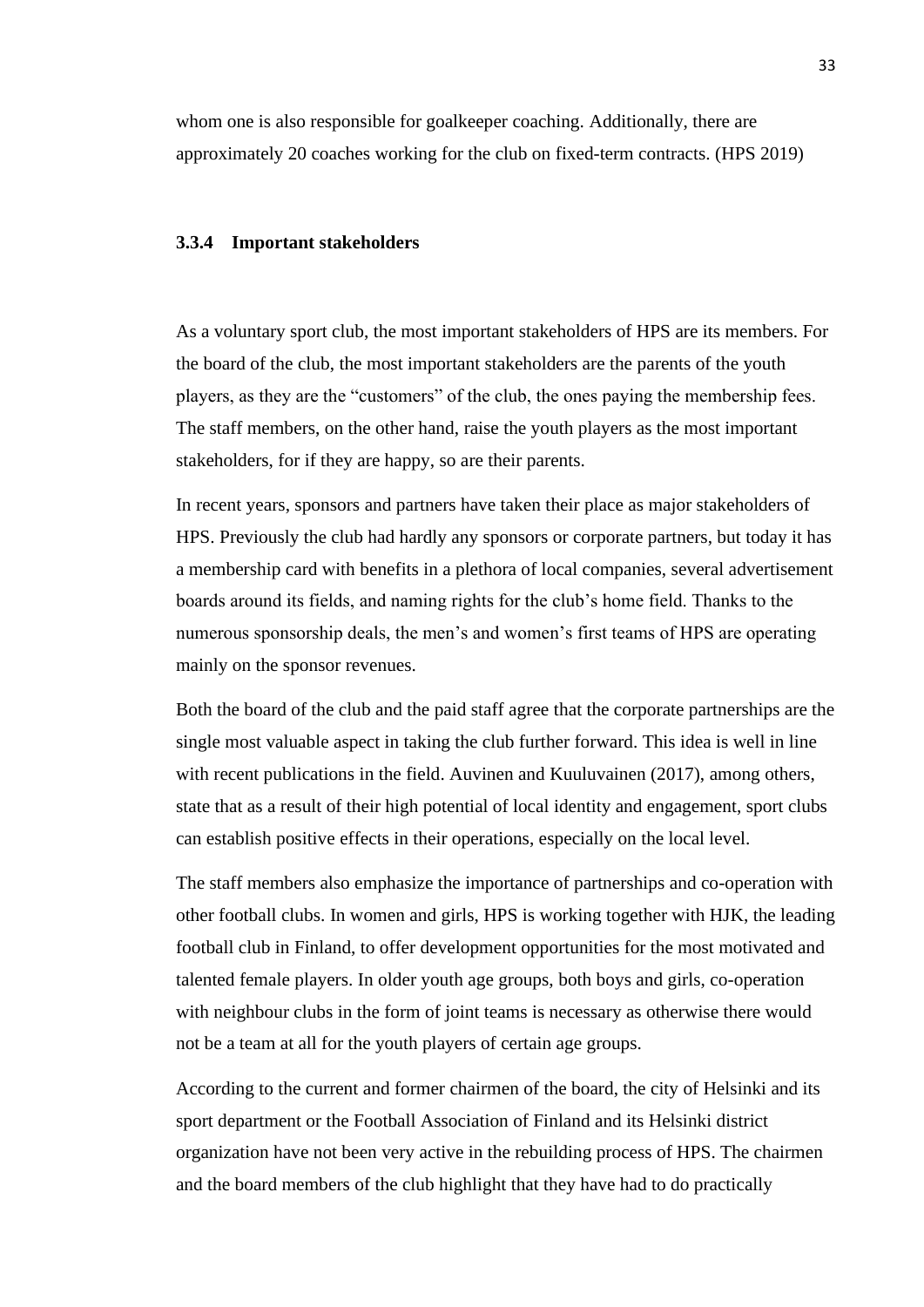everything by themselves to get HPS to where it is today. The city of Helsinki, for example, only guaranteed the substantial loan HPS had to take to build its own field. On top of that, the city asks for a steep rent for the land use, even though the club has built the artificial grass pitch, which serves hundreds of Helsinki citizens on a weekly basis. Considering the role of the public sector according to the Sport Act, i.e. building and maintaining infrastructure for sport and supporting voluntary sector organizations, it seems that the city of Helsinki could do better in this sense.

### **3.3.5 Operational environment**

Ever since the 1980s, HPS has been based in the suburbs of Pakila and Paloheinä in Northern Helsinki (Lindbohm 2017). The socio-economic background of the residents in this area has strongly shaped the club during the years as the area is one of the most expensive ones in Helsinki and the residents in the area consist of people of high education and families with children. Thus, a need for a hobby such as football has always been there as well as parents willing and able to pay for their children's hobby.

On the downside, the relatively high socio-economic status of the club members has meant that for most youth players football is not the number one thing in their lives. Weekends and vacations are spent on summer cottages and abroad; the commitment towards the team and the club is often not on an adequate level for high performance or even competitive sport success.

The high educational background of the members and the parents of the youth players has brought some positives, too. When planning the new strategy of the club in the early 2010s, a parent of a youth player, who is a professional in strategic planning, volunteered to assist in the forming of the new club strategy. The members of the board of HPS are also professionals in several different fields and can therefore add value and expertise to the club operations. The phenomenon of volunteer professionals is highly important in the professionalization of volunteer associations, as Ruoranen et al. (2016) note.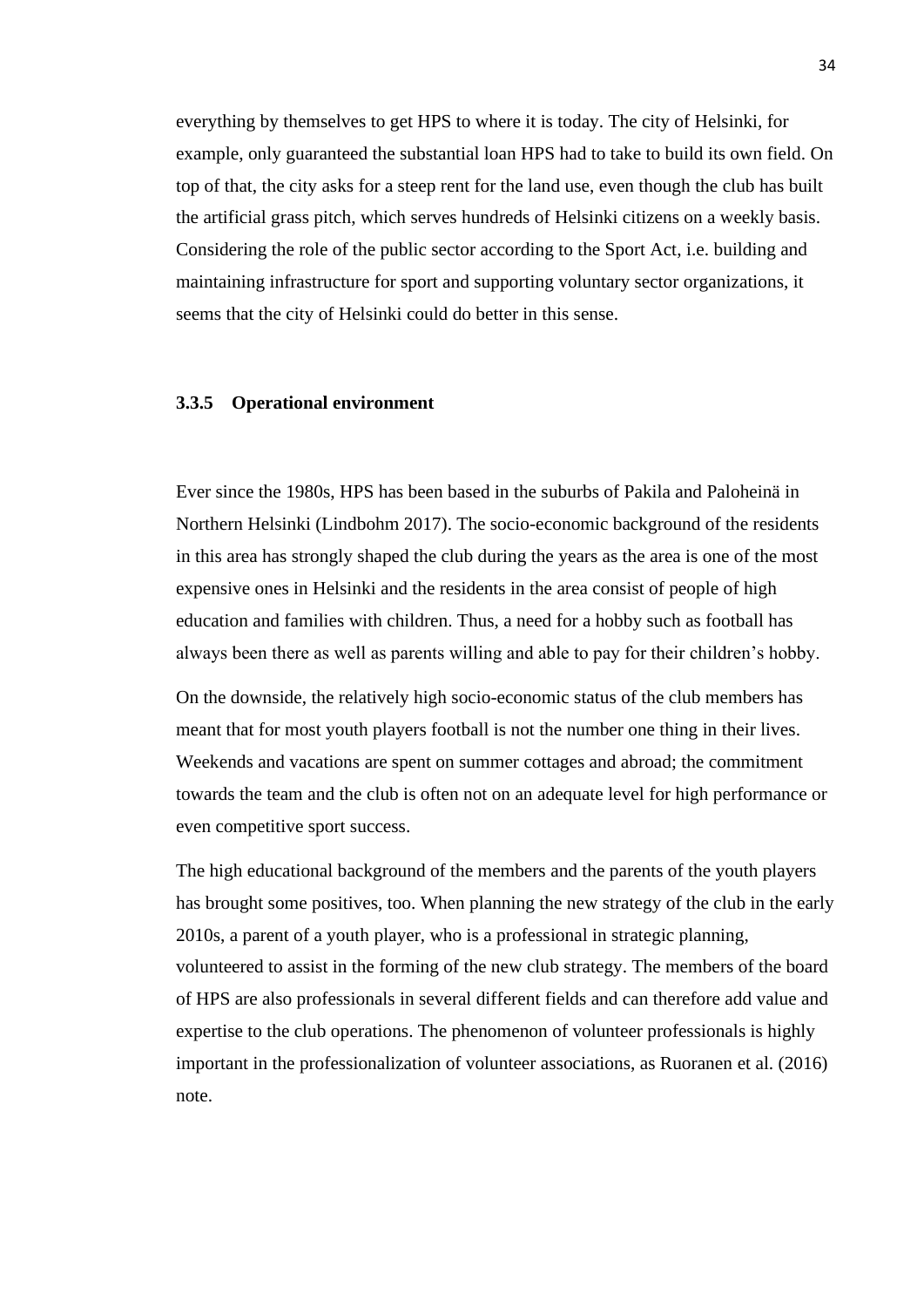### **3.3.6 Strategies and activities**

As a club, HPS has a clear mission of providing football for everyone on their own level, with four core values, trustworthiness, community, happiness and success, guiding their operations towards this mission (HPS 2019). To put these ideas and the club mission into practice, the club has worked on its strategy, with a discrete strategy commission put up to do this work.

Naturally, the main activities of HPS as a football club revolve around playing and practicing football. Organizing and carrying out training sessions for its multiple teams is the bread and butter of HPS. In addition to regular team training sessions, HPS offers its players for example goalkeeper coaching, skill training, and competitive training for more advanced players. In order to get more members in its ranks, HPS organizes kindergarten football, parent-child football, and football schools and camps for young children.

In recent years, the club has also started teams for parents of the youth players as well as senior teams. This trend is well in line with the club motto "Football for everyone – on their own level", as well as with the community aspect of the club operations. Furthermore, these sorts of activities tend to get the parents and senior players become more committed to the club, and thus more likely to volunteer for tasks at the club or participate in club events, for example. According to the club staff members, having the whole family as members or even players at the club is also the best way to promote the club.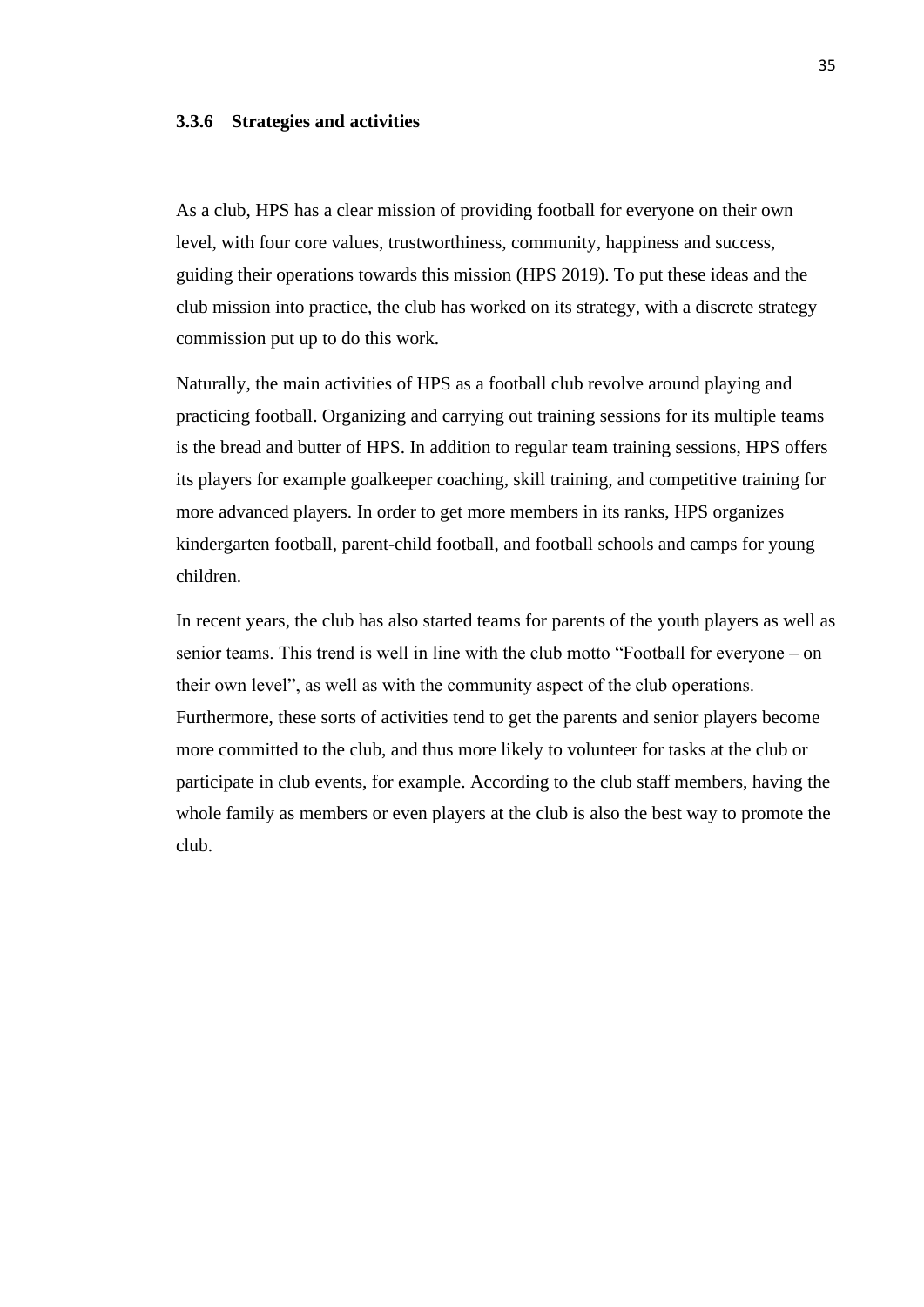### **4 RESEARCH TASK AND METHODOLOGY**

In this section, the research task is described; the aim and the objectives of the study are described, and the research questions proposed. Following this, the methodology used in the study is presented and justified. Finally, the reliability and the validity of the study are examined.

#### **4.1 Aim and objectives of the study**

The aim of this thesis is to add to our understanding of the operational environment of a voluntary sport club in the process of professionalization. The objectives to achieve this aim were to study professionalization in the voluntary sport sector, and specifically to analyse the recent professionalization process of the football club Helsingin Palloseura.

Hence, a literature review on professionalization in the voluntary sport sector was conducted, and a close inspection of HPS as a club performed in the forms of a review of its history and interviews of the main actors in the club during the last two decades. The findings regarding HPS were then integrated into the theoretical framework that came up in the literature review.

To gain knowledge and understanding of the environment in which HPS is operating and to analyse the recent professionalization process in the club, four research questions, stemming from the discoveries in the literature review, were proposed:

#### *What kind of an organizational culture is there in HPS?*

*How has the organizational culture changed during the last 20 years? What kind of operations has the club management implemented during the professionalization process to facilitate the change in the organizational culture? What kind of challenges has the club faced during this process?*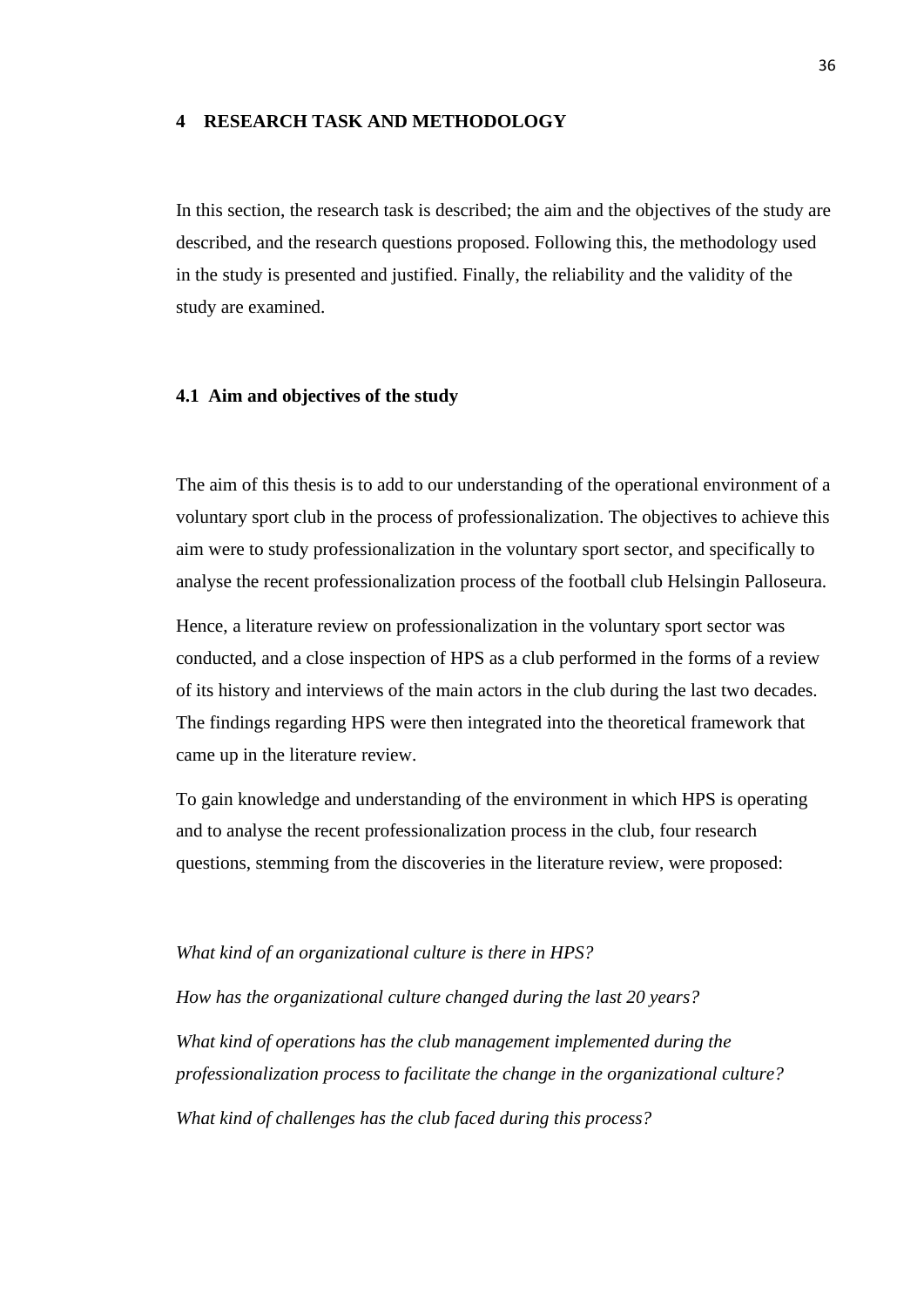In terms of the definition of organizational culture, there does not seem to be consensus about it among researchers. In one of the most commonly cited definition of the concept, organizational culture is defined as "the accumulated shared learning of the group… which has worked well enough… to be taught to new members as the correct way to perceive, think, feel and behave..." (Schein & Schein 2017, 6). Culture, then, is something that is common or shared between members of an organization. (Maitland, Hills & Rhind 2015) For the purposes of this study, this rather simplified definition of organizational culture is applied.

### **4.2 Research method of the study**

A qualitative research method was chosen as the aim of the study is to analyse and understand the phenomenon of professionalization. More specifically, the thesis is a case study, which has become an increasingly important approach in terms of organizational and sport management research (Nagel et al. 2015; Slack & Parent 2006).

Some reasons for this development can be found in the very nature of case studies: the aim to improve understanding of a case or a phenomenon by thoroughly examining it and exploring for potential explanations (Farquhar 2012). Furthermore, the strength of the case study approach in sport management research derives from its ability to describe and explain phenomena of reality and society. Common features and benefits of a case study are its suitability for developing a holistic understanding of a phenomenon and the possibility of expressing relatively general statements about similar cases, based on relatively few observations. (Skille 2013)

Considering the aims of a case study and its increasing importance in organizational and sport management research, it can be argued that the method chosen for this study is appropriate. The suggestions of scholars for further qualitative case studies (e.g. Slack 2014; Van der Roest et al. 2015; Ruoranen et al. 2016) serve to support this argument.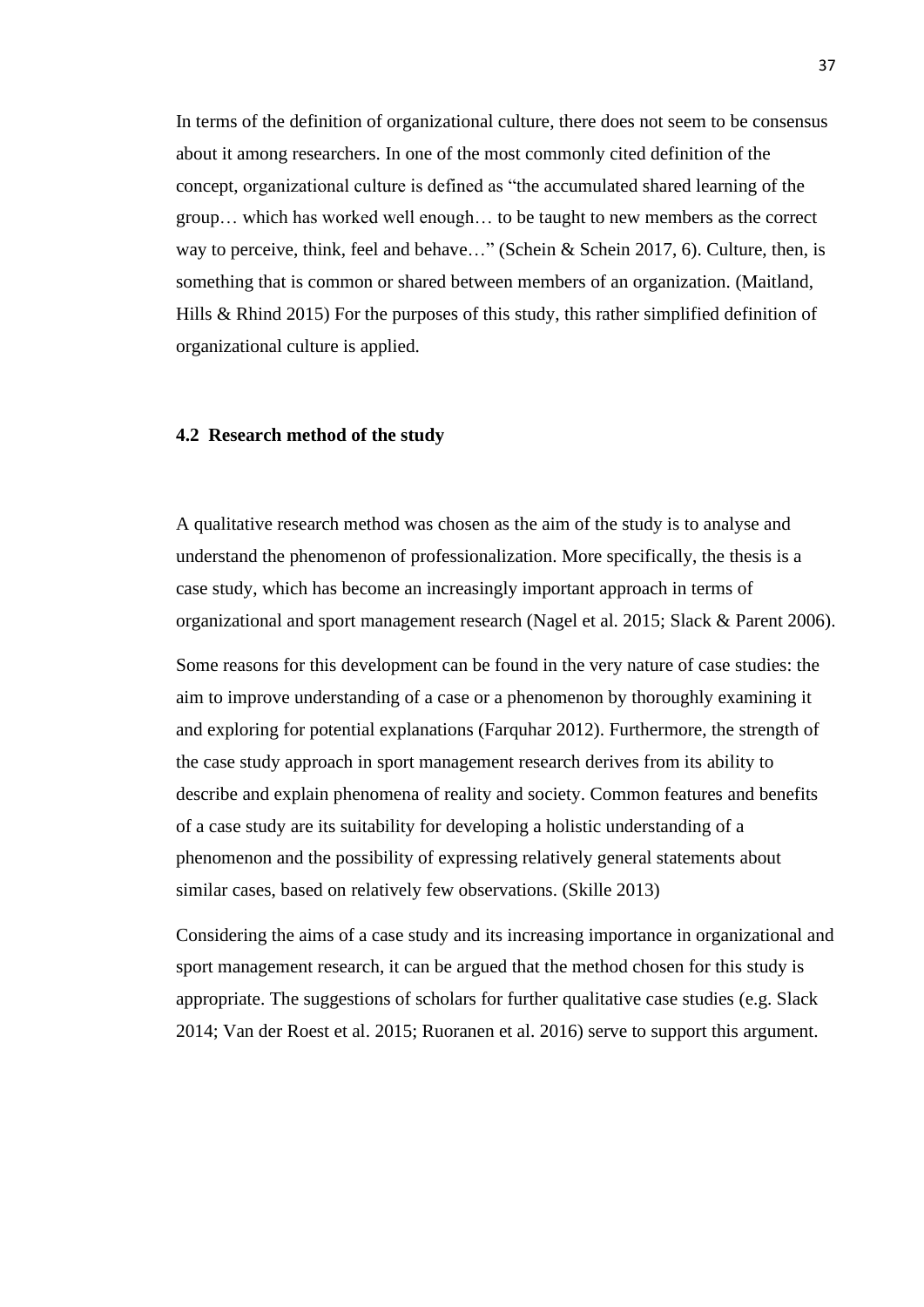### **4.2.1 Data collection and analysis**

The primary data for this research was collected in two focus group interviews. As the research is a case study on the recent development of a specific club, the sample size was small and rather self-evident; there are only so many persons with a major role in the club during the time period. On my part, the sample was also convenient as I am well acquainted with all the interviewees. Thus, all the practicalities of the interviews were easily dealt with.

Focus group interview was selected as the preferred mode of data collection method for two reasons. Firstly, as the sample size was small and the extensive knowledge of the recent history is only in the hands of a few, it was logical to focus on these few individuals. Secondly, having group interviews can help the interviewees remember better jointly experienced events (Tracy 2012) and generate deeper and richer data than in individual interviews (Rabiee 2004).

The two focus groups consisted of people behind the recent professionalization process of HPS. In one group, there were the current chairman and the vice-chairman of the club as well as the former chairman of the club and the author of the club history. The other group was made up of the three longest-serving staff members of the club. The interviewees are introduced below (Tables  $3 \& 4$ ), with a list of their major roles in HPS.

It was crucial to have both the volunteer chairmen and board members and the paid staff members interviewed, as the interaction between the two is one of the key elements of professionalization (Ruoranen et al. 2016). Additionally, the two sets of people look at the club from different perspectives, thus offering valuable and differing insights considering this research.

The interview questions were divided in several themes, based on the theoretical frameworks presented in the literature: people and positions, structures and processes, strategies and activities, and operational environment and conditions. In one question, for example, the interviewees were asked to describe the organizational structure of HPS. In addition to the topical questions, the interviewees were first asked to tell about their background and lastly to tell how they see the club developing in the future. The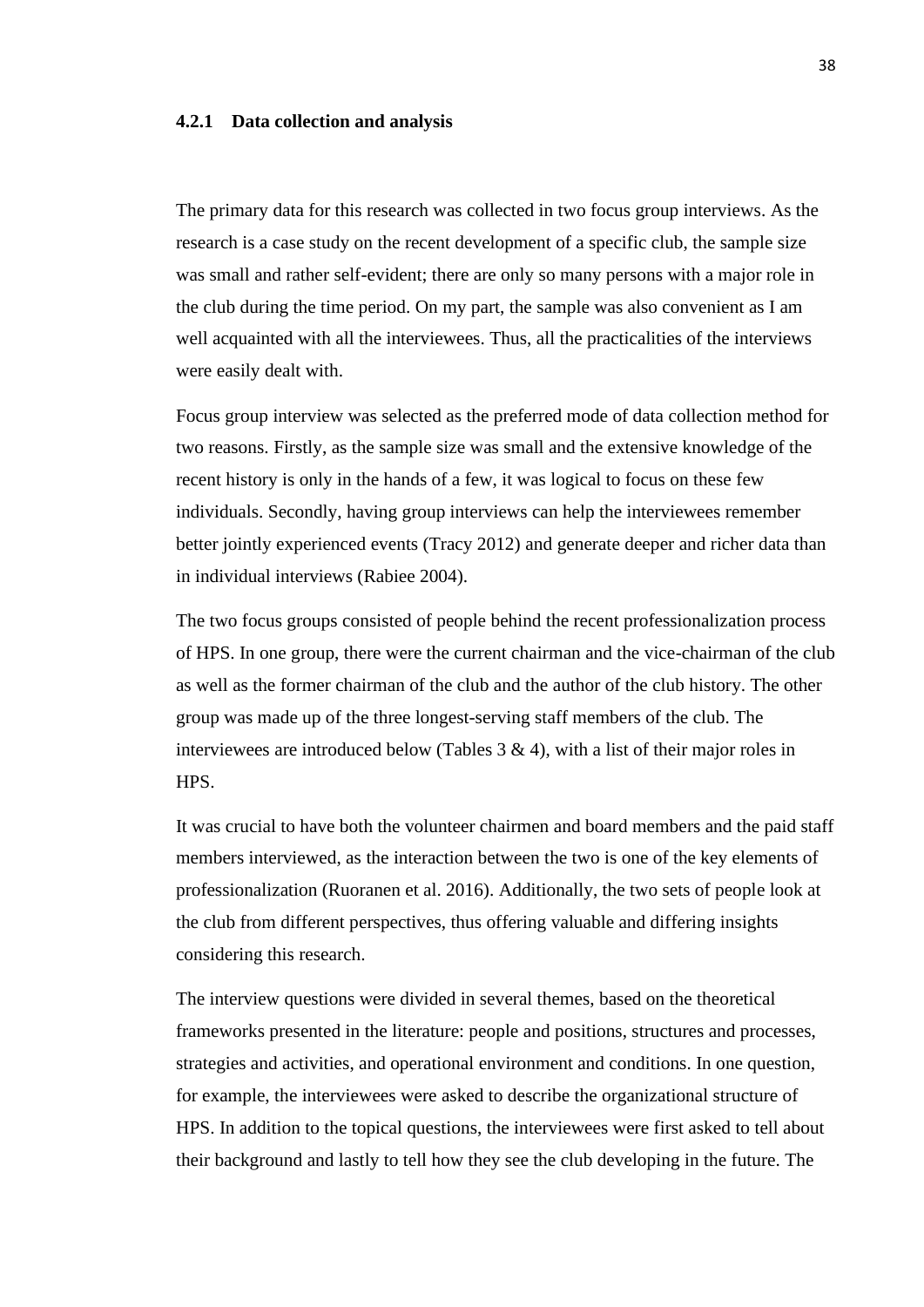interview frameworks can be found in the appendices of this work (Appendix 2 in Finnish; Appendix 3 in English).

TABLE 3. Interviewees of the first focus group and their major roles in HPS.

| <i>Interviewee 1</i> | Chairman 2008-;                                                 |  |  |  |
|----------------------|-----------------------------------------------------------------|--|--|--|
|                      | vice-chairman 2000-08;                                          |  |  |  |
|                      | youth team coach c. 1988–99                                     |  |  |  |
|                      | <i>Interviewee</i> $2 \mid$ Associate member of the board 2020; |  |  |  |
|                      | vice-chairman 2008–2019;                                        |  |  |  |
|                      | member of the board 2000–08;                                    |  |  |  |
|                      | youth team coach/administrator c. 1992–2009                     |  |  |  |
| Interviewee 3        | Chairman 2000-08;                                               |  |  |  |
|                      | youth team coach c. 1992-2007                                   |  |  |  |
| Interviewee 4        | Author of the club history 2017;                                |  |  |  |
|                      | member of the board 1996–97, 2001–11;                           |  |  |  |
|                      | associate member of the board 2000–01;                          |  |  |  |
|                      | vice-chairman 1998-99;                                          |  |  |  |
|                      | club development venture 2000;                                  |  |  |  |
|                      | youth team coach c. 1994-2011                                   |  |  |  |

*Group 1 – Chairmen & board members*

TABLE 4. Interviewees of the second focus group and their major roles in HPS.

| <i>Interviewee</i> 5   Head of youth development 2008–       |
|--------------------------------------------------------------|
| <i>Interviewee</i> 6   Head of coaching for girls 2014-;     |
| head of coaching 2009–14;                                    |
| head coach of the men's first team 2010–12;                  |
| coach of the men's first team 2013-16, 1996-97               |
| <i>Interviewee</i> $7 \mid$ Head of coaching for boys 2016-; |
| coach of the men's first team 2019-;                         |
| head of youth coaching 2011-15                               |
|                                                              |

| $Group 2 - Paid staff$ |  |  |  |
|------------------------|--|--|--|
|------------------------|--|--|--|

The two focus group interviews were conducted in early April 2019 in the offices of HPS, the first in the office next to the club's home field and the second in the staff office next to the football dome of HPS. The first interview with the chairmen and the board members lasted for 135 minutes, and the other with the club staff for 90 minutes. The interviews were recorded with a recorder, having a mobile phone as a back-up. During the interviews, there was a calm and relaxed atmosphere. The interviewees were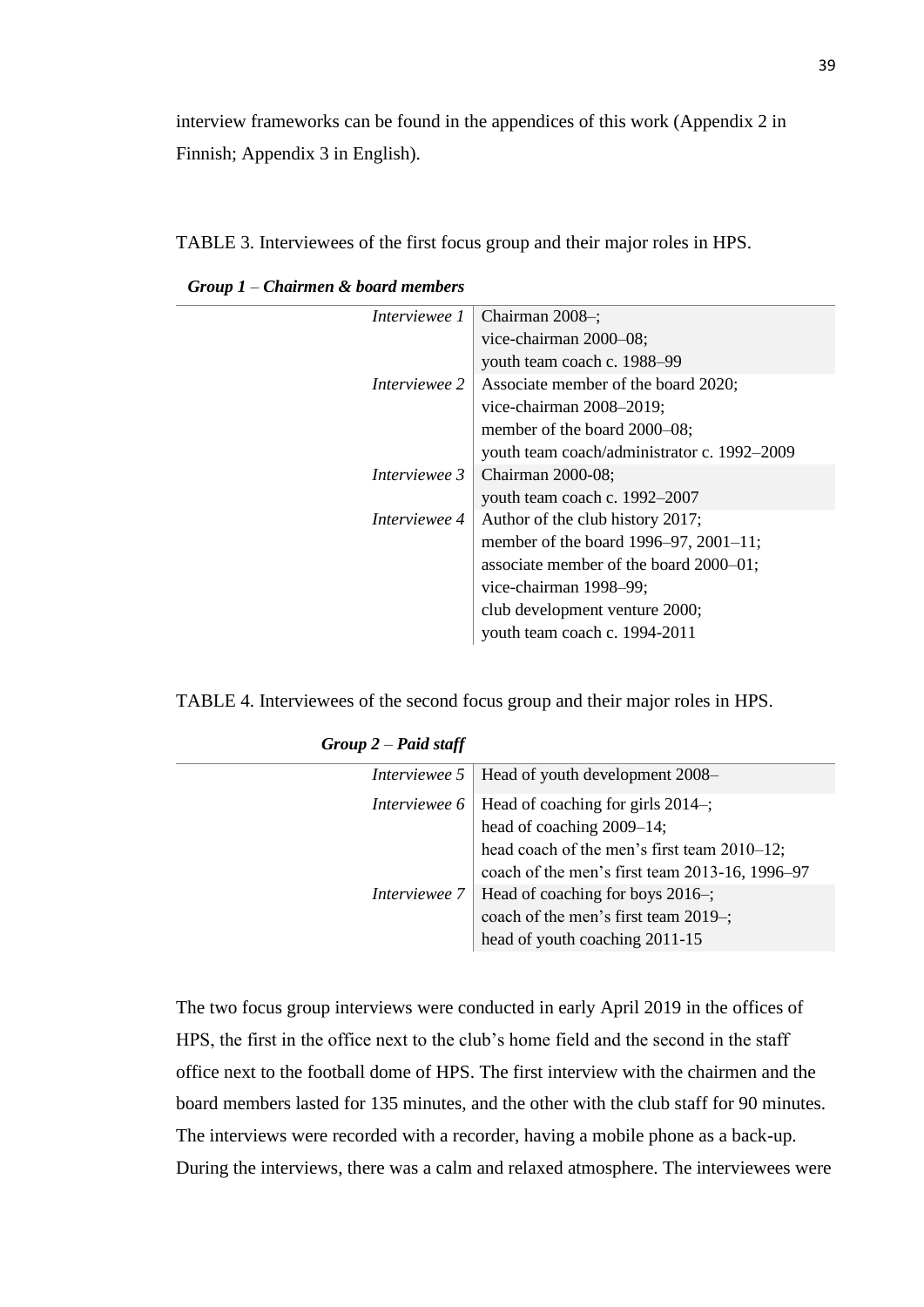happy to share their opinions and past experiences in the club. At times, the interviews were more like discussions, which certainly aided in acquiring deeper information regarding the club operations, past and present.

Afterwards, the interviews were transcribed. The transcriptions were made using the "clean read" style (Mayring 2014, 45); utterances and decorating words were left out. The transcriptions summed up for a total of 21 A4 pages of text. Qualitative content analysis was chosen as the analysis method. More precisely, a summarizing content analysis was conducted, as the goal was to reduce the material to core contents (Mayring 2014).

Regarding all the themes and topics covered in the interviews, the main points were extracted from the transcribed interviews to form the main findings of this study. This was achieved by reading through the interview transcriptions several times. While reading through the transcriptions, I made notes and highlighted the most relevant comments related to the topic and its theoretical background. The importance of the roles of the chairman and the board members of the early 2000s was highlighted in both interviews, for example. Considering my first and second research questions, it also became clear that there have been major changes and developments in the organizational culture of HPS during the last 20 years.

The main findings of the study were identified based on their prevalence in the interview data. To conceptualize them, features that came up in the theoretical frameworks were used: attitude and commitment, shared leadership, and quality orientation.

#### **4.2.2 Reliability and validity of the study**

Reliability and validity are not entirely appropriate concepts when examining the scientific consistency of this study as it is a qualitative one. Instead, we can explore the credibility, transferability, dependability and confirmability of the research. (Tuomi & Sarajärvi 2018) Because the study at hand is a case study and I, as a researcher, have close connections to the club studied and to the interviewees, it can be argued that there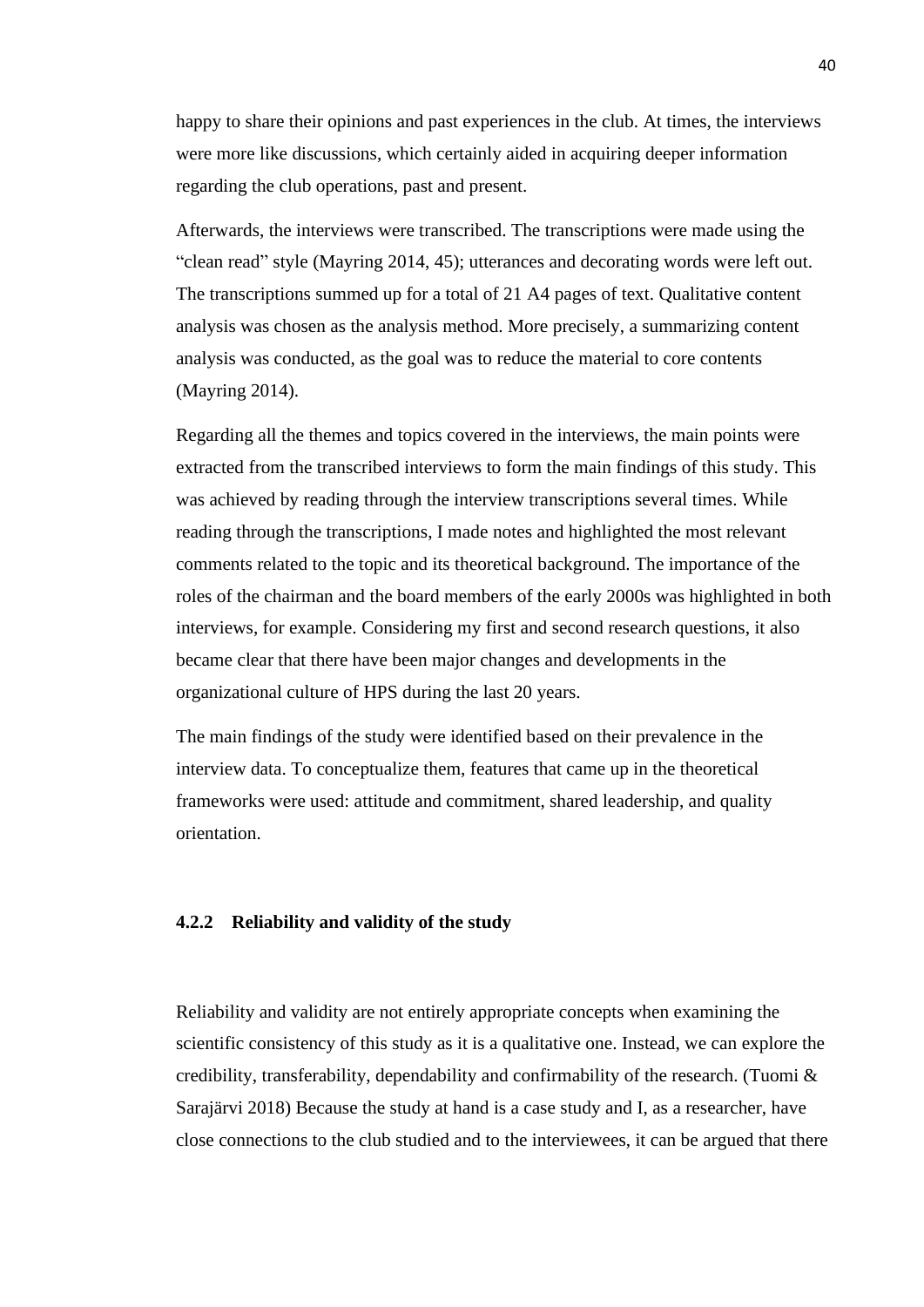are issues with all four constructs when considering them strictly from a scientific point of view.

Credibility suffers as I am so familiar with the case study subject and the interviewees; objectivity is hard to come by. My close familiarity of the club studied may have affected the research process and my interpretations of the data (Sparkes & Smith 2014). Transferability can also be difficult to achieve in a case study, especially considering my extensive prior knowledge of the subject. However, it can be claimed that a qualitative case study of a voluntary sport club could be repeated with a similar research design and with similar focus groups.

Regarding the dependability and the confirmability of the study, I have maintained as objective as possible during the research process, despite my close connections and personal interests concerning the case study subject. Despite my efforts, my assumptions and relationship to the study subject have undeniably influenced the quality of the research (Sparkes & Smith 2014, 19).

Good scientific practices were followed in the interview process, as a consent form and the interview topics were sent to the interviewees beforehand and they were free to leave from the interview situation at any point. The interview transcriptions were handled with confidentiality. Finally, as the study is a master's thesis, the confirmability of the study is taken care of the thesis supervisor checking the study.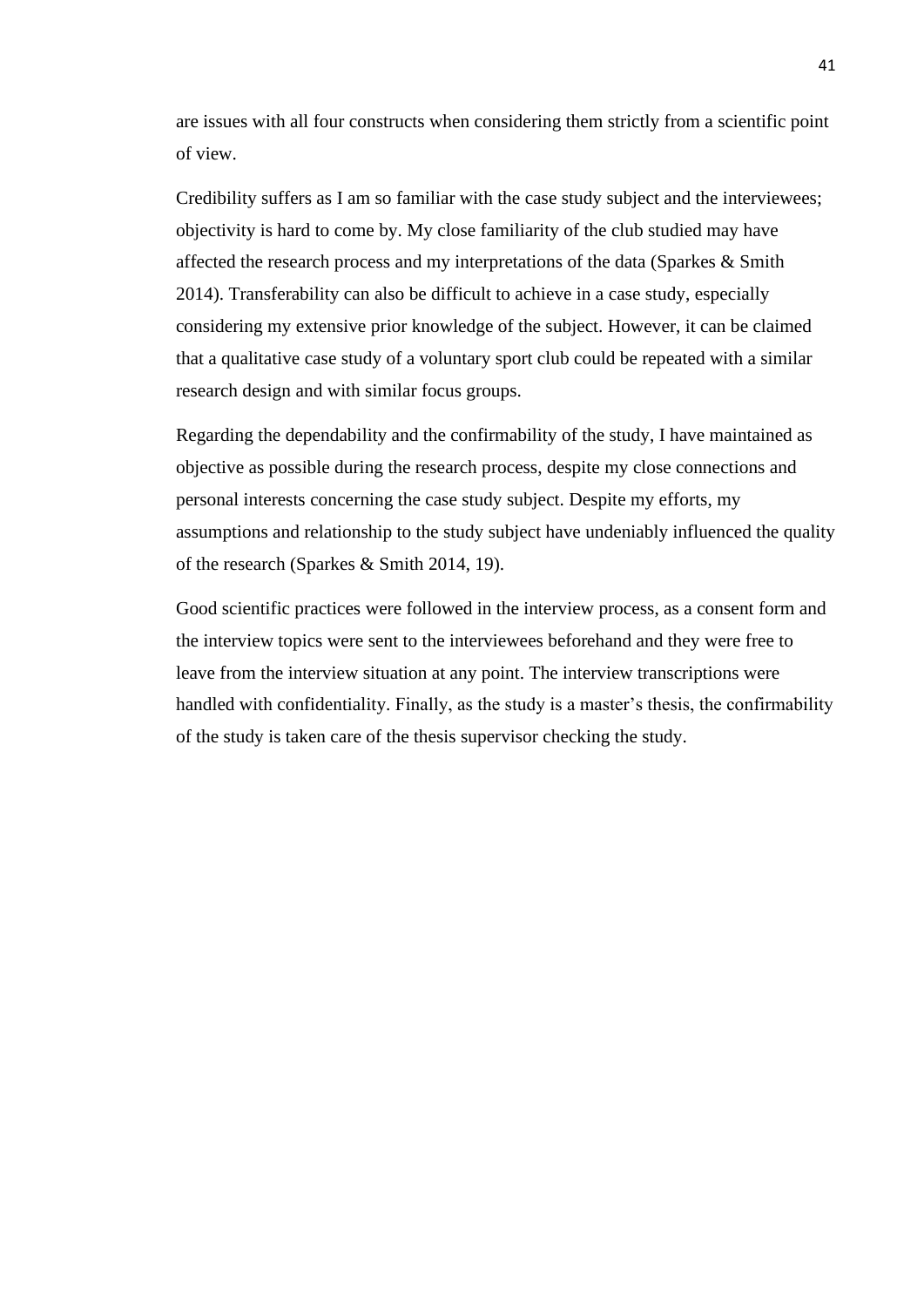### **5 FINDINGS**

After reviewing the relevant literature and introducing the context as well as the methodology of this study, the findings of the study can now be presented. The findings are based on the data acquired from the two focus group interviews with key persons of Helsingin Palloseura, as well as on the history of the club.

As an introduction to the findings section, the current level of professionalism in the club is analysed using methods and indicators covered in the literature review. Then, the main findings of the study are presented. Challenges during the professionalization process of HPS that came up in the interviews are stated. Finally, a look at the future of HPS is taken.

## **5.1 Professionalism in the club**

Based on all the information available on HPS and the interviews with the board and staff members, professionalism in HPS is on a good level for a voluntary sport club. At the end of the 1990s the club had less than 200 members and everything was done by a few active board members. Since today HPS is a club of more than 1000 members and eight employees, one can easily see that the club has progressed and professionalized.

To present the level of professionalism of HPS more accurately, a look at the characteristics of professionalization of Koski and Heikkala (1998) can be taken (Table 2): time, place, resources, criteria of recruitment, attitude and commitment, knowledge, efficiency and quality, responsibility, and power.

The time aspect of professionalization is in order in HPS as there are full-time staff members with formally regulated and monitored working hours. It should be noted, though, that as can be quite common in the voluntary sector, staff members work more than is expected of them, either voluntarily or due to time pressure (Ruuskanen et al. 2013).

The place aspect can also be found, since HPS has its office next to its football dome and another one next to its home field. Currently, the premises are of temporary nature.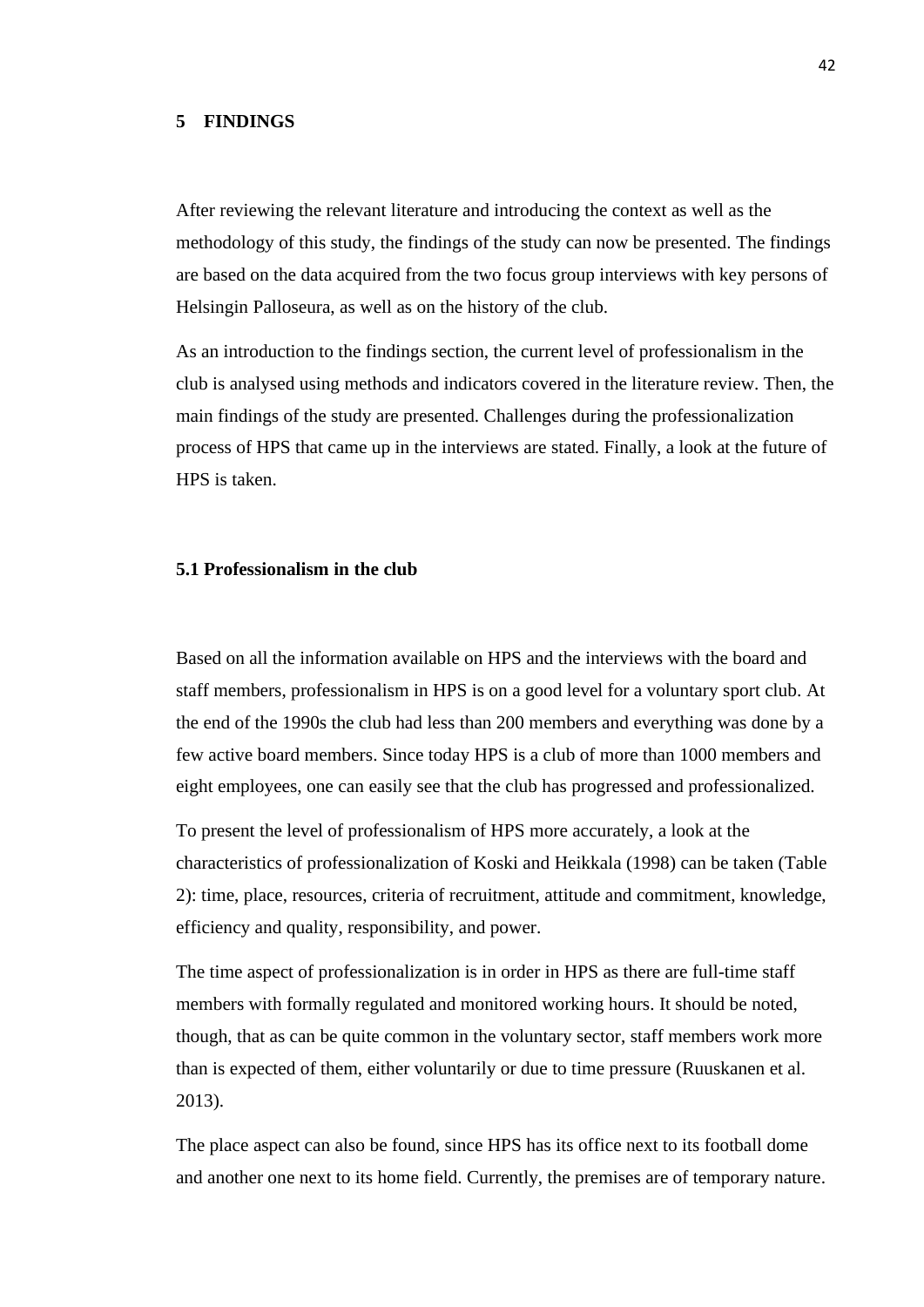The club is planning to build a clubhouse with a proper office next to its home field in the coming years.

Resources are always scarce in a voluntary sport club, but the situation in HPS is satisfactory in this regard. The club has worthy assets and physical infrastructure in the form of its football fields and dome, and the sponsorship deals continue to grow in number and in magnitude. The club also has a foundation to support underprivileged children in their football hobby. Furthermore, HPS has put in place a club strategy to help the board and the staff in their work. The head of coaching has also created an HPS way of playing to help the coaches in their respective work.

To implement the club strategy and the way of playing in practice, HPS has a recruitment process in place. New coaches coming in must fit the club culture and be committed to the HPS way of playing football. The coaches and the heads of coaching currently on the club's payroll are all educated professionals with high level coaching licences. Moreover, the club supports its staff to further educate themselves. For example, the head of youth development took part in UEFA's club management program recently.

As HPS is a voluntary sport club, attitude and commitment are everything. The club would not be where it is today were it not for the commitment of the chairmen and the board members of the 1990s and 2000s. The same attitude has still resisted in the 2010s as staff members have come in the picture. There is undoubtedly a high level of engagement from the side of the chairman and the board of the club to staff members, all the way down to individual members of the club volunteering for all sorts of tasks.

With more and more professionals joining the club, both in the board of the club and in the office, the amount of knowledge has risen significantly. The staff are competent and use up-to-date information from scientific research in their decisions, regarding the HPS way of playing, for example. The board of the club and the volunteers in the club consist of professionals in several fields, such as marketing and communications; thanks to this, the club has, among others, a YouTube channel named HPS TV and a club membership card.

It can be said, then, that HPS has become a tempting option for corporations to communicate social responsibility (Jalonen et al. 2018), and consequently, the economic prospects of the club have improved (Smith & Vesterbeek 2007). When the internal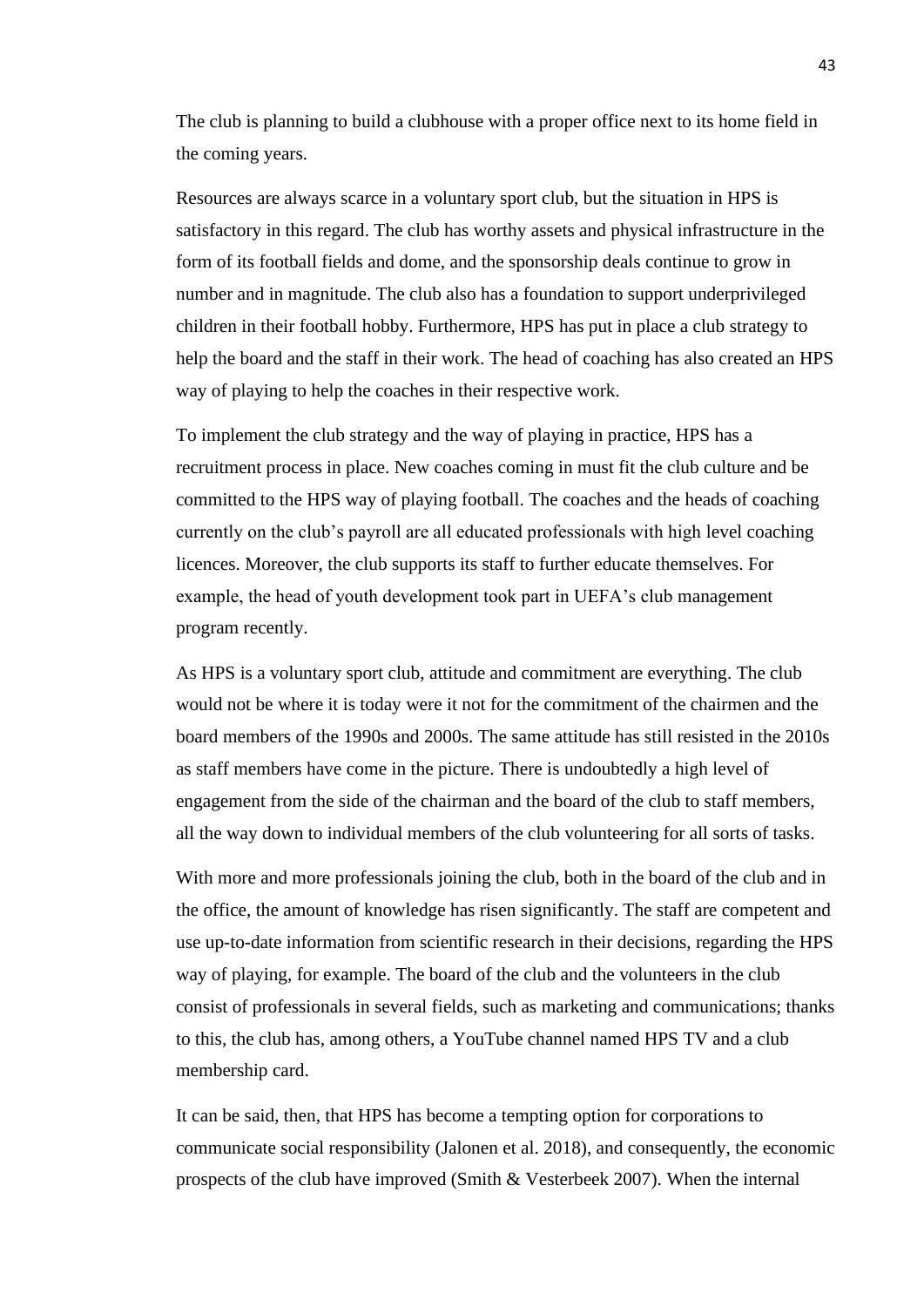resources are not adequate, the club buys the services outside. For example, an engineering agency was used in the building of the club's home field.

Efficiency and quality of products and operations can be hard to achieve, and measure, in voluntary sport clubs. The voluntary nature of the chairman's and the board members' work means that the club work is at times overtaken by their actual work. Furthermore, efficient co-operation between paid staff and volunteers is easier said than done. However, based on the group interviews and my own experiences as a player of the club for more than a decade, it can be argued that HPS runs quite efficiently and the most important stakeholders, the players, have it all good in the club.

The members seem to be overall satisfied with the club operations, as surveys conducted by the club have showed good results in the satisfaction of the members and the parents of the youth players. The parents have also been giving positive feedback to the staff members for the organization of club camps and other events, which is quite a clear sign of quality operations.

The responsibility of the club is applauded by the staff; the club is steadily run and is a good place for its employees. In terms of finances, the club has for many years had its own qualified accountant as treasurer, taking care of the club's accounts and financial statements together with an accounting company. On the social side, with more than 900 youth players (Lindbohm 2017, 347), the club is responsible for offering them a safe and supportive environment, which it seems to be succeeding in according to the feedback and the survey results.

As a voluntary sport club, HPS is 'owned' by its members: in the annual meetings the members have the power to vote for the next chairman of the board and for the members of the board of the club. The members also have the power to decide which direction the club should be heading. In terms of operational power, the chairman and the board of the club lead the club based on the mandate given to them by the members in the annual meeting. The staff members do not hold any power, per se; they simply execute orders and guidelines presented by the chairman and the board of the club.

To further analyse the level of professionalism in HPS, the operations of the club can be portrayed through the three main characteristics of professionalization presented by Ruoranen et al. (2016, 64): changed management philosophy, functional differentiation and specialization, and application of management tools. The management philosophy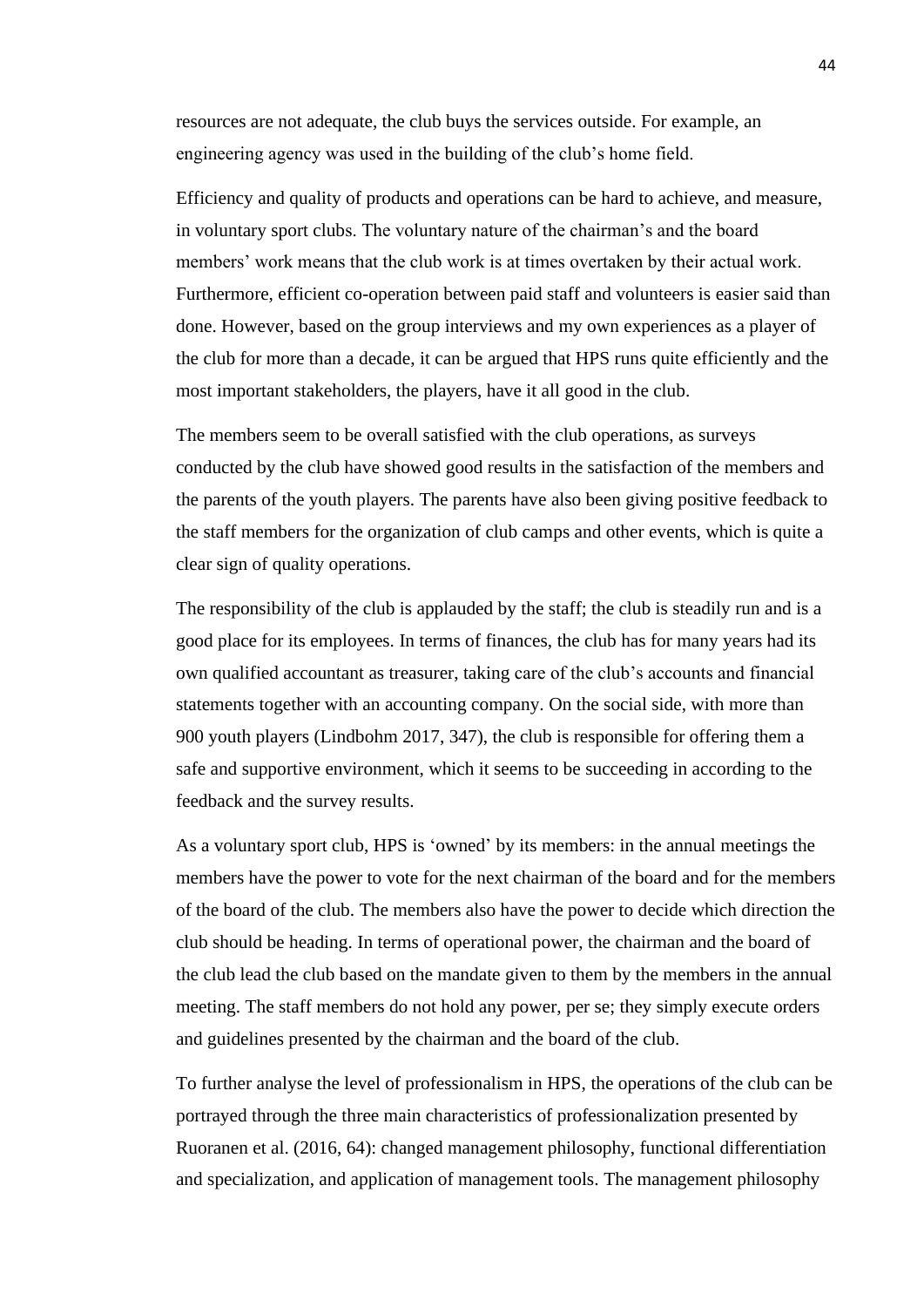of Helsingin Palloseura has certainly changed since the late 1990s and early 2000s; the club has a clear strategy according to which its operations are planned and executed. A key part of the club strategy has been, and still is, quality. The club aims to achieve this by basing its decisions on rationality and efficiency, by using scientific research in the development of the playing style and training methods within the club, for example.

It is evident that there is functional differentiation and specialization in HPS. There are paid staff members as well as clearly defined and differentiated positions both within the staff and in the board of the club. Furthermore, the governance of the club is balanced between volunteer chairmen and board members and paid staff members. The club is also orientated towards competence, which can be seen in the recruitment process of the club.

Finally, several management tools are applied in HPS. Financial reporting can be mentioned, although HPS as a registered association is legally obligated to present a financial statement annually. The Finnish tax authorities have become stricter towards voluntary organizations in recent years; thus, all capital flows must be properly documented.

In its administration, HPS uses a cloud service whereby all its documents are digitally stored. Communication-wise, the club has several social media accounts and its own YouTube channel HPS TV for external communication. For internal communication, HPS is using a service for sport clubs via which club information can be sent to all members. It also acts as a member database and a tool for member fee invoices. Moreover, the service enables the upkeep of a club-wide calendar in which club events and matches of the men's and women's first teams are marked; an important function in the fostering of the club community spirit and togetherness.

### **5.2 Main findings of the study**

Based on the data collected, the main findings of the study relate to the beginning of the professionalization process of Helsingin Palloseura in the turn of the century, and especially to the importance of the attitude and commitment of the chairmen and the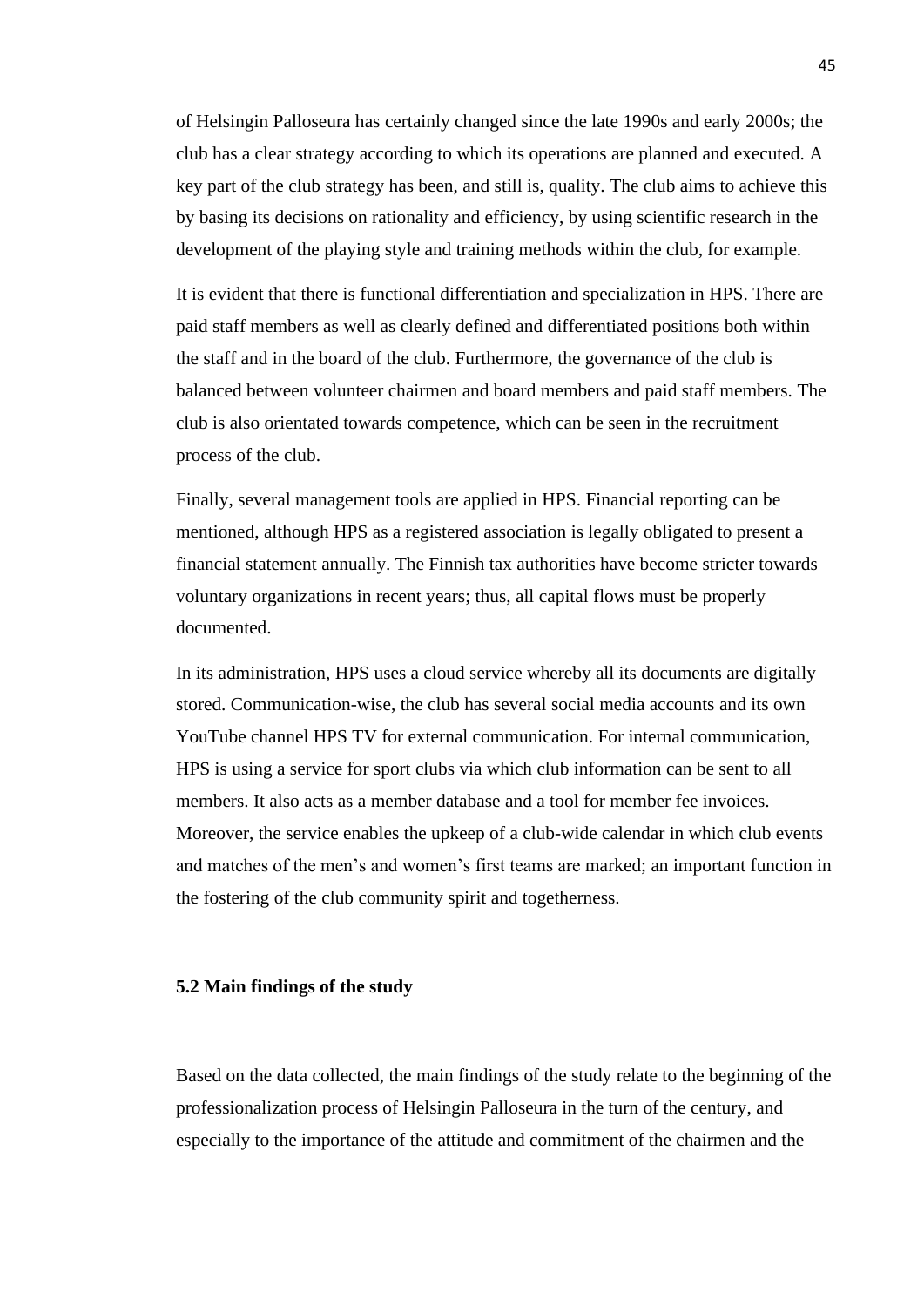board members. More recently, the shared leadership in the club has had a major role in the continued development of HPS.

During the interviews, it became clear that the volunteer chairmen and members of the board of the club have been key figures in the development of the club, starting from the historical low of HPS at the end of the 1990s. Then, the small group of active parents of youth players decided to make the club a good place for local children to play football as a hobby. Quality of operations was installed as a key figure in the club strategy from day one, and that orientation towards quality set up the club for future success.

The more recent history of the club is that of volunteer chairmen and members of the board acting together with paid staff members. HPS has managed to avoid the typical pitfalls of this co-operation. All the current key persons in the club have been in their positions for a decade or so, thus making long-term growth and development of the club possible.

## **5.2.1 Attitude and commitment**

The attitude and commitment of the chairmen and the members of the board of the club have been key in the development of HPS in the 21<sup>st</sup> century. Prior to hiring full-time staff members, it was the chairman and the board members who did also the operative work in the club. All of them first got involved in the club operations due to family connections as they all had their children playing in HPS. One can better understand the level of their attitude and commitment from their comments on the additional reasons that made them join the board of the club.

*"The atmosphere that everyone can play and kids come here to have a hobby, that it is our job to offer them that opportunity."* (I3.)

Already then, the board members had a clear idea what needed to be done to facilitate growth once more.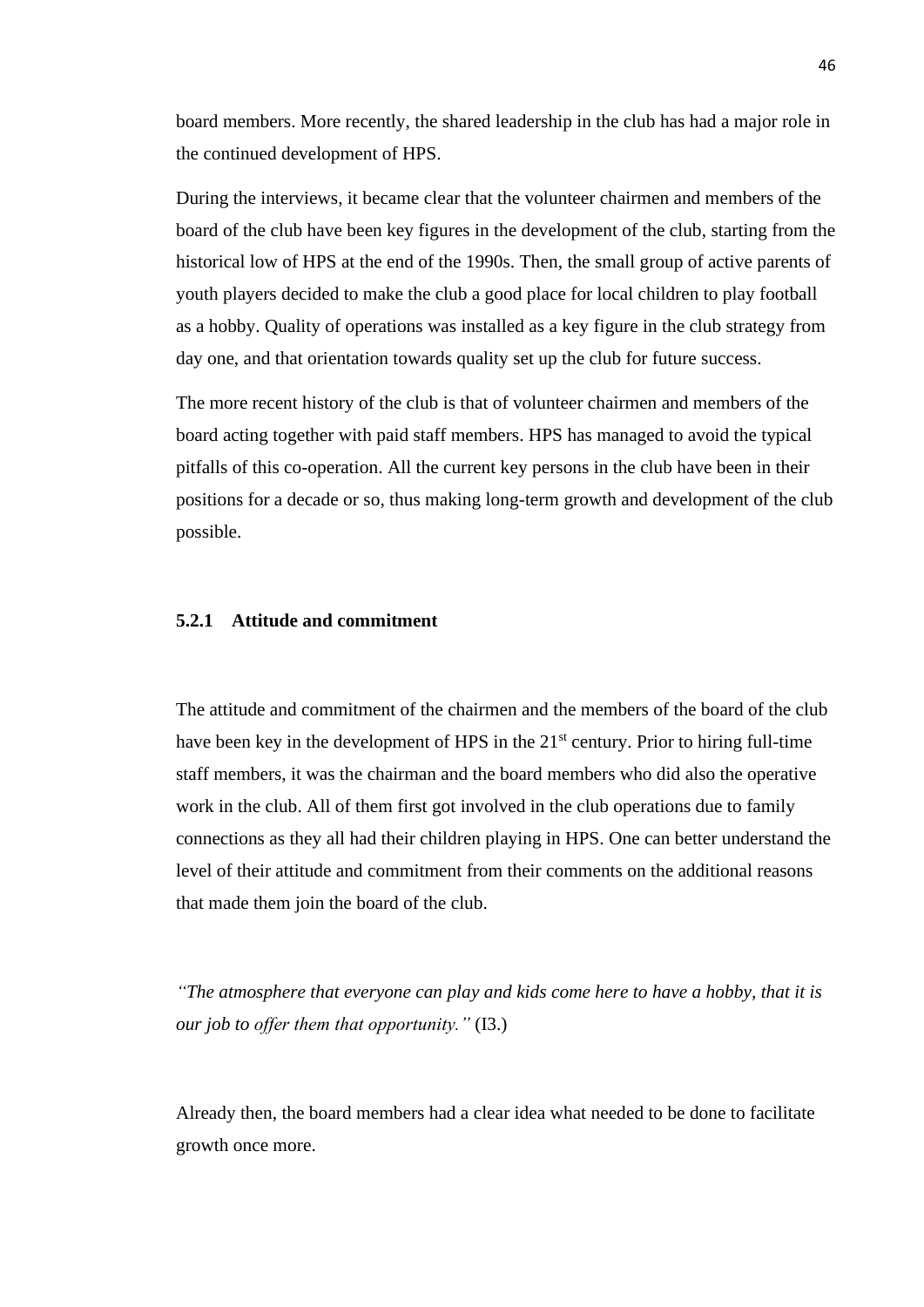*"Back in 1999 when we started to build the new HPS with the new board, some tough strategic decisions were made that if we want the club back on track and growing again, we need facilities and to improve coaching. So we started to work on that almost immediately."* (I2.)

It is evident that the role of the chairman and the board members was crucial in the early phases of "the new HPS". Their attitude and commitment have not been left noticed on the staff side, either.

*"It makes you wonder in awe when you think that they are volunteers managing the club, and still they can do all this. Hats off."* (I5.)

The volunteers in the club seem to be rather committed as well. All the teams of the club have volunteers as team administrators and treasurers. Their vital work makes it possible for the professional coaches to focus solely on the coaching matters, which is not always the case in sport clubs.

*"They invest a lot of their time here, valuable work so that the coaches can focus only on coaching."* (I5.)

Based on these findings, the first and second research questions regarding the organizational culture of HPS and its recent changes can be answered. It seems that the volunteers in the club are very committed to do their job as well as possible. The chairman and the board of the club lead the way in this regard, as they have done for the past 20 years.

There have been major organizational changes in HPS during this time. More people have joined the board of the club and new staff members have been hired on a relatively regular basis since the first one in 2008. The nature of the volunteer work has also changed. Earlier, teams were quite individually managed and active parents of youth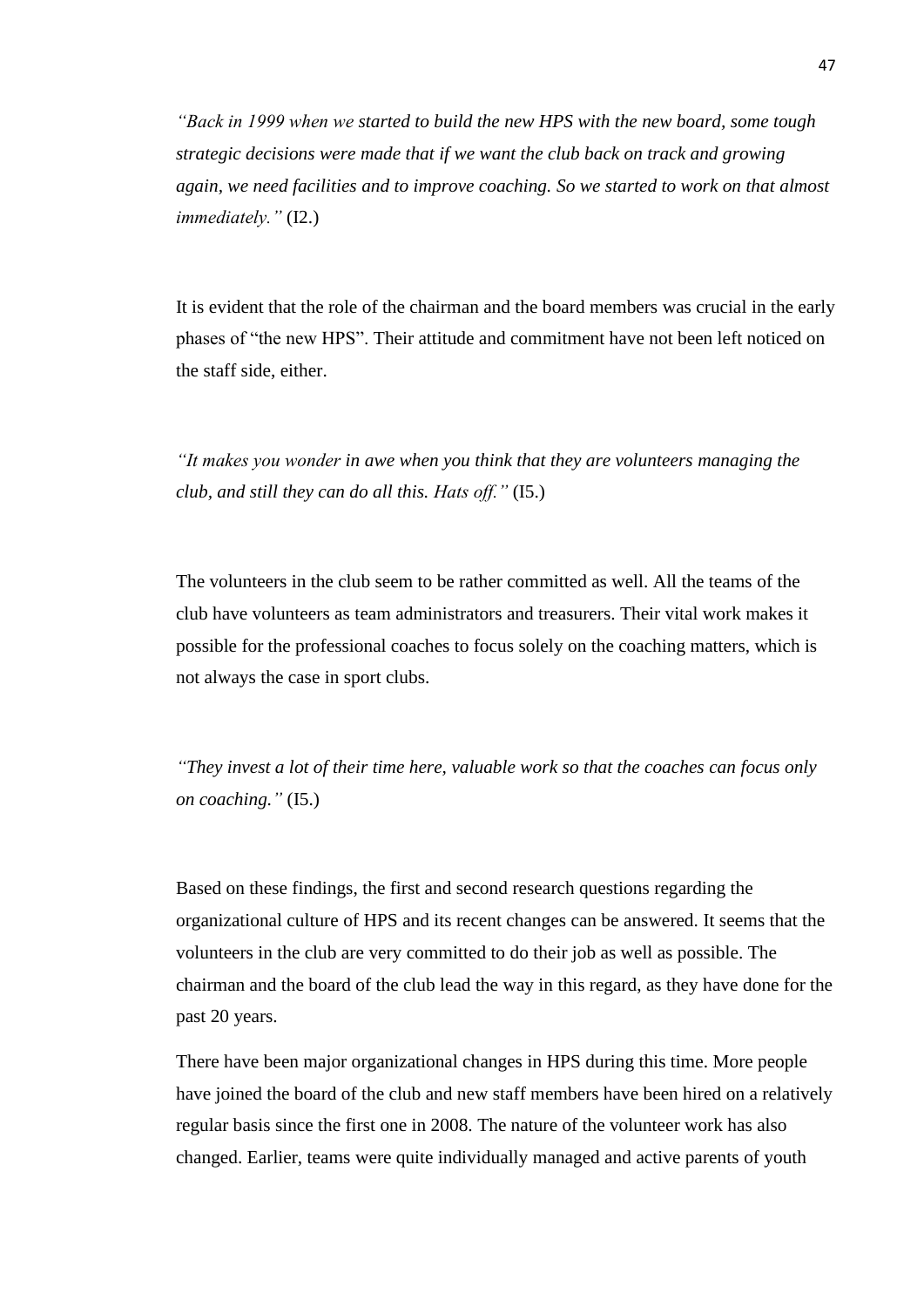players organized tournaments to fund the operations of the teams. At present, the club organizes several tournaments annually and the role of the volunteers is more of a supportive one.

Times have changed, but the attitude and commitment of the volunteers in the club remain on a similarly high level. The changes in the organizational culture can best be described using the archetypes of Kikulis et al. (1992). Organizationally, HPS has evolved from a kitchen table organization to a boardroom organization. In practice, this has meant that instead of a few active volunteers doing busy work, HPS is led and managed by experienced volunteer board members and professional staff members. Moreover, the club operations are based on an explicit and well-planned strategy.

### **5.2.2 Shared leadership**

The roles of the chairman and the board of the club have changed with staff members being hired. Nowadays, one of the main responsibilities of the chairmen is the role of superior. The chairman and the vice-chairman have adapted to this role rather well. They have also been committed to improving their performance in this new role. The staff members highlight the importance of trust.

*"A lot is depending on that the board trusts us. The trust must be there. That's why we have been here for so long. That's the role of the board."* (I6.)

The quite recently adopted role of superior has brought more responsibility to the chairman of the club. In the operational side of matters, conversely, more is asked of the staff members. For the club to be successful, it is vital that the cooperation between the two parties works well. The third research question regarding operations to facilitate changes in the organizational culture is hereby answered as well.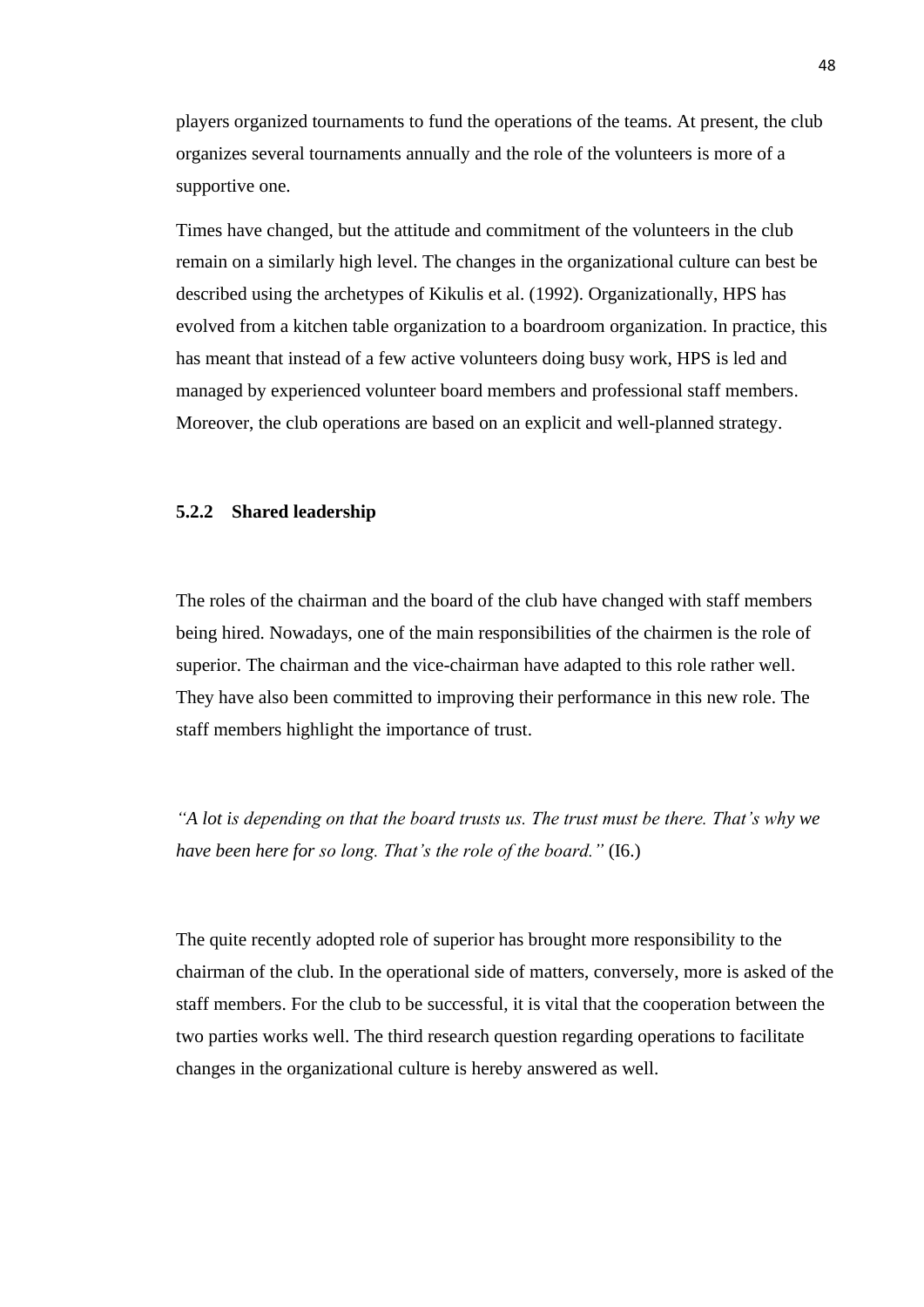*"The role of the chairmen as superiors has become more intense. We have monthly meetings, development discussions, the communication has improved. That's good."*  (I7.)

As the staff members do not have any decision making power or responsibility over other than their own work, all the responsibility lies within the chairman and the board of the club. Despite this great power and responsibility, it is necessary that the chairman and the board members allow the staff members, especially the professional coaches, to take charge of the football-related matters in the club.

*"The board sets up the framework of what can and what cannot be done, but we are very much responsible for what happens out there on the field every day."* (I7.)

It is this combination of volunteer chairmen and board members and professional staff that has helped HPS to grow and develop as a club in recent years. The division of work has been successfully implemented in that the chairmen and the board of the club are responsible for the overall operations of the club and its strategy, with the day-to-day work left to the hands of the staff members.

### **5.2.3 Quality orientation**

Ever since a new action plan was presented in 2002, quality has been one of the key features in the operations of HPS (Lindbohm 2017). Quality can be defined in many ways, but in this context, it relates to the business-like operations, such as creating and implementing a well-planned strategy. In addition, the attitude of individuals to do a good job is strongly related to quality orientation. (Ruoranen et al. 2016)

*"It's important that we want to progress, to do things better… A developing club, there is a will to develop..."* (I7.)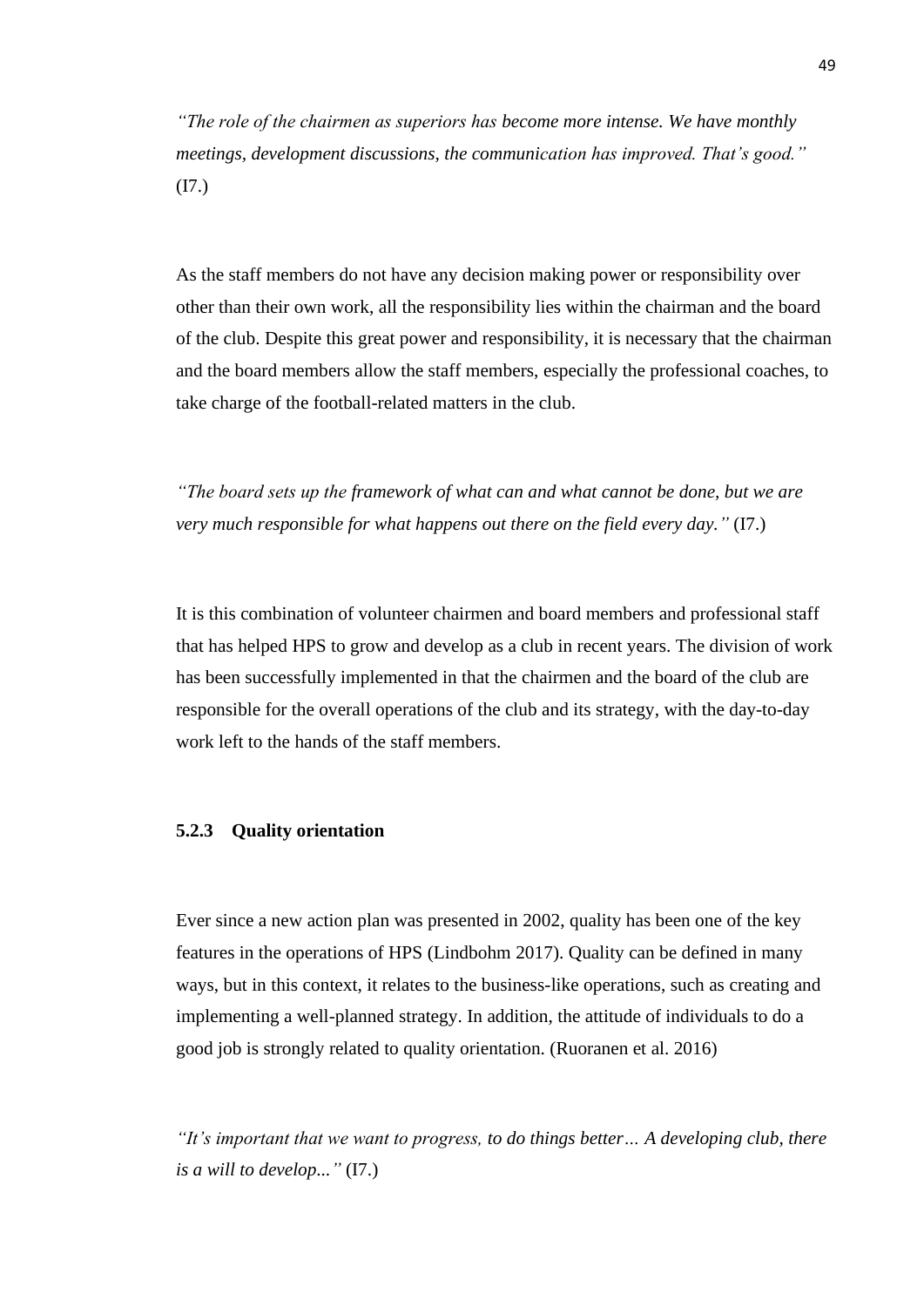The aspirations and orientation towards quality have led to e.g. HPS having multiple artificial grass fields of its own. HPS has also successfully launched its own way of playing and practising football. The systematic organization of coaching is indeed where the orientation towards quality manifests itself; offering football activities is, after all, the main function of HPS. The clear organization of coaching and the HPS way of playing have helped the work of volunteer coaches in all the teams in the club and increased the quality in the football operations of the club. Likewise, the earlier mentioned supportive role of the volunteers makes it possible to increase quality in the daily operations.

### *"The key to quality is that the coaches can focus only on coaching."* (I7.)

In terms of marketing and communications, HPS has for a few years now had its own YouTube channel HPS TV and a membership card. Both two functions have been mainly implemented by volunteers of the club. For example, the club membership card, the HPS card, was launched, and the subsequent sponsorship network was set up by one long-term volunteer and board member of the club. Now HPS has a wide array of corporate partners, which helps to fund the operations of the men's and women's first teams.

*"We have a sponsor for our home field… which gives the name to the field. All those ads we have there, the HPS card… and what it creates through the partners and their interest towards HPS. How we market them, that's how the advertisement side has started. And they have noticed that they get more customers, their sales increase, they are willing to invest in this. That's how it started and it's growing all the time."* (I2.)

All in all, quality is instilled in the operations of HPS. The club strategy sets up the framework on which all the decisions are based. Having same persons in key roles for a long time has enabled the club to set a high standard in terms of quality in its operations. The systematic implementation of long-term plans has greatly developed the club during the first two decades of the  $21<sup>st</sup>$  century.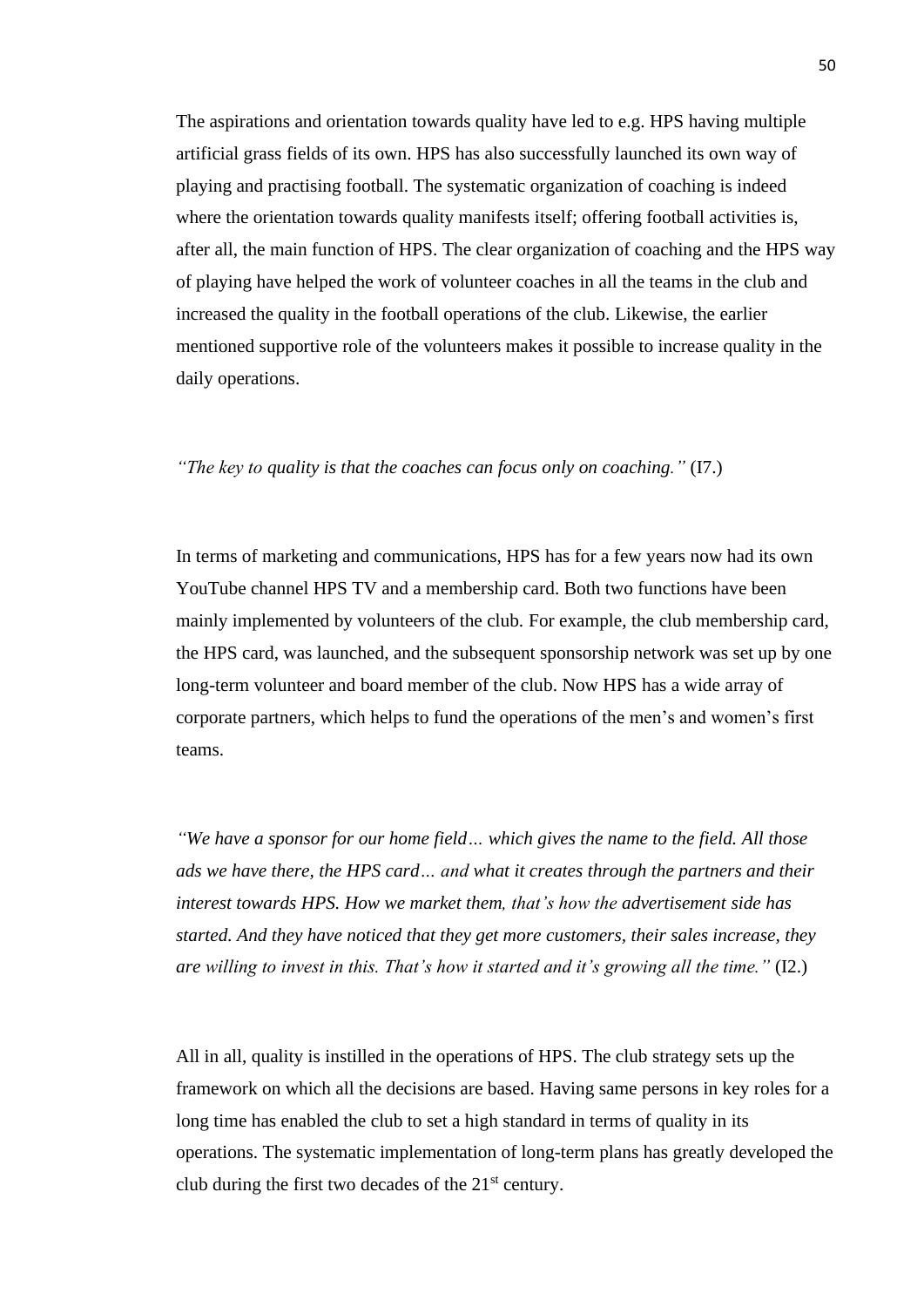*"Being systematic and consistent year after year, that's where it's emphasized."* (I5.)

### **5.3 Challenges during the professionalization process**

Regarding the fourth and final research question about challenges faced during the professionalization process, one issue clearly arises. Since the appointment of the first full-time staff member and the subsequent change in the role of the volunteers, more work has accumulated for fewer people, especially for the head of youth development. The presence of a paid employee lowered the threshold for the volunteers to seek assistance and delegate their work to the paid employee. The same phenomenon has occurred with the professional coaches in some of the teams of the club.

*"At first in a new role, the tasks just kept on accumulating, and a few years ago we had to start to consider his well-being. Now we have properly gone through his tasks and specified what in fact are his tasks."* (I1.)

*"Coaches come to work here. A negative consequence is the… accumulation of work for these paid coaches."* (I1.)

HPS recently hired a club secretary to assist the head of youth development and share his workload. Likewise, a new full-time coach started in his position. These are important steps in tackling the challenges that HPS has faced during the professionalization process. Finding a balance between the voluntary chairman and the board of the club, the volunteers in the club, and the staff members of the club is not simple. But it certainly helps to have more people sharing the workload.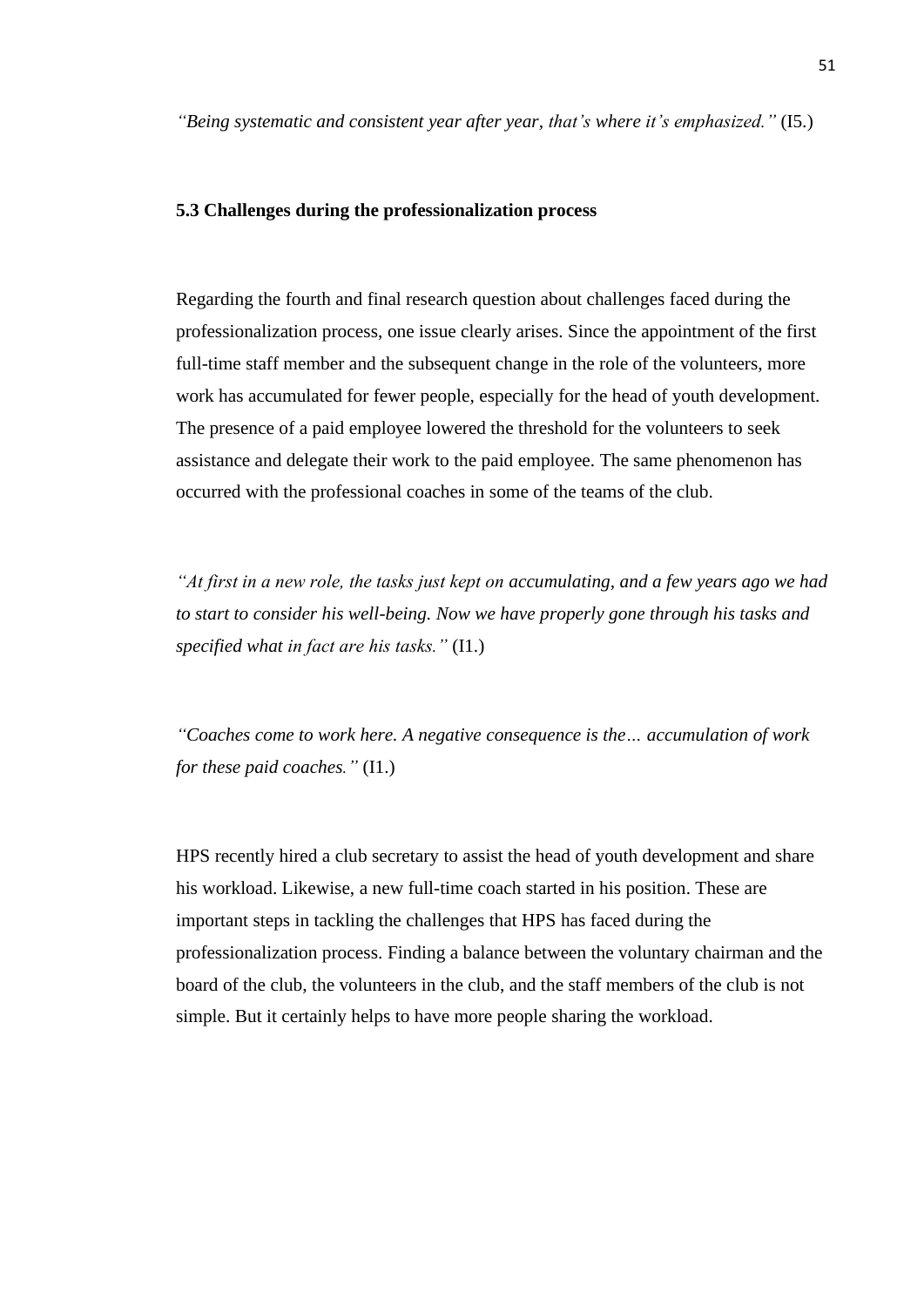#### **5.4 The future of Helsingin Palloseura**

When looking at the current state of the club, the future of HPS looks bright. The chairmen and the staff members concur by stating that the club has potential to further add to its number of members and to develop the club. Organizationally, the club has a solid structure in place to facilitate future growth and development. Moreover, further marketing efforts can take the corporate relations and sponsorship revenues of the club to another level, thus enabling future investments, first and foremost the clubhouse.

However, certain challenges also arise. The long-serving chairman of the board of HPS is due to leave his position in 2020, which means that changes will happen. It is highly important that the handover of power is implemented smoothly so as not to cause any harm or inconveniences to the club operations.

The staff members of the club take forth the issues of club profiling and professionalization of coaching as possible challenges in the future. Profiling the club has been constantly discussed. By defining itself as a parent club even more clearly than it currently does, HPS could operate more efficiently and with more clarity. Combined with partnerships with other clubs with differing profiles, such as HJK as is currently done in girls and women, HPS could offer even for the most motivated and skilful youth players the path to the top where they can reach their full potential as football players.

The challenges posed by the professionalization of coaching relate to the least motivated youth players who might drop off if their team is too competitive to their liking. A voluntary sport club such as HPS cannot afford to lose too many of its members mainly for financial, but also for community reasons; a person who has played for the club as a youth player is likely to bring his/her future children to join the club. As the scale of player talent and motivation is wide, it is challenging for HPS to live by its motto of offering football for everyone on their own level. How the club manages to tackle this challenge in the coming years will be a key factor in determining whether HPS can further grow and develop from its current state.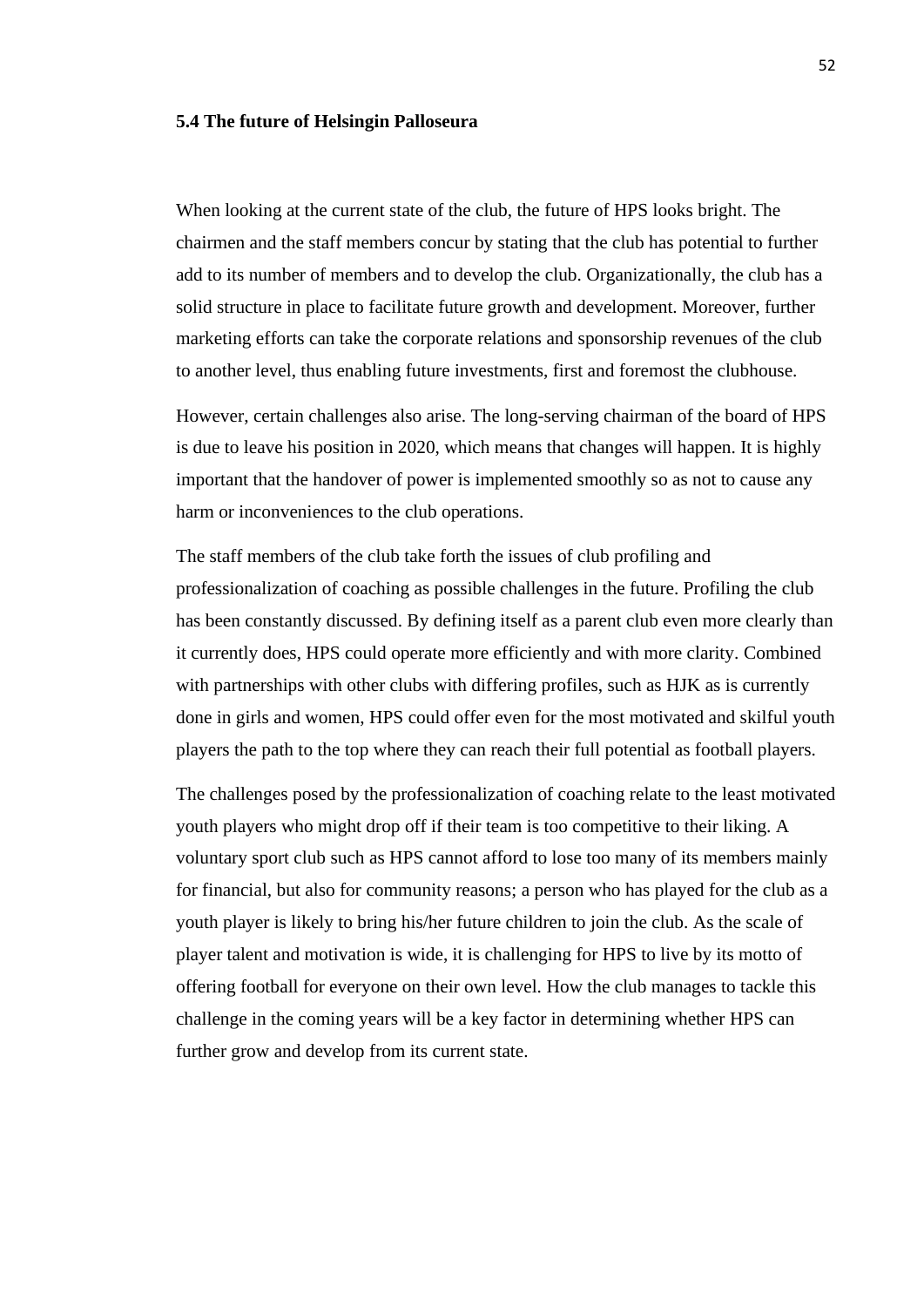### **6 DISCUSSION AND CONCLUSIONS**

In this final section of the study, the professionalization process HPS has undergone recently is analysed based on the reviewed literature on the topic. Following the analysis, the professionalization process of the club is presented in a framework. Based on the professionalization process of HPS and the theoretical frameworks covered in the literature review, a model of professionalization for voluntary sport clubs is proposed.

Then, some conclusive remarks are made. The limitations regarding the study are stated and explained. Finally, topics and study subjects are suggested for future research.

### **6.1 Analysis of the professionalization process of Helsingin Palloseura**

Following the characteristics of professionalization of Koski and Heikkala (1998), the professionalization process of HPS has been built on a foundation of attitude and commitment, place and resources, and efficiency and quality. Additionally, by using the three main characteristics of professionalization (Ruoranen et al. 2016), it can be argued that the professionalization process of HPS started with the changed management philosophy at the turn of the millennia. Especially strategic planning was key in the rebuilding of the club; the decision to focus on youth development by offering football as a hobby for local children was the turning point in the recent history of HPS.

Furthermore, the importance of the attitude and the commitment of the chairman and the members of the board of the time cannot be overstated. As presented by Ruoranen et al. (2016), an attitude of individuals to do a good job, or a professional job, and the resultant organizational culture are essential aspects of professionalization. Especially in a sport club such as HPS, which is based on voluntarism, the organizational culture and the attitudes and motivations of the volunteers are vital in the process of professionalization.

As the number of members started to grow following the restructuring of the club, the need for club facilities grew as well. Subsequent investments in the operational environment of HPS enabled the club to facilitate and foster this growth. Having fields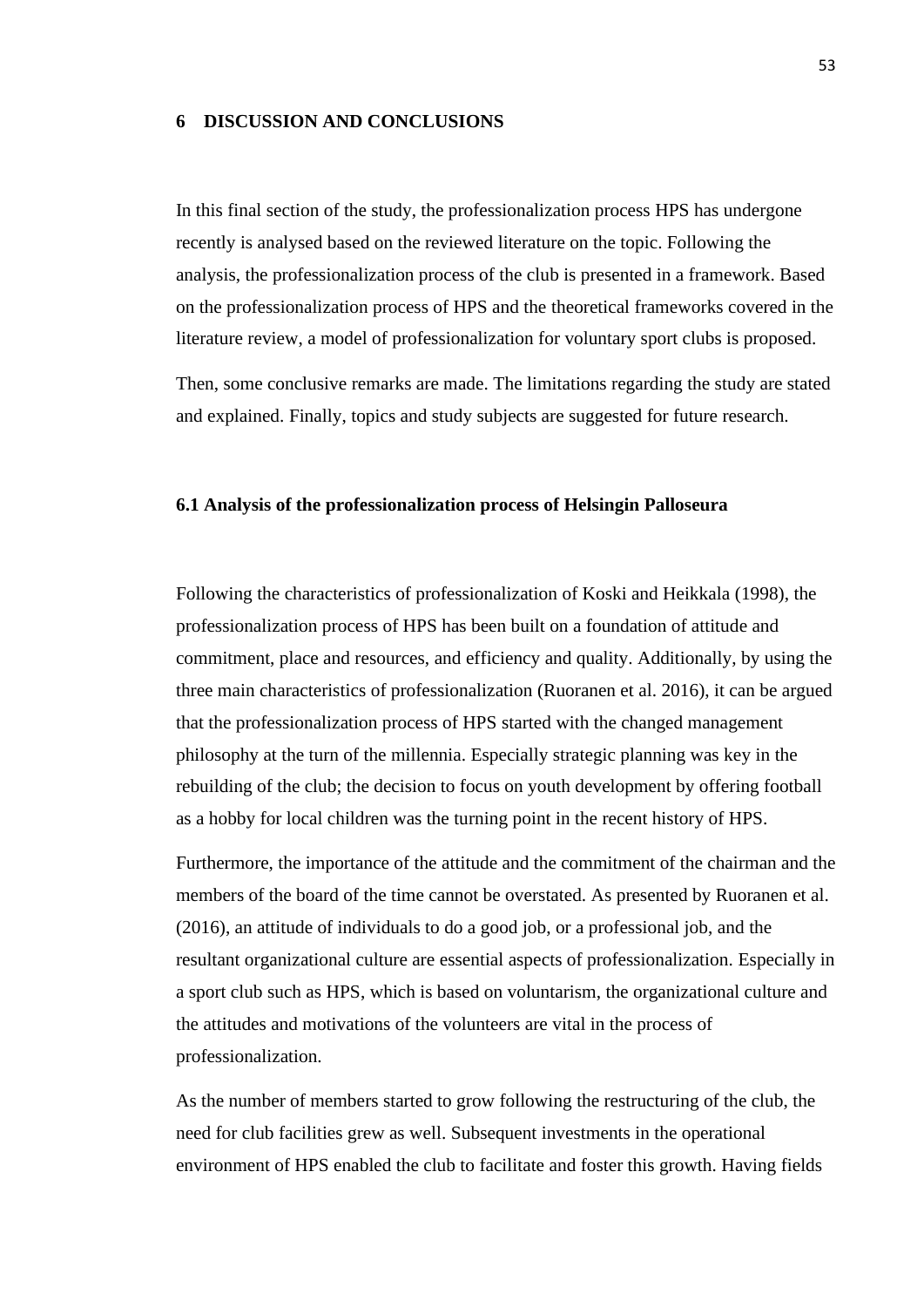owned and operated by the club itself radically improved the training conditions of its teams. Moreover, rental fees from the fields proved a stable revenue stream for the club.

It was then possible to hire full-time staff, which led to more efficiency and quality in the club operations and activities. Previously, all the teams of HPS operated rather individually and were mainly coached by volunteers. Following the appointments of full-time staff members, the teams have been coached by professional coaches based on the HPS way of playing, created and implemented by the head of coaching. The professionalization process of HPS is presented in Figure 4.



FIGURE 4. The professionalization process of Helsingin Palloseura.

Following the changed management philosophy, functional differentiation and specialization (Ruoranen et al. 2016) soon followed with differentiation of positions first in the board of the club and later among the paid staff. Furthermore, competence orientation was adopted in the club as more and more professionals were hired and elected to the board of the club. With an increasing number of staff members, balanced governance was introduced as the club operations were shared between volunteers and paid staff.

Regarding balanced governance, it must be noted that most of the volunteers in the board of HPS, especially the chairman and the vice-chairman, have been at the club for a long period of time. The same applies to the paid professionals in the club staff. Consequently, the relationship between them is good, which is not always the case between volunteers and paid professionals (Shilbury & Ferkins 2011; Dowling et al. 2014). Moreover, the longevity and long-term planning in HPS was mentioned as a key aspect of the club operations in the interviews. Changes in personnel have been minimal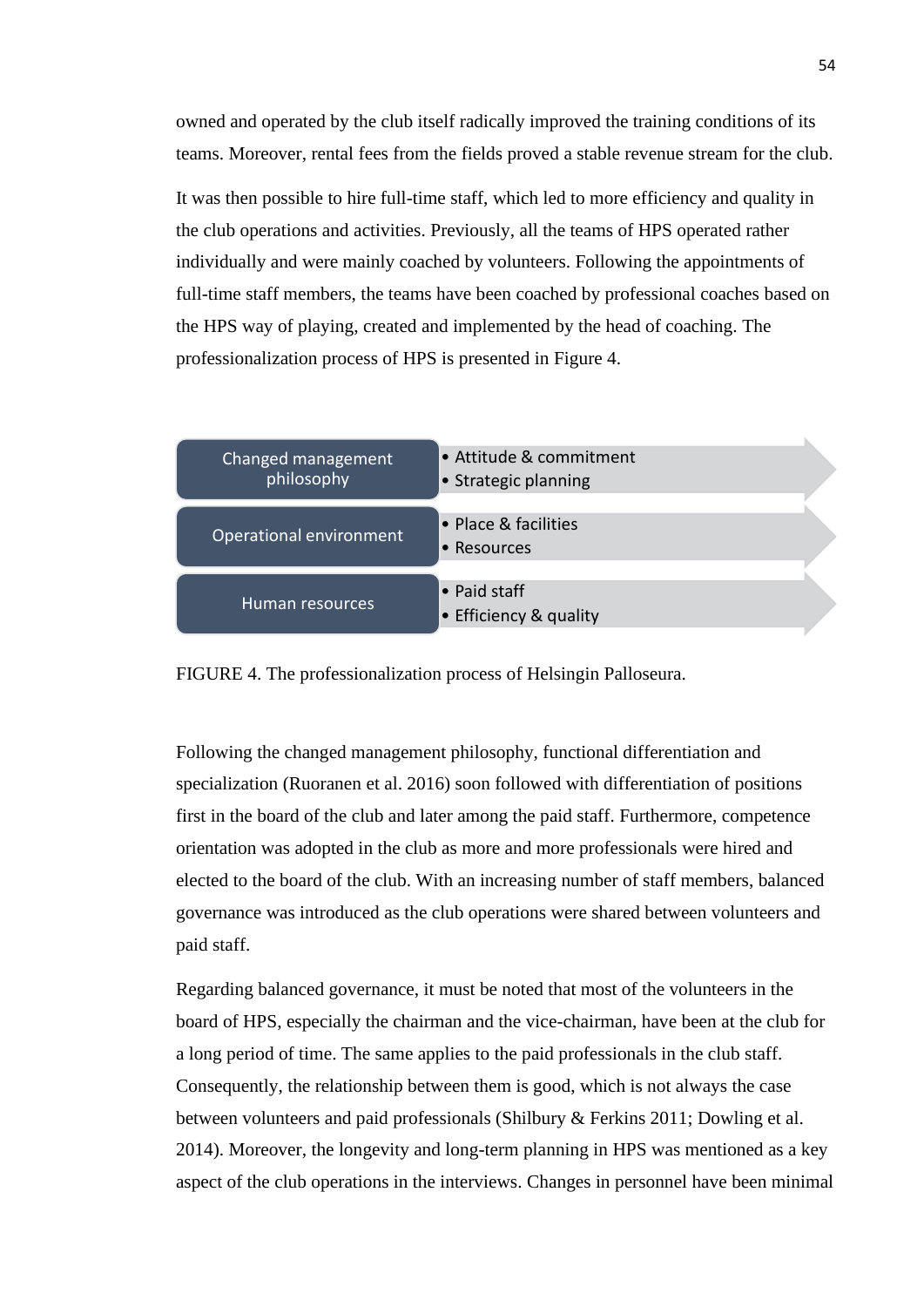if non-existent and thus, the long-term growth and development of the club has been possible.

The third characteristic, application of management tools (Ruoranen et al. 2016), has become increasingly important as the number of members of the club as well as the number of staff members have starkly increased in the last decade or so. As the scope of operations grows, having good controlling and administrative processes is adamant. The importance of communication cannot be forgotten, either. Communicating with over 1000 members and several stakeholder groups must be done properly and professionally in order to succeed.

### **6.2 A model of professionalization for voluntary sport clubs**

Based on the literature reviewed and the analysis of the recent professionalization process of HPS, a model of professionalization for voluntary sport clubs can be proposed. First and foremost, come the notion and the will to professionalize; the changed management philosophy (Ruoranen et al. 2016) and the attitude and commitment (Koski & Heikkala 1998). As the organization is voluntary by its nature, the idea of and the motivation for significant changes such as professionalization must come from within. Additionally, strategic planning, or strategic orientation (Ruoranen et al. 2016), is key in setting the club up for professionalization. To professionalize can hardly occur by accident; planning and organization according to a well-implemented strategy is necessary.

Operational environment is another crucial element of professionalization. Resources are extremely scarce for voluntary sport clubs and most sports require having proper facilities. Thus, how the club can tackle the challenges in its operational environment can go a long way in deciding whether it can successfully professionalize or not. In many recent cases, also for HPS, the issue has been solved by the club building its own facilities. This way, the club does not need to pay high rental fees for third parties. Instead, it can rent its facilities for other clubs and entities for profit.

In terms of operational environment, voluntary sport clubs should also understand their potential role as value creators and communicators of social responsibility (Jalonen et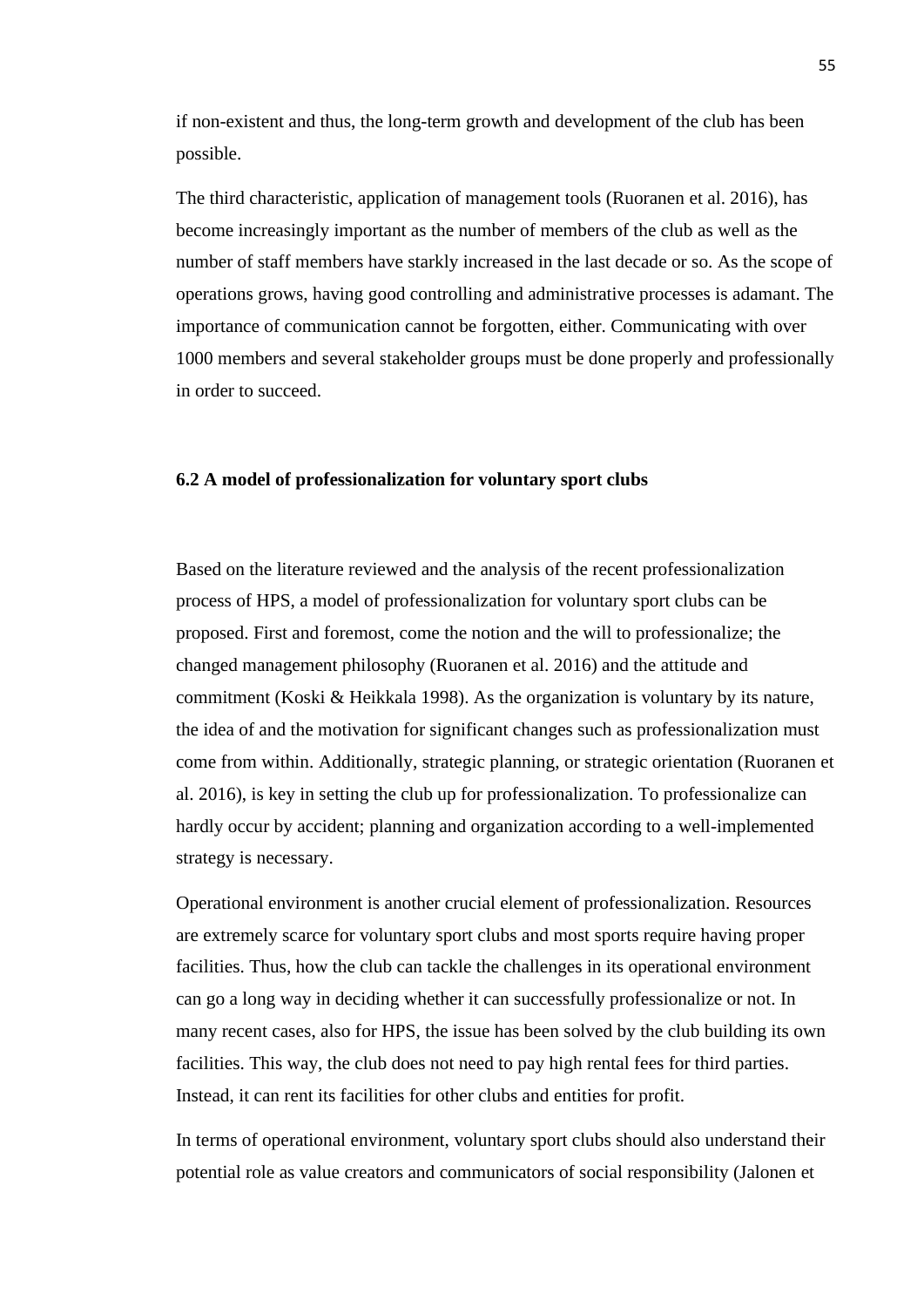al. 2018). As Smith and Westerbeek (2007) state, sport clubs can act for the benefit of their organization in terms of economic prospects and maximize the social benefits at the same time. Because of their high potential of local identity and engagement, sport clubs can establish positive effects in their operations, especially on the local level (Auvinen & Kuuluvainen 2017). This applies to voluntary sport clubs as well, meaning that in order to professionalize and to acquire more resources, voluntary sport clubs should not neglect their potential in value creation.

Voluntary sport clubs would not exist without the members and the volunteers of the club. However, a sport club can only go so far with volunteers. In order to professionalize, additional input is needed in terms of human resources (Nagel et al. 2015). Therefore, the third major part of the suggested model of professionalization (Figure 5) is people and positions, adapted from the model of Ruoranen et al. (2016).

| <b>Club culture</b>                                    |                                                                    |                                                                                  |  |  |
|--------------------------------------------------------|--------------------------------------------------------------------|----------------------------------------------------------------------------------|--|--|
| Changed management philosophy<br>Strategic orientation | Operational environment                                            |                                                                                  |  |  |
| Attitude<br>Commitment                                 | Resources<br><b>Facilities</b><br>Sport club as a value<br>creator | People & positions<br>Paid staff<br>Volunteer professionals<br>Shared governance |  |  |

FIGURE 5. A model of professionalization for voluntary sport clubs, based on the work of Ruoranen et al. (2016), Koski & Heikkala (1998) and Haltia & Jalonen (2015).

For as long as the operations of the club remain small-scale and the number of members is relatively low, having only volunteers is adequate. As the club grows, though, the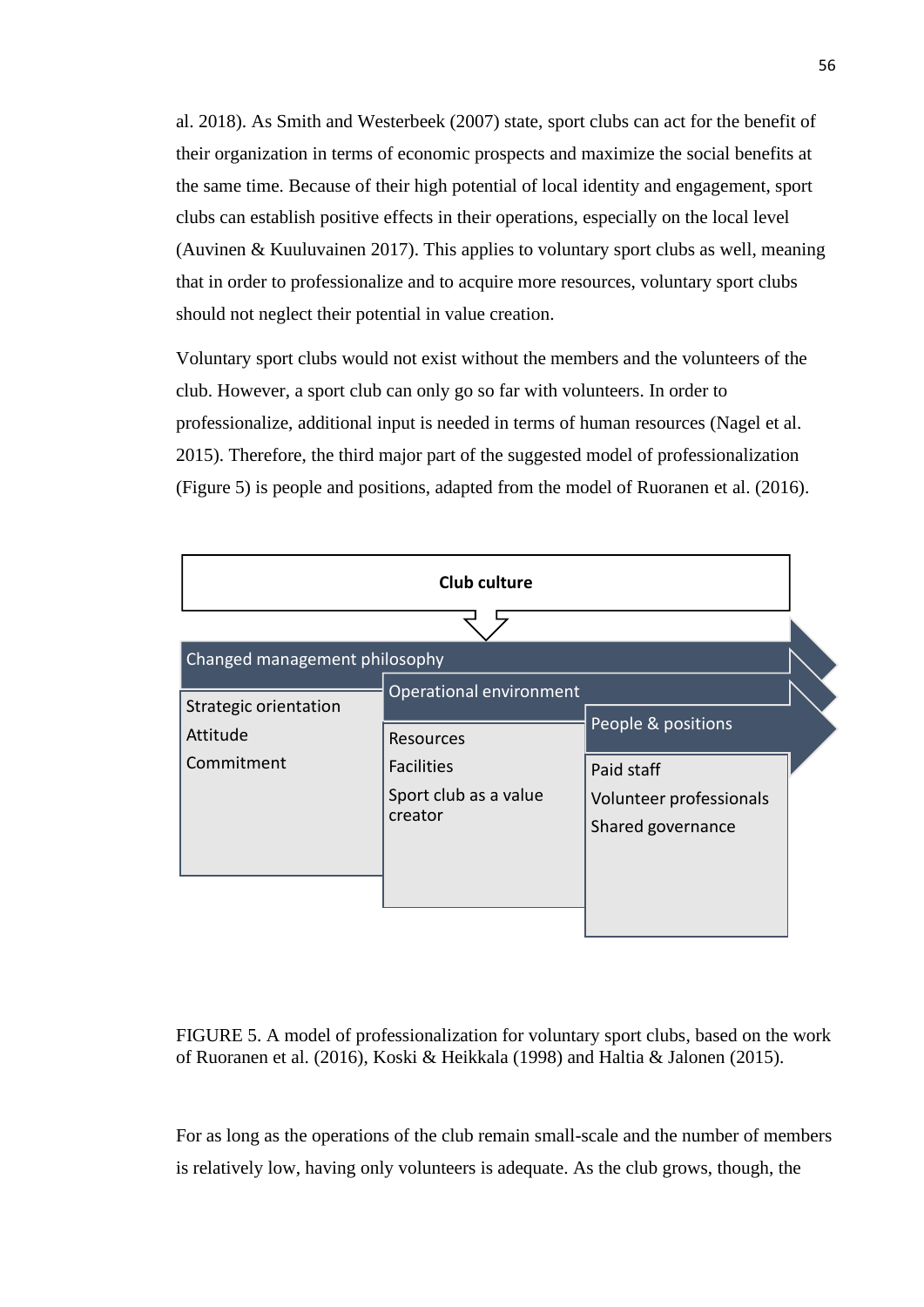amount of work required to run the club properly grows as well. Consequently, paid staff is usually hired to share the workload, and to develop the club. While having paid staff is often necessary at some point for voluntary sport clubs, it can also create problems at the club: the co-operation between volunteers and paid staff can have its issues (Shilbury & Ferkins 2011; Dowling et al. 2014). Nevertheless, having capable people at the club, be it volunteers in the board or paid professionals in the office, is crucial in the professionalization of a voluntary sport club.

Intertwining these features of professionalization together is the organization culture, featured in the work of Ruoranen et al. (2016). As voluntarism is the basis of a voluntary sport club, the organizational culture in the club and the attitudes and motivations of the volunteers, and paid staff as well, are of paramount importance in the process of professionalization. As resources are limited, an attitude of individuals to do a good job, or a professional job (Ruoranen et al. 2016), is needed in the voluntary sport club willing to professionalize.

To bring all the major aspects of professionalization together, a model of professionalization for voluntary sport clubs is proposed (Figure 5). There is quite a lot of variation in voluntary sport clubs and thus, the model cannot suit every one of them. Nevertheless, it can be used as a guideline for a voluntary sport club willing to grow and develop, and to professionalize.

## **6.3 Conclusions**

In this study, the prevailing trend of professionalization in the voluntary sport sector was examined by looking at the case of Helsingin Palloseura and its recent professionalization process. The study covered the historical background of sport and football in Finland and presented some of the academic findings on the topic of professionalization.

The main finding of the study was the importance of the commitment of the chairman and the board members in the professionalization process of a voluntary sport club, especially in the initiation of the process. Likewise, it was highlighted that shared leadership becomes increasingly important as the voluntary sport club begins to hire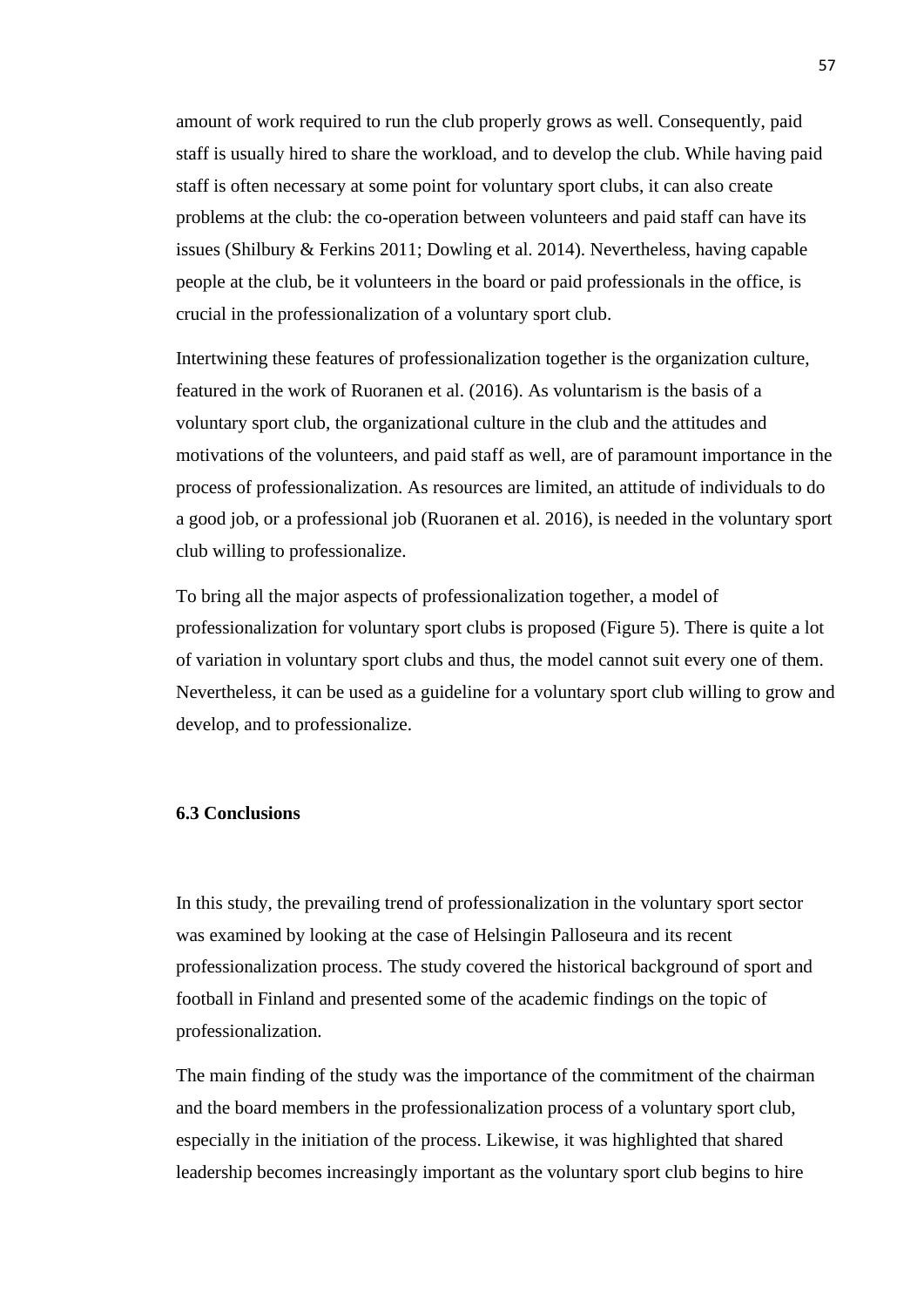paid employees. In an operational environment where resources are scarce, efficient cooperation is all important.

#### **6.3.1 Limitations of the study**

This study is not without its limitations. Firstly, it is a case study on one single voluntary sport club. Thus, the findings have very limited transferability and generalizability. Secondly, the primary data for the research was collected in two focus group interviews. Therefore, interviewing more current and former members of the board, perhaps in individual interviews as well, could have enhanced the credibility of the results, and of the study in general.

Moreover, the objectivity of myself as the researcher can be questioned. Although well prepared and considerate on this issue, my long-withstanding connection to the club and personal relationship with the interviewees has undoubtedly affected my stance on some of the topics and events in the club history during the research process.

In hindsight, one can easily point out several aspects of the study that could have been implemented in a different way. Instead of listing them all out, I opt to state that overall I am satisfied with this study and the research process. The aim of this thesis was achieved as the operational environment of a voluntary sport club in the process of professionalization was analysed. Key findings were presented and discussed, and the case of Helsingin Palloseura was successfully added to the professionalization literature.

Furthermore, my motivation and interest towards the study and its subject remained high throughout the process. However, I would rather have completed the study in one go; due to other responsibilities, there was a break of several months in the research process.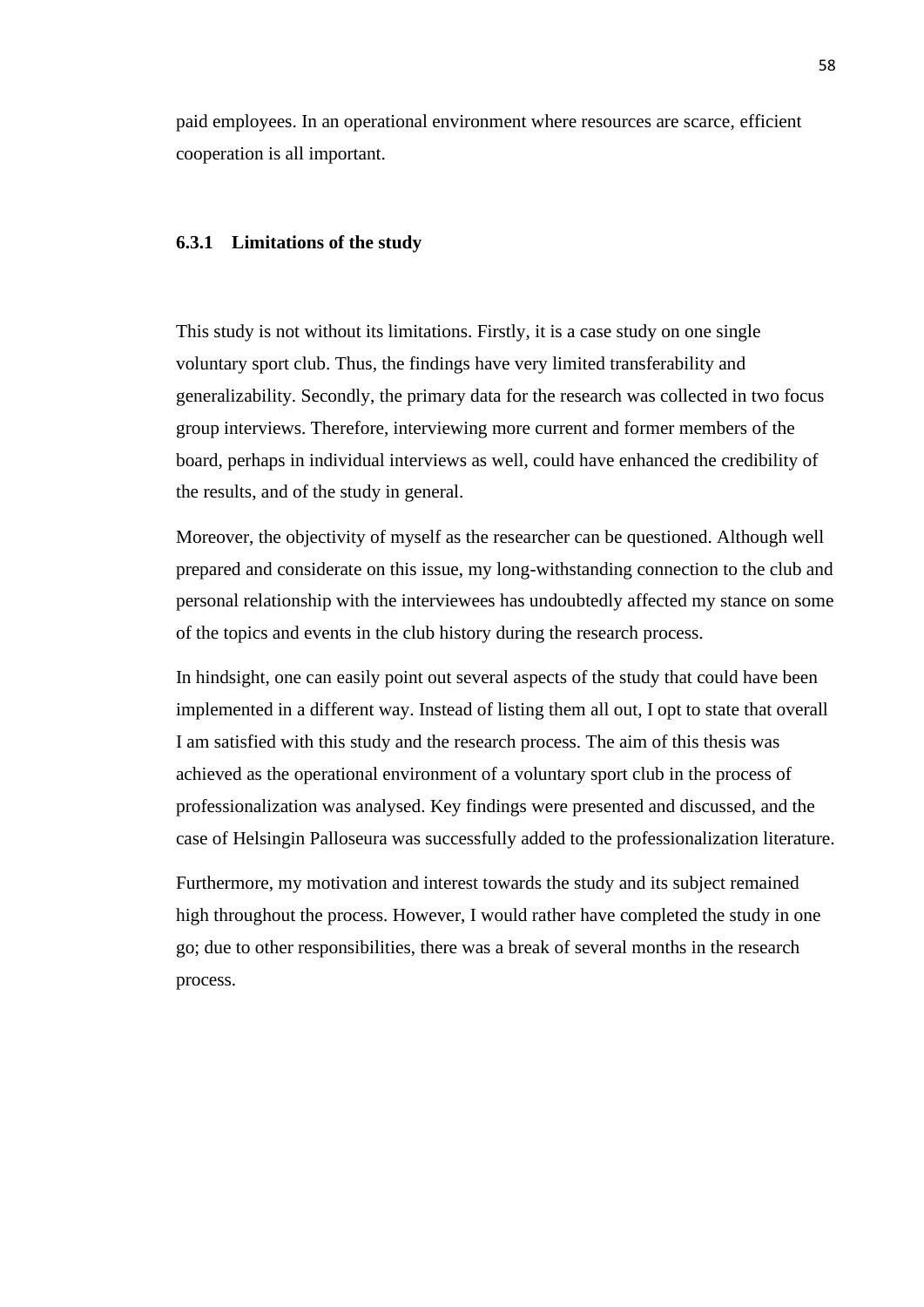#### **6.3.2 Suggestions for future research**

As far as future research is concerned, more case studies on voluntary sport clubs are suggested. Researchers agree that further case studies and the perceptions of practitioners offer highly needed support for theoretical concepts of professionalization (Slack 2014; Van der Roest et al. 2015; Ruoranen et al. 2016). International focus in the field has been on sport federations. The scale and the mode of operations of sport federations and umbrella organizations are often very much different to those of sport clubs. Therefore, there is high demand for studies on the professionalization of sport clubs. The sport clubs are also the organizations and the environment where most people practice sport.

Sport clubs are all different in terms of size and operational environment. Consequently, conducting several case studies on sport clubs would result in several different results and findings. However, by reviewing several case studies on sport clubs, for example within one country such as Finland, it could be possible to find out generalizable results and best practices in the field. This way, more specific and comprehensive models and frameworks for sport club professionalization could be proposed.

Finally, the recent developments in the voluntary sport sector, and the voluntary sector in general, such as hybridization and increasing demands towards voluntary organizations, make professionalization an interesting area for research. The changing role of the voluntary sport clubs, e.g. that of a service provider, also highlight the need for further research. Only by understanding the operational environment of the voluntary sport clubs better can we make them more efficient and successful.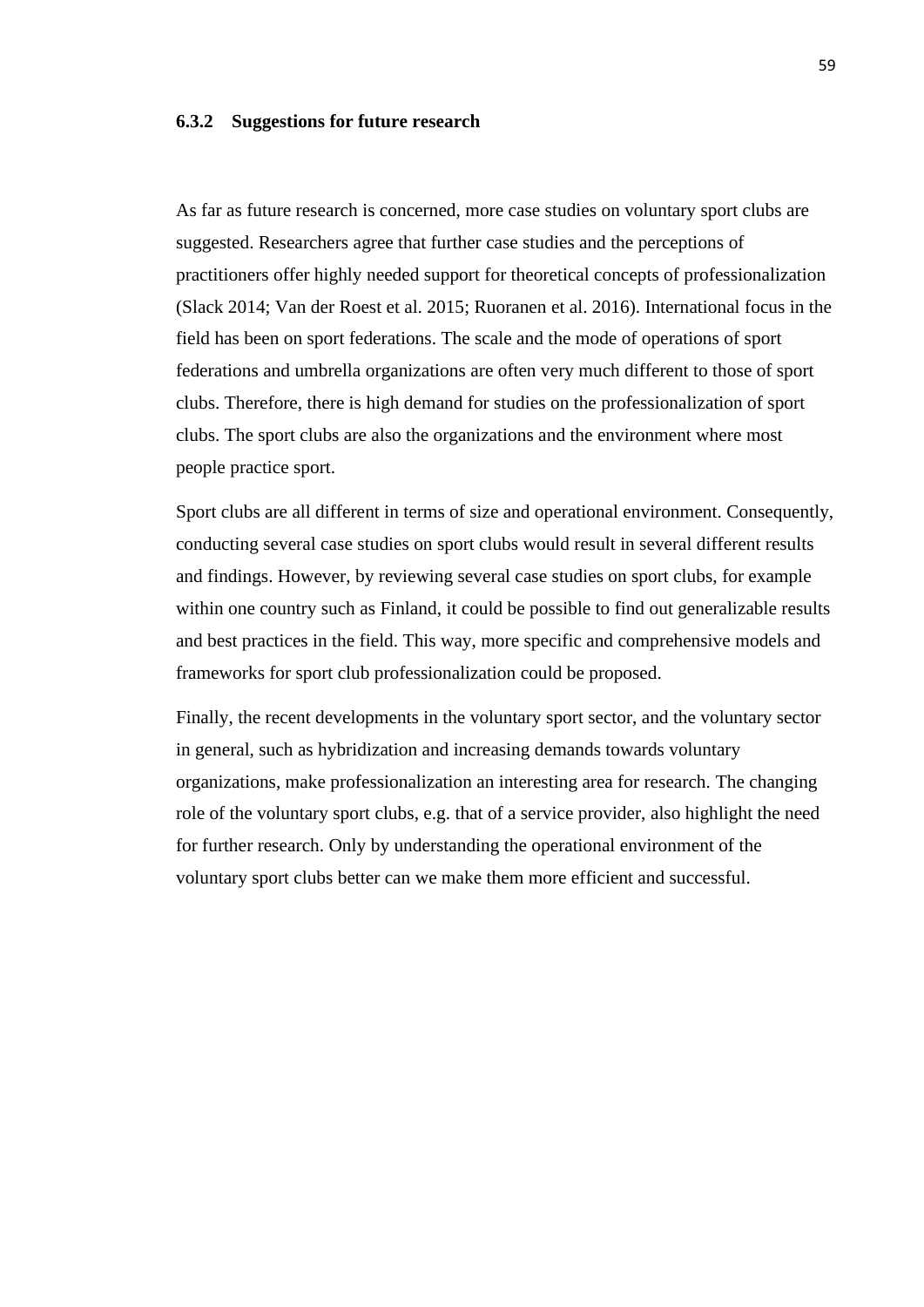### **REFERENCES**

Auvinen, T. & Kuuluvainen, A. (2017). *Urheiluseurojen sisäpiirissä: tarinat tunteen takana [Inside sport clubs: the stories behind the emotions].* Helsinki: Alma Talent.

Billis, D. (2010). *Hybrid organizations and the third sector. Challenges for practice, theory and policy.* London: Palgrave MacMillan.

Dowling, M., Edwards, J., & Washington, M. (2014). Understanding the concept of professionalisation in sport management research. *Sport Management Review*, 17: 520- 529.

Farquhar, J. D. (2012). *Case Study Research for Business*. London: SAGE Publications Ltd.

Gholamzadeh Fasandoz, H. (2016). Sport as an Industry in Finland. Exploring the Economic Significance, Contributions, and Development of the Sport Sector as an Industry. University of Jyväskylä. Studies in Sport, Physical Education and Health 240.

Haltia, J. & Jalonen, H. (2015). Sport as a platform for value co-creation. Retrieved on 20.2.2019 from:

http://loura.fi/files/documents/lippulaivaseminaari\_2016/sport\_as\_a\_vehicle\_for\_value [co-creation.pdf.](http://loura.fi/files/documents/lippulaivaseminaari_2016/sport_as_a_vehicle_for_value_co-creation.pdf)

Harris, M. (2010). Third sector organizations in a contradictory policy environment. In Billis, D. *Hybrid organizations and the third sector. Challenges for practice, theory and policy*, 25-45. London: Palgrave MacMillan.

Heikkala, J. (2000). Liikunnan järjestökentän muutokset ja toimintaympäristö. [Changes in and the operational environment of the voluntary sport associations.] In Itkonen, H., Heikkala, J., Ilmanen, K. & Koski, P. *Liikunnan kansalaistoiminta – muutokset, merkitykset ja reunaehdot [Civic activies in sport and exercise – changes, meanings and preconditions]*, 119-134. Liikuntatieteellisen Seuran julkaisu nro 152. Tampere: Tammer-Paino Oy.

Heikkala, J. & Koski, P. (2000). Järjestöt kolmen merkitysulottuvuuden – vapaaehtoisuuden, valtion ja markkinoiden - leikkauspisteessä [Associations in the intersection of three scopes of significance – volunteerism, state and market]. In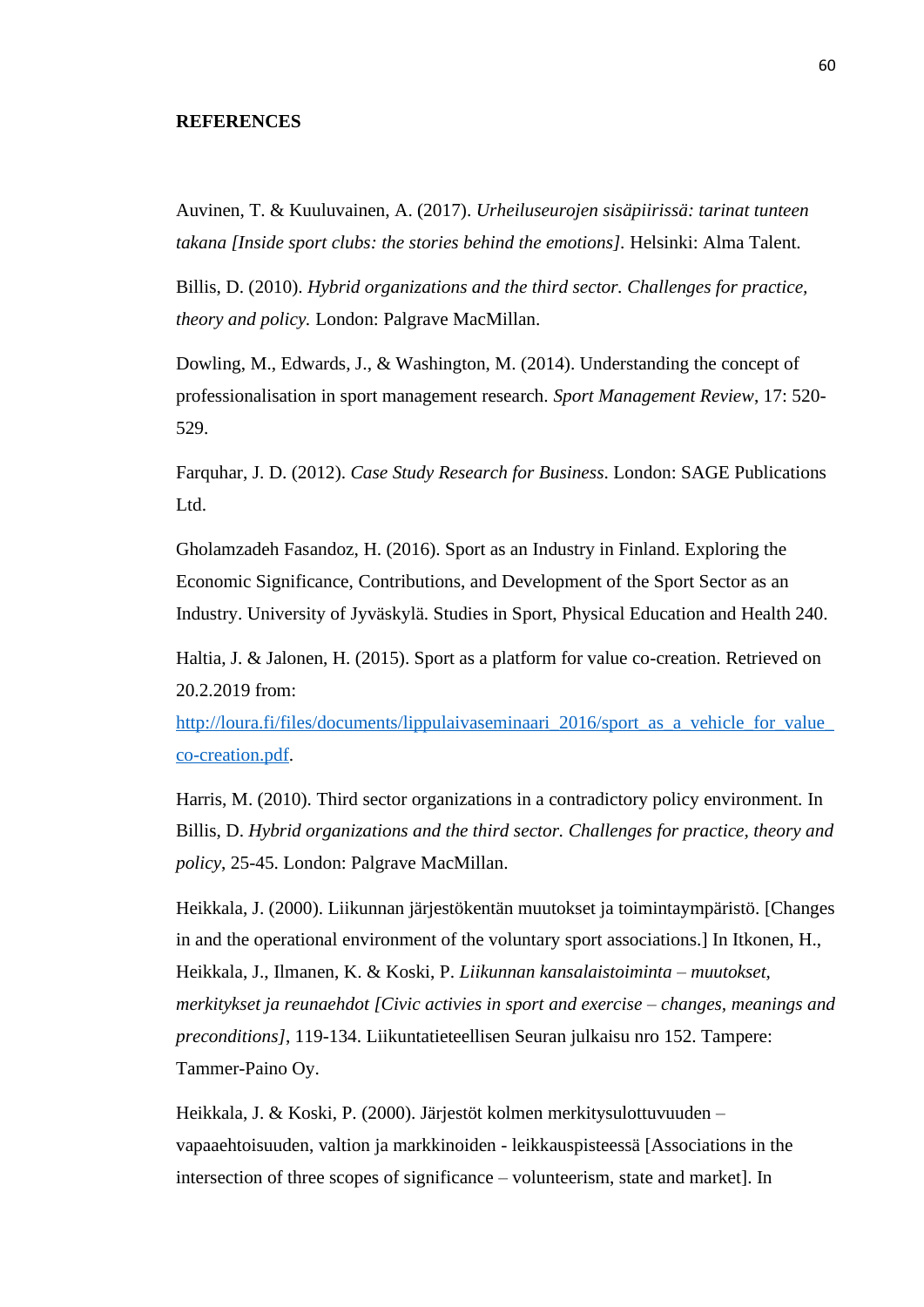Itkonen, H., Heikkala, J., Ilmanen, K. & Koski, P. *Liikunnan kansalaistoiminta – muutokset, merkitykset ja reunaehdot [Civic activies in sport and physical activity – changes, meanings and preconditions]*, 107-118. Liikuntatieteellisen Seuran julkaisu nro 152. Tampere: Tammer-Paino Oy.

Helsingin Palloseura (2018). HPS numeroina 2018 [HPS in numbers 2018]. Retrieved on 7.3.2019 from:<https://www.hps.fi/@Bin/1512764/HPS+numeroina+2018.pdf>

Helsingin Palloseura (2019). Club information. Retrieved on 30.11.2019 from: <https://www.hps.fi/seura/>

Helsingin Palloseura (2019). Toimintasuunnitelma – kausi 2020 [Action plan – season 2020].

Hoye, R. & Cuskelly, G. (2007). *Sport Governance*. Oxon: Routledge.

Hoye, R., Smith, A., Westerbeek, H., Stewart, B. & Nicholson, M. (2015) *Sport Management – principles and applications* (4<sup>th</sup> edition). Oxon: Routledge.

Hums, M. A., Barr, C. A. & Gullion, L. (1999). The Ethical Issues Confronting Managers in the Sport Industry. *Journal of Business Ethics,* 20: 51-66.

Ilmanen, K. (2015). Liikuntapalvelujen muutos 1800-luvun lopulta 2000-luvulle [Changes in sport and physical activity services from the end of the 1800s to the 2000s]. In Itkonen, H. & Laine, A. *Liikunta yhteiskunnallisena ilmiönä [Sport as a societal phenomenon]*, 19-38. Jyväskylän yliopisto. Liikuntakasvatuksen laitos. Tutkimuksia 1/2015. Jyväskylä: Jyväskylän yliopisto.

Itkonen, H. (1991). *"Tarmompa poekija ollaan". Tutkimus suomalaisen urheiluseuran muutoksesta.* Joensuun yliopisto. Kasvatustieteiden tiedekunnan tutkimuksia. Sosiologia N:o 35.

Itkonen, H. (1996). *Kenttien kutsu*. Tutkimus liikuntakulttuurin muutoksesta. Tampere: Gaudeamus.

Itkonen, H., Heikkala, J., Ilmanen, K. & Koski, P. (2000). *Liikunnan kansalaistoiminta – muutokset, merkitykset ja reunaehdot [Civic activies in sport and physical activity – changes, meanings and preconditions]*, 40-55. Liikuntatieteellisen Seuran julkaisu nro 152. Tampere: Tammer-Paino Oy.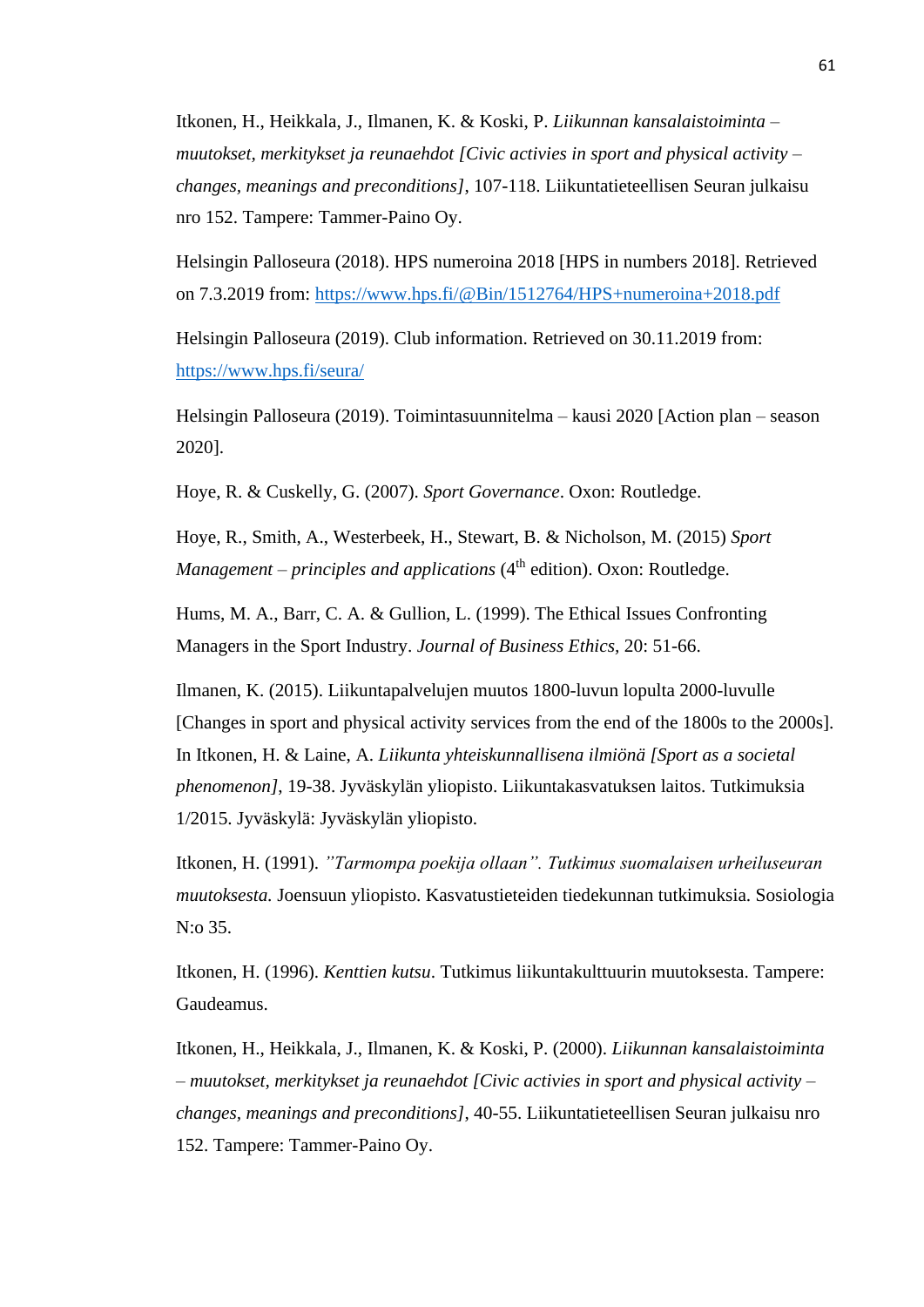Itkonen, H. & Laine, A. (2015). *Liikunta yhteiskunnallisena ilmiönä [Sport as a societal phenomenon]*. Jyväskylän yliopisto. Liikuntakasvatuksen laitos. Tutkimuksia 1/2015. Jyväskylä: Jyväskylän yliopisto.

Itkonen, H. & Nevala, A. (2006). Suomalaisen jalkapalloilun kaudet ja urheilukulttuurin muutos [The phases of Finnish football and the changes in the sport culture]. *Liikunta & tiede*, 6: 69-75.

Itkonen, H. & Nevala, A. (2007). Jalkapallo, maailma ja Suomi [Football, the world, Finland]. In Itkonen, H. & Nevala, A. (Eds.). *Kuningaspelien kentät. Jalkapalloilu paikallisena ja globaalina ilmiönä [Fields of the king game. Football as a local and global phenomenon]*, 11–20. Helsinki: Gaudeamus.

Itkonen, H., & Salmikangas, A-K. (2015). The changing roles of public, civic and private sectors in Finnish sports culture. *Public Policy and Administration*, 14(4): 545- 556.

Jalonen, H., Tuominen, S., Ryömä, A., Haltia, J., Nenonen, J. & Kuikka, A. (2018). How Does Value Creation Manifest Itself in the Nexus of Sport and Business? A Systematic Literature Review. *Open Journal of Business and Management,* 6: 103-138.

Kanerva, J. Arponen, A. O., Heinonen, M., Tamminen, J. & Tikander, V. (2003). *Jalkapallon pikkujättiläinen [The little giant of football]*. Helsinki: WSOY.

Kikulis, L., Slack, T. & Hinings, C.R. (1992). Institutionally specific design archetypes: A framework for understanding change in national sports organizations. *International Review for the Sociology of Sport*, 27: 343-370.

Kokkonen, J. (2013). *Liikuntaa hyvinvointivaltiossa. Suomalaisen liikuntakulttuurin lähihistoria [Sport and physical activity in a welfare state. The recent history of the Finnish sport and physical activity culture].* Keuruu: Otavan kirjapaino Oy.

Kortelainen, J. (2007). Jalkapallo-Suomen maantiede [The geography of football in Finland]. In Itkonen, H. & Nevala, A. (Eds.). *Kuningaspelien kentät. Jalkapalloilu paikallisena ja globaalina ilmiönä [Fields of the king game. Football as a local and global phenomenon]*, 71–83. Helsinki: Gaudeamus.

Koski, P. (2000). Liikunta kansalaisaktiivisuutena [Sport and physical activity as a civic activity]. In Itkonen, H., Heikkala, J., Ilmanen, K. & Koski, P. *Liikunnan*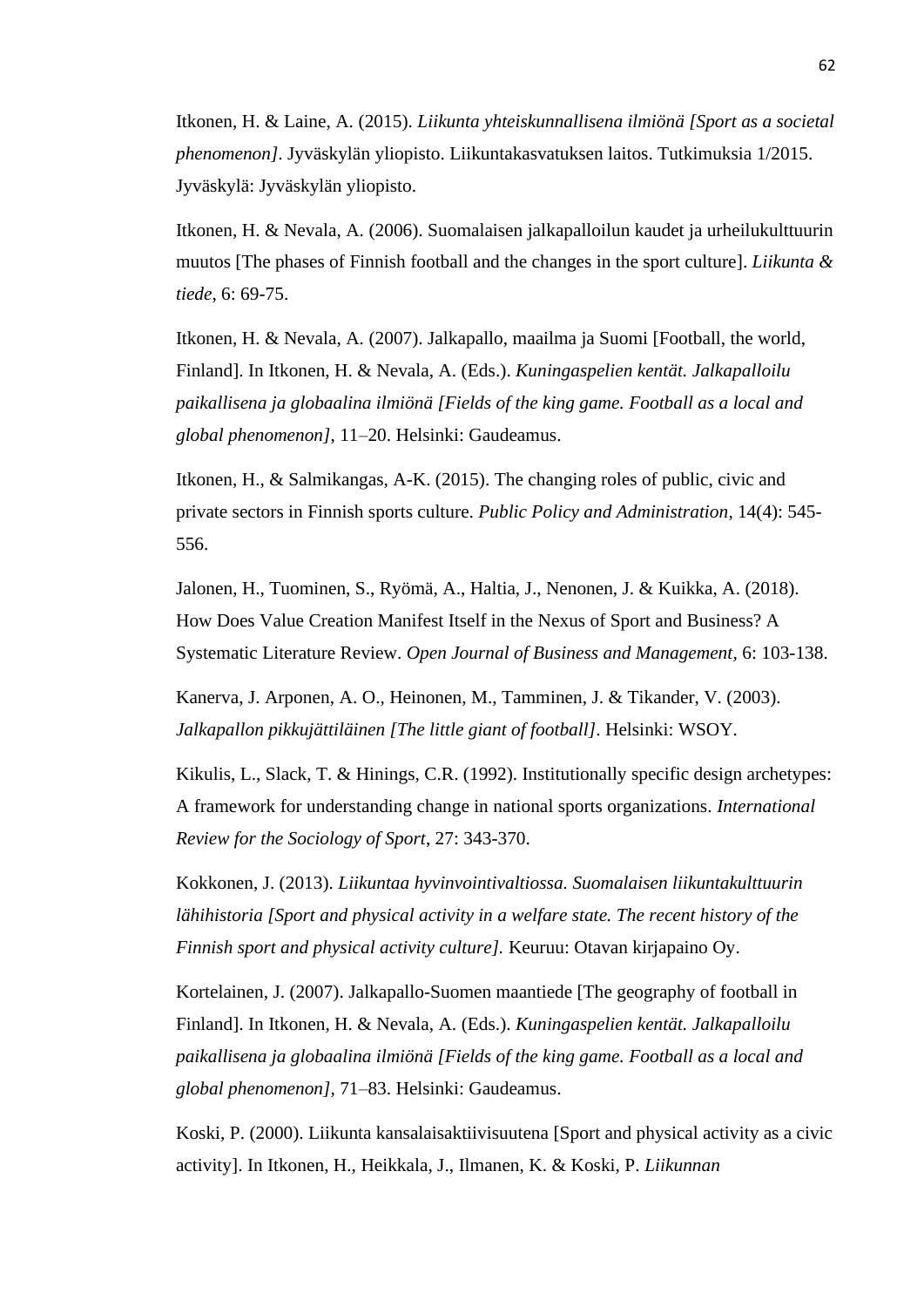*kansalaistoiminta – muutokset, merkitykset ja reunaehdot [Civic activies in sport and physical activity – changes, meanings and preconditions]*, 40-55. Liikuntatieteellisen Seuran julkaisu nro 152. Tampere: Tammer-Paino Oy.

Koski, P. (2012a). Finnish sports club as a mirror of society. *International Journal of Sport Policy and Politics*, 4(2): 257-275.

Koski, P. (2012b). Palkattu seuraan - mitä seuraa? Seuratoiminnan kehittämistuen tulokset [Hired to a club – what follows? The results of the development grant for club operations]. Liikunnan ja kansanterveyden julkaisuja 263. Jyväskylä: Liikunnan ja kansanterveyden edistämissäätiö LIKES.

Koski, P. & Heikkala, J. (1998). Suomalaisten urheiluorganisaatioiden muutos – lajiliitot professionaalistumisen prosessissa [National sport organizations and the process of professionalization]. Liikunnan sosiaalitieteiden laitos, tutkimuksia 63/1998.

Koski, P., Itkonen, H., Lehtonen, K. & Vehmas, H. (2015). Sport Clubs in Finland. In Breuer, C., Hoekman, R., Nagel, S. & van der Werff, H. *Sport Clubs in Europe: A Cross-National Comparative Perspective*, 147-160*.* Cham: Springer.

Koski, P. & Mäenpää, P. (2018). Suomalaiset liikunta- ja urheiluseurat muutoksessa 1986–2016 [Changes in Finnish sport and physical activity clubs 1986-2016]. Opetusja kulttuuriministeriön julkaisuja 2018:25.

Laine, A., & Vehmas, H. (2017). *The private sport sector in Europe: A cross-national comparative perspective*. Cham: Springer.

Lindbohm, K. (2017). *Vihreät jääkärit. Helsingin Palloseuran sadan vuoden matka mestarista kasvattajaksi 1917-2017 [Green jägars. The hundred-year journey of HPS from champion to a breeder 1917-2017]*. Helsinki: Helsingin Palloseura.

Maitland, A., Hills, L. A. & Rhind, D. J. (2015). Organisational culture in sport – A systematic review. *Sport Management Review*, 18: 501-516.

Masteralexis, L. P., Barr, C. A. & Hums, M. A. (2012). *Principles and Practice of Sport Management* (4<sup>th</sup> edition). Sudbury, MA: Jones and Bartlett Learning.

Masterman, G. (2004). *Strategic Sports Events Management – An International Approach.* Oxford: Elsevier.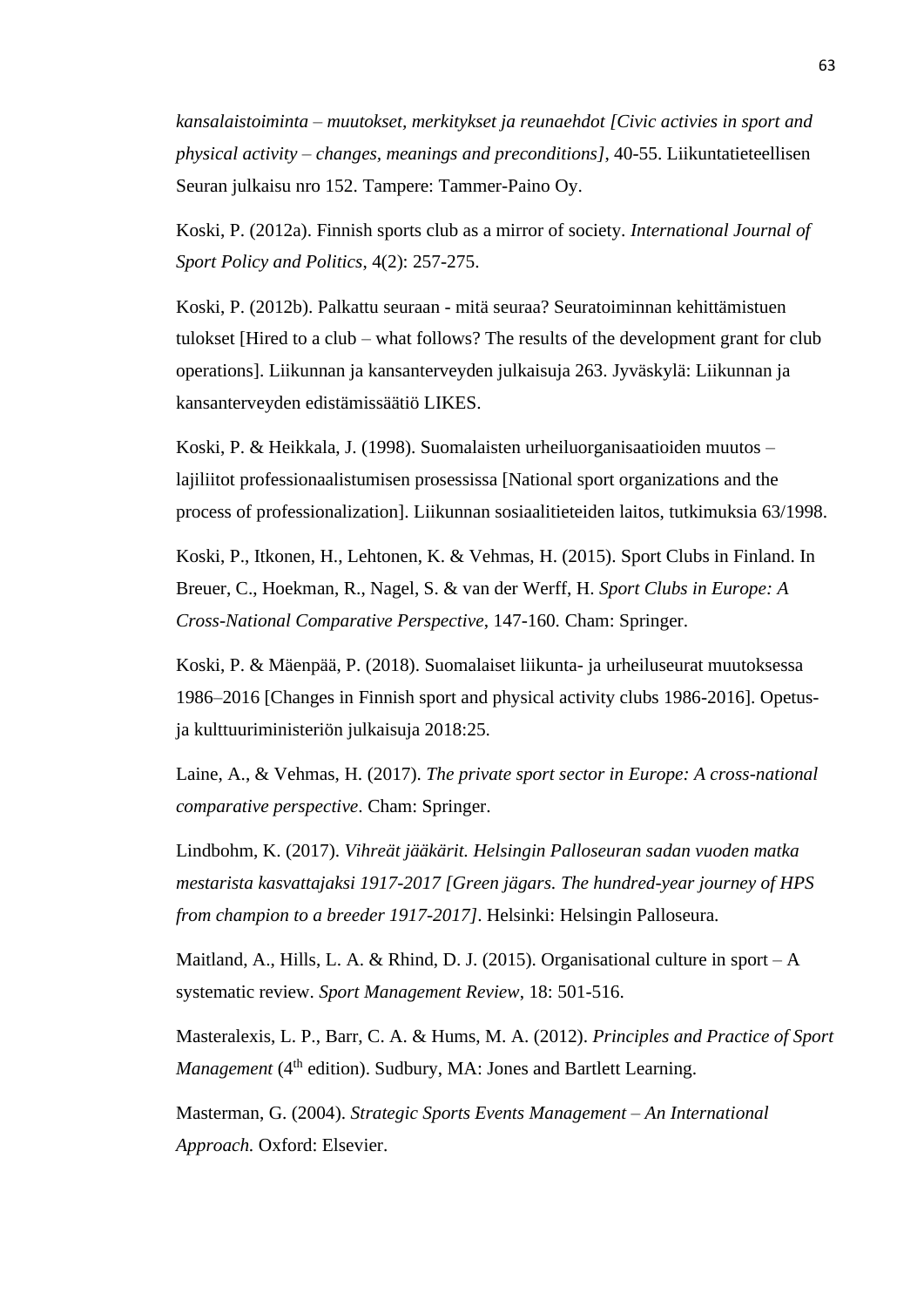Mayring, P. (2014). *Qualitative content analysis: theoretical foundation, basic procedures and software solution.* SSOAR Open Access Repository.

Mäkinen, J., Aarresola, O., Lämsä, J., Lehtonen, K. & Nieminen, M. (2016). Managing civic activities by performance: Impacts of the government's performance-based funding system and the domain structure in Finnish sports policy. *International Journal of Sport Policy and Politics*, 8 (2): 265–285.

Nagel, S., Schlesinger, T., Bayle, E. & Giauque, D. (2015). Professionalisation of sport federations – a multi-level framework for analysing forms, causes and consequences. *European Sport Management Quarterly*, 15 (4): 407-433.

Peterson, T. (2008). The professionalization of sport in the Scandinavian countries. Retrieved on 6 November 2019 from:

<http://www.idrottsforum.org/articles/peterson/peterson080220.pdf>

Preuss, H. (2007). The Conceptualisation and Measurement of Mega Sport Event Legacies. *Journal of Sport & Tourism*, 12: 207-227.

Rabiee, F. (2004). Focus-group interview and data analysis. *Proceedings of the Nutrition Society*, 63: 655-660.

Rintamäki, T., Kuusela, H. and Mitronen, L. (2007). Identifying Competitive Customer Value Propositions in Retailing. *Managing Service Quality*, 17: 621-634.

Robinson, L. (2008). The business of sport. In Houlihan (Ed.), *Sport and society*, 207- 328. London: Sage Publications.

Robinson, L., Minikin, P. & Palmer, D. (2011). The Future of Management in Voluntary Sport Section. In Robinson, L. & Palmer, D. (Eds.). *Managing Voluntary Sport Organisation*, 257-264. Abingdon: Routledge.

Ruoranen, K., Klenk, C., Schlesinger, T., Bayle, E., Clausen, J., Giauque, D. & Nagel, S. (2016). Developing a conceptual framework to analyse professionalization in sport federations. *European Journal for Sport and Society*. 13 (1): 55-74.

Ruuskanen, P., Selander, K. & Anttila, T. (2013). Palkkatyössä kolmannella sektorilla [Employed in the third sector]. Työ- ja elinkeinoministeriön julkaisuja. Työ ja yrittäjyys. 20/2013.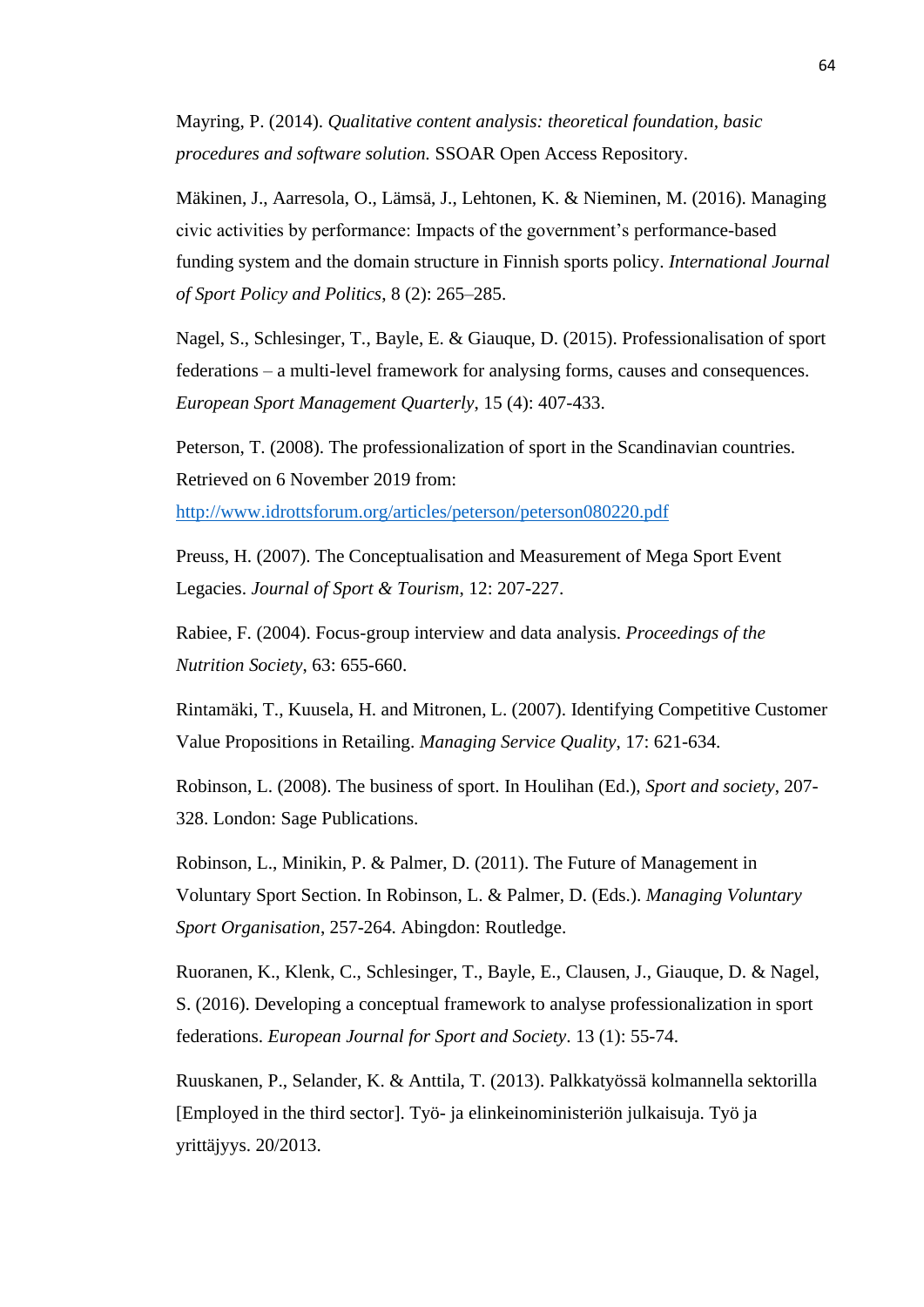Saukkonen, P. (2013). Kolmas sektori – vanha ja uusi [Third sector – old and new]. *Kansalaisyhteiskunta*, 1: 6-31.

Schein, E. H. & Schein, P. (2017). *Organizational Culture and Leadership* (5<sup>th</sup> edition). Hoboken, NJ: Wiley & Sons.

Sheth, J.N., Newman, B.I. and Gross, B.L. (1991). Why We Buy What We Buy: A Theory of Consumption Values. *Journal of Business Research*, 22: 159-170.

Shilbury, D. & Ferkins, L. (2011). Professionalisation, sport governance and strategic capability. *Managing Leisure*, 16: 108–127.

Skinner, J., Stewart, B., & Edwards, A. (1999). Amateurism to Professionalism: Modelling Organisational Change in Sporting Organisations. *Sport Management Review*, 2: 173-192.

Slack, T. (2003). Sport in the global society: Shaping the domain of sport studies. *The International Journal of the History of Sport*, 20 (4): 118-129.

Slack, T. (2014). The social and commercial impact of sport, the role of sport management. *European Sport Management Quarterly*, 14 (5): 454-463.

Slack, T. & Parent, M. M. (2006). *Understanding Sport Organizations: The Application of Organization Theory* (2nd edition). Champaign, IL: Human Kinetics.

Sloane, P. J. (1971). The economics of professional football - the football club as a utility maximiser. *Scottish Journal of Political Economy*, 18 (2): 121–46.

Sloane, P. J. (2015). The Economics of Professional Football Revisited. *Scottish Journal of Political Economy,* 62 (1): 1-7.

Smith, A. (2008). *Introduction to Sport Marketing*. London: Routledge.

Smith, A. C. T. & Stewart, B. (2010). The special features of sport: A critical revisit. *Sport Management Review,* 13: 1-13.

Smith, A. C. T. & Westerbeek, H. M. (2007). Sport as a Vehicle for Deploying Corporate Social Responsibility. *The Journal of Corporate Citizenship*, 25: 43-54.

Sparkes, A. C. & Smith, B. (2014). *Qualitative research methods in sport, exercise and health: from process to product.* Abingdon: Routledge.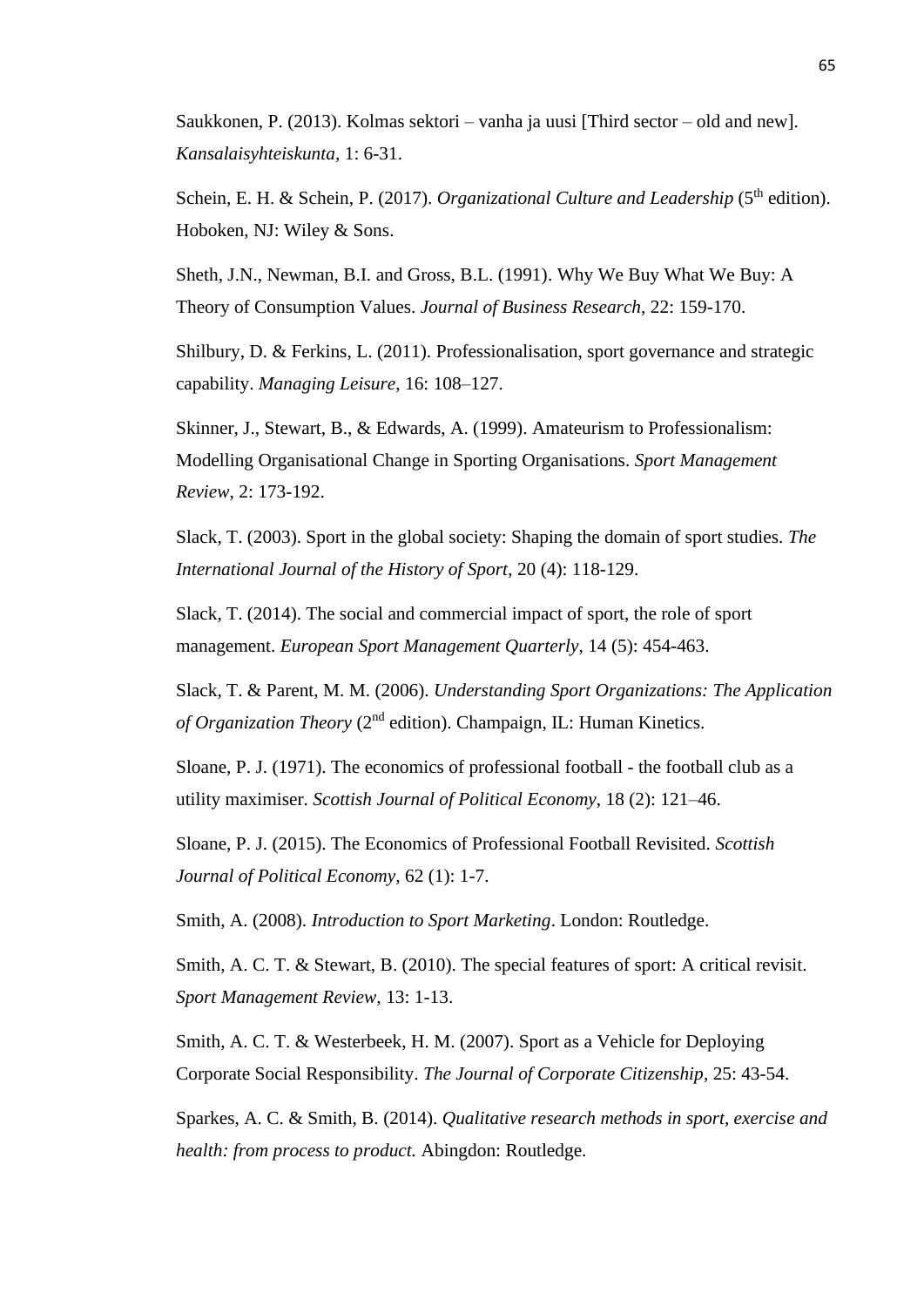Sponsor Insight (2018). Sponsorointibarometri 2018 [Sponsorship barometer 2018]. Retrieved on 9.10.2019 from: [http://sponsorointijatapahtumamarkkinointi.fi/wp](http://sponsorointijatapahtumamarkkinointi.fi/wp-content/uploads/2018/11/Sponsorointibarometri-2018_pieni.pdf)[content/uploads/2018/11/Sponsorointibarometri-2018\\_pieni.pdf](http://sponsorointijatapahtumamarkkinointi.fi/wp-content/uploads/2018/11/Sponsorointibarometri-2018_pieni.pdf)

Suomen Palloliitto (2019). Information about the FA of Finland. Retrieved on 10.2.2019 from: <https://www.palloliitto.fi/jalkapalloperhe/palloliitto>

Szerovay, M. (2015). Liikunnan ja urheilun järjestökentän muutoksia [Changes in the domain of sport and physical activity associations]. In Itkonen, H. & Laine, A. *Liikunta yhteiskunnallisena ilmiönä [Sport as a societal phenomenon]*. Jyväskylän yliopisto. Liikuntakasvatuksen laitos. Tutkimuksia 1/2015. Jyväskylä: Jyväskylän yliopisto.

Szerovay, M., Itkonen, H. & Vehmas, H. (2017). 'Glocal' processes in peripheral football countries: a figurational sociological comparison of Finland and Hungary. *Soccer & Society*, 18 (4), 497–515.

Szerovay, M., Perényi S. & Itkonen, H. (2016). Glocal processes in peripheral football countries: elite youth football clubs in Finland and Hungary. *Hungarian Review of Sport Science,* 17 (65): 26–33.

Tracy, S.J. (2012). *Qualitative Research Methods.* Oxford: Wiley-Blackwell.

Tuomi, J. & Sarajärvi, A. (2009). *Laadullinen tutkimus ja sisältöanalyysi [Qualitative research and content analysis]* (6th ed.). Helsinki: Kustannusosakeyhtiö Tammi.

van der Roest, J-W., Spaaij, R. & van Bottenburg, M. (2015). Mixed Methods in Emerging Academic Subdisciplines: The Case of Sport Management. *Journal of Mixed Methods Research*, 1-21.

Vargo, S. L., & Lusch, R. F. (2004). Evolving to a new dominant logic for marketing. *Journal of Marketing*, 68(1): 1–17.

Woratschek, H., Horbel, C. & Popp, B. (2014). The Sport Value Framework — A New Fundamental Logic for Analysis in Sport Management. *European Sport Management Quarterly,* 14: 6-24.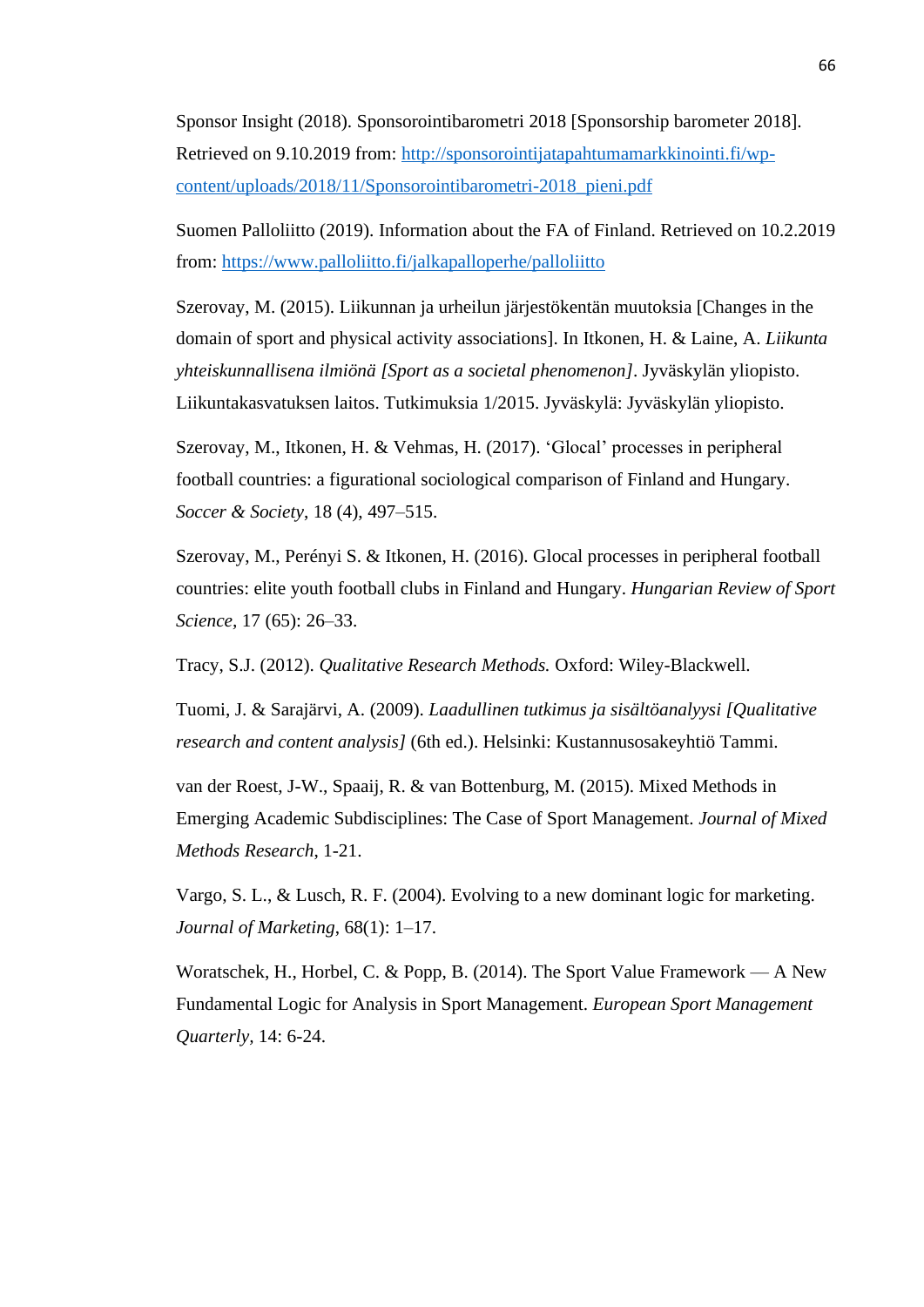## **Appendix 1. Information letter and consent from for interviewees.**

## **Tiedotuskirje ja suostumuslomake fokusryhmähaastatteluun osallistuvalle**

Jyväskylän yliopisto Liikuntatieteellinen tiedekunta Pro Gradu -tutkielma Ohjaaja: Hanna Vehmas Tutkija: Olli Annala

## **Suomalaisen urheilun vapaaehtoissektorin ammattimaistuminen – Tapaustutkimus: Helsingin Palloseura**

Tutkimuksessa käsitellään suomalaisen urheilun vapaaehtoissektorin muutosta ja ammattimaistumista. Tutkimuksessa keskitytään Helsingin Palloseuran toiminnan muutokseen ja ammattimaistumiseen 2000-luvun aikana.

## **Osallistujan suostumus**

Osallistuminen tutkimukseen on täysin vapaaehtoista. Osallistujalla on fokusryhmähaastattelun aikana täysi oikeus poistua haastattelusta ilman, että siitä aiheutuu minkäänlaisia seuraamuksia. Osallistuja saa itse päättää käytetäänkö tutkielmassa hänen nimeään tai muita tunnistettavia tietoja.

Haastattelu nauhoitetaan aineiston litterointia varten. Haastatteluaineistoa käsitellään luottamuksellisesti ja se tulee olemaan ainoastaan tutkijan käytössä. Aineisto tuhotaan käsittelyn jälkeen asianmukaisesti. Haastateltavalla on oikeus saada lisätietoa tutkimuksesta tutkijalta missä vaiheessa tahansa.

## **Suostun osallistumaan tutkimukseen:**

Päiväys Osallistujan allekirjoitus ja nimenselvennys

Nimeäni saa käyttää tutkimuksessa

## **Suostumuksen vastaanottaja:**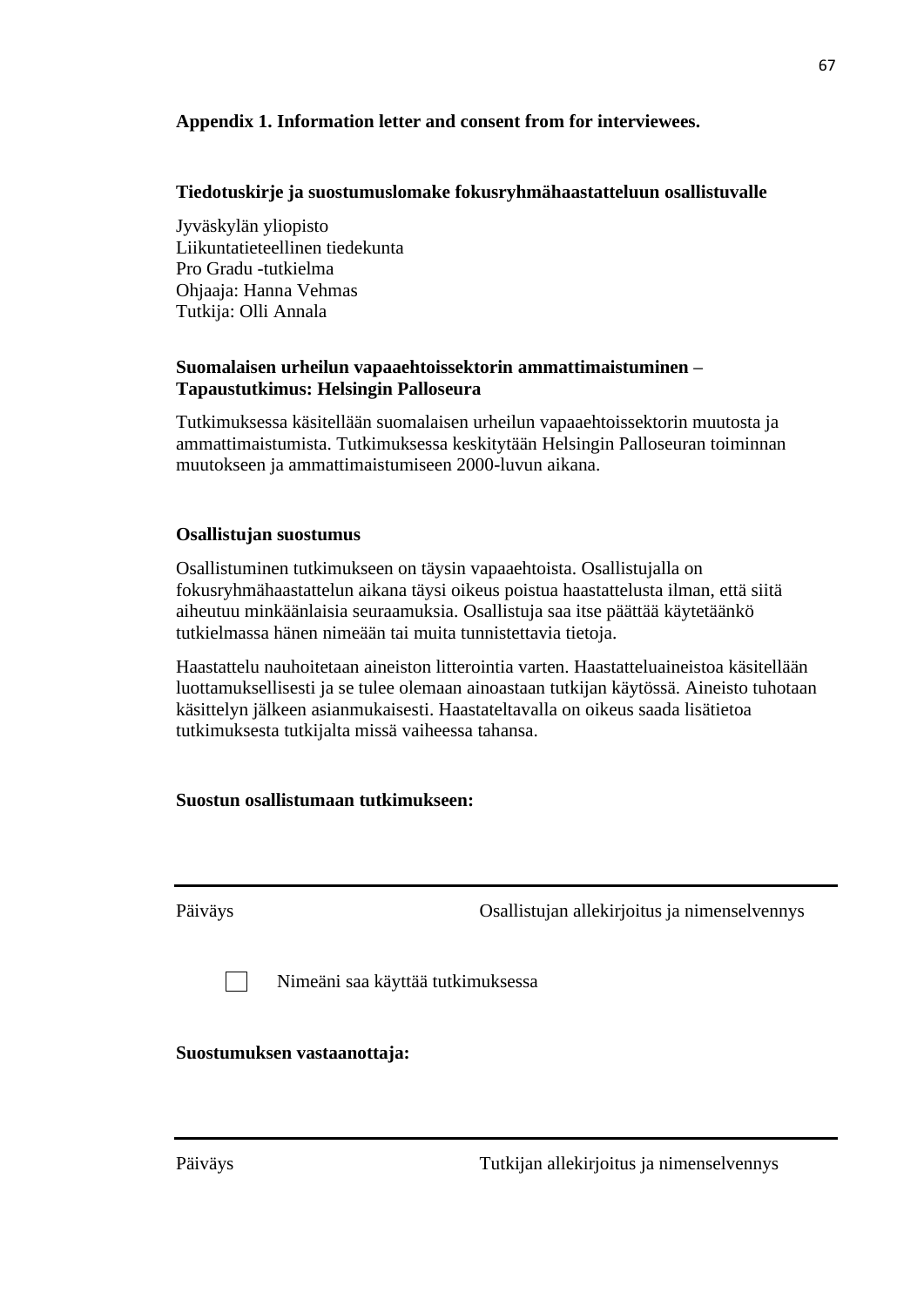## **Appendix 2. Interview framework in Finnish.**

## **Tausta**

- 1. Nimi
- 2. Asema(t)/rooli(t) ja vuodet organisaatiossa
- 3. Koulutus
- 4. Mikä sai lähtemään mukaan seuratoimintaan?

## **Ihmiset ja asemat**

Johtokunta

- 1. Millainen on seuran johtokunnan rooli?
- 2. Mitkä ovat johtokunnan tärkeimmät työtehtävät?
- 3. Miten johtokunnan työskentely on muuttunut vuosien varrella?

## Vapaaehtoiset

- 4. Millainen rooli vapaaehtoisilla on seurassa? (toimenkuvat, aktiivisuus)
- 5. Onko vapaaehtoistyöskentely muuttunut vuosien varrella?

## Palkattu henkilöstö

- 6. Millainen rooli palkatulla henkilöstöllä on seurassa?
	- a. Mitkä ovat palkatun henkilöstön työtehtävät seurassa?
- 7. Miten palkatun henkilöstön toimenkuvat ovat muuttuneet vuosien varrella?

## Jäsenet

- 8. Millainen on jäsenten rooli seurassa?
- 9. Onko jäsenten rooli muuttunut vuosien varrella? (esim. innokas talkoilija vs. maksava asiakas)

## Sidosryhmät

- 10. Mitkä sidosryhmät ovat tärkeimmät HPS:n toiminnan kannalta?
- 11. Onko tilanne sidosryhmien osalta muuttunut vuosien varrella?

# **Rakenteet ja järjestelmät**

Hallintorakenne

- 1. Millainen on HPS:n organisaatiorakenne?
	- a. Onko seurassa toimikuntia? Jos, minkälaisia?
	- b. Millainen on päätöksentekoprosessi?
- 2. Miten hallintorakenne on muuttunut vuosien varrella? Miten sitä voisi kehittää?

# Seurajohtaminen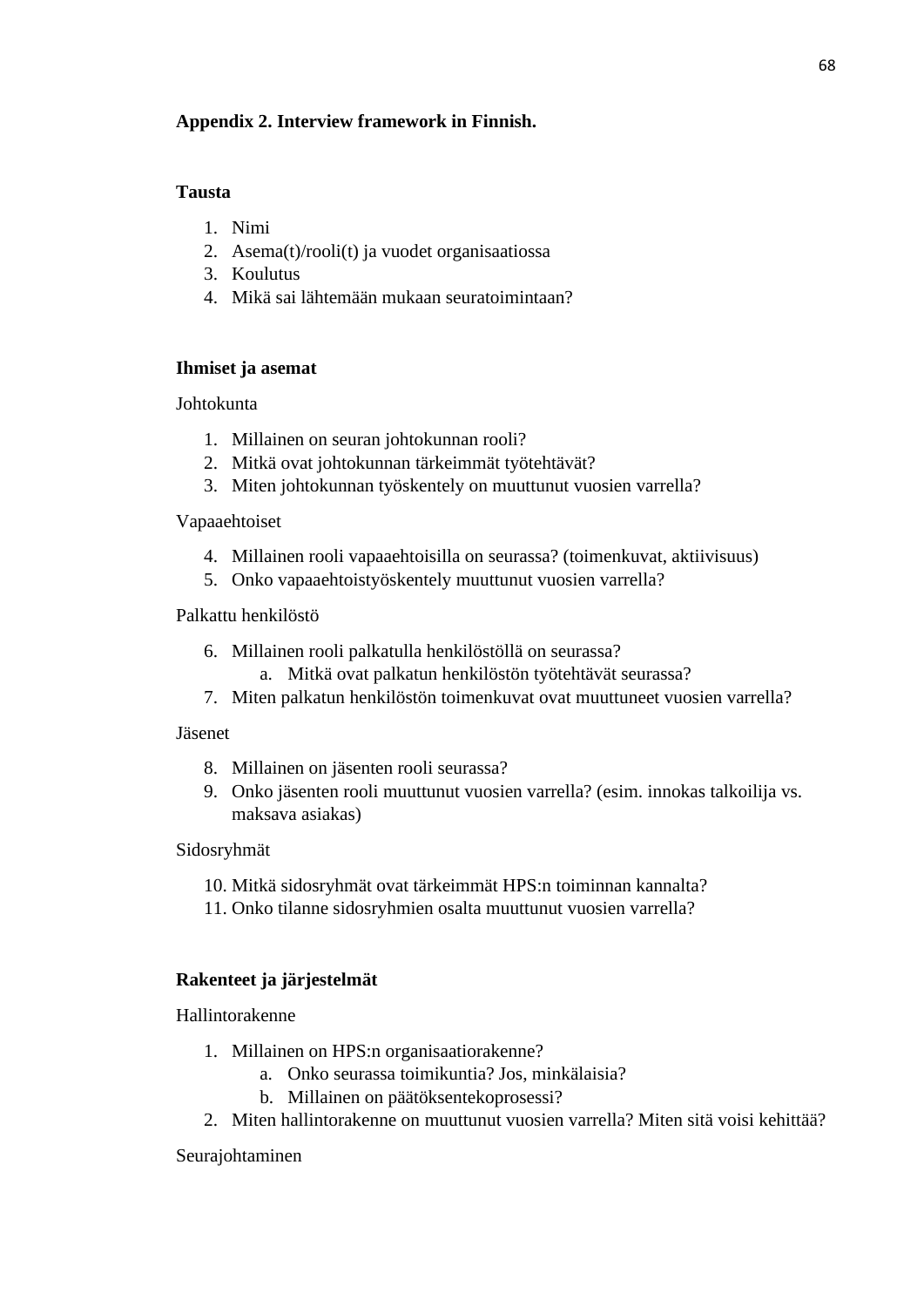- 3. Mitkä ovat seurajohtajan tärkeimmät tehtävät?
	- a. Kuinka merkittäviä osa-alueita ovat:
		- i. toimenkuvat ja vastuualueet
		- ii. seuran talous
		- iii. seuran strategia
		- iv. ulkoinen ja sisäinen viestintä
		- v. yhteistyökumppanuudet?
- 4. Mitä ominaisuuksia seurajohtajalta vaaditaan?
- 5. Mitkä ovat suurimmat haasteet seurajohtamisessa?
- 6. Onko seurajohtaminen muuttunut vuosien varrella?
- 7. Millainen olisi ideaaliorganisaatiorakenne seurajohtajan näkökulmasta?

Ammattimaistuminen

- 8. Miten kuvailisit termin "ammattimainen urheiluseura"?
- 9. Millä tasolla on HPS:n hallinnon ammattimaisuus? (johtaminen, suunnitelmallisuus, toimintatavat, seuranta yms.)
- 10. Miten HPS on ammattimaistunut vuosien varrella? Onko kehityskulku ollut tavoitteellista alusta alkaen? (Ts. tehtiinkö joskus päätös, että nyt palkataan ammattilaisia ja jaetaan johtoryhmän tehtävät tehokkaammin? Vai onko prosessi ollut vähittäinen?)
- 11. Millaisia haasteita ammattimaistuminen on tuottanut seurajohdolle?

# **Strategiat ja aktiviteetit**

# Seuratoiminta

- 1. Mitä toimintoja HPS on järjestänyt vuosien varrella? (1990-luvulta alkaen)
	- a. Kuvailkaa lyhyesti. (Esim. talenttivalmennus, kesäleirit, futiskoulut)
- 2. Mikä on HPS:n missio? (Tärkein tehtävä ja olemassaolon syy)
	- a. Onko tässä tapahtunut muutoksia vuosien varrella?
- 3. Mikä on seuran visio?
	- a. Onko tässä tapahtunut muutoksia vuosien varrella?
- 4. Onko HPS:lla seuran kehittämiseen liittyviä asiakirjoja?
	- a. Toimintasuunnitelma
	- b. Talousarvio
	- c. Toimintakäsikirja tms.
	- d. Viestintä- tai markkinointisuunnitelma
	- e. Muita dokumentteja
- 5. Miten seuran strategia laaditaan?
	- a. Millä tavoin tavoitteiden toteutumista seurataan?

# Valmennus

- 6. Miten valmennustoiminta on organisoitu?
	- a. Miten toiminta on muuttunut palkatun henkilöstön myötä?
- 7. Miten HPS:n valmennuslinja/pelitapa on otettu vastaan seuran sisällä eri joukkueissa?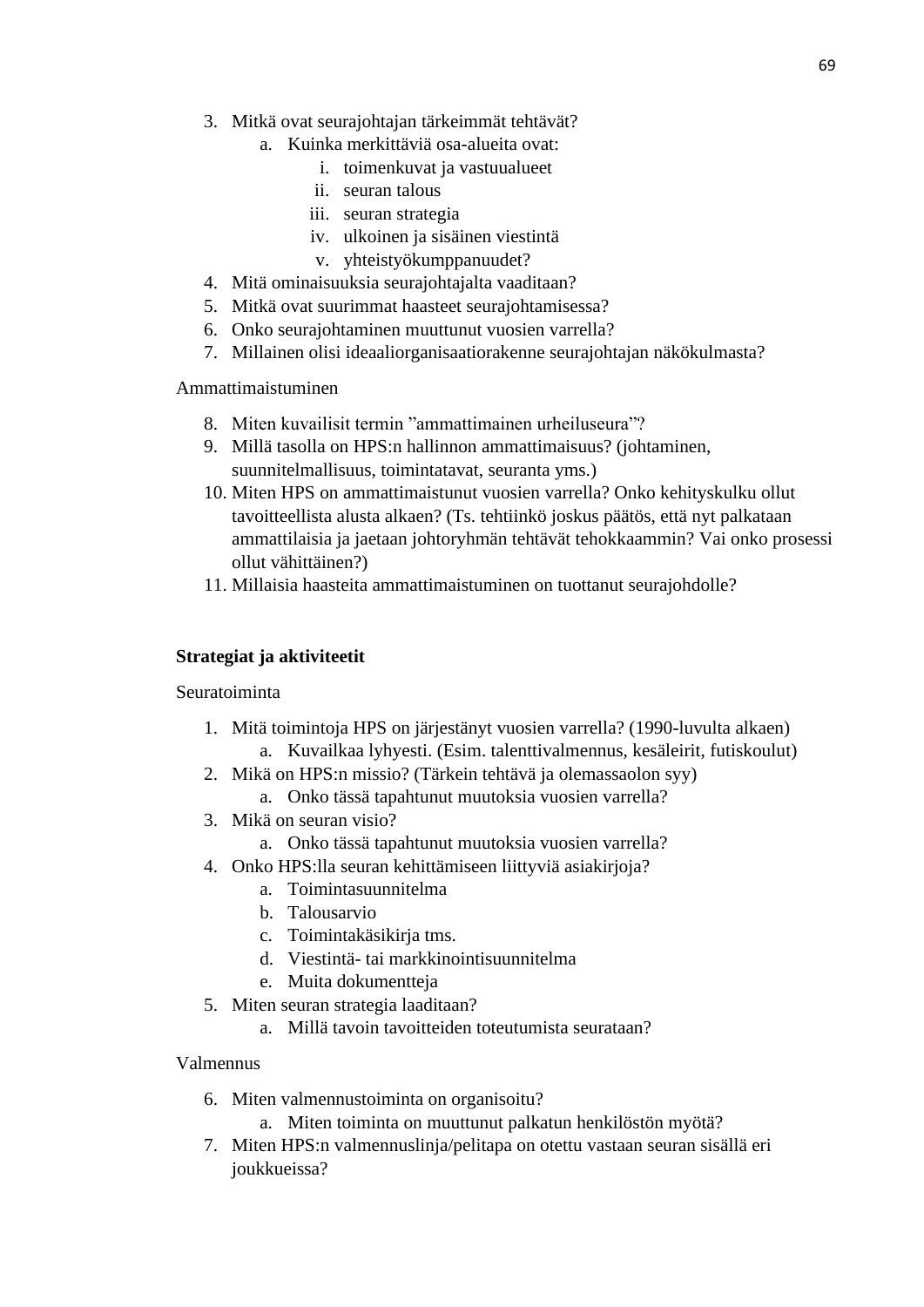- a. Miten pelitavan jalkauttaminen on onnistunut?
- 8. Mitkä ovat valmennustoiminnan keskeisimmät haasteet?

## Yhteistyökumppanuudet

9. Mikä on yhteistyökumppanuuksien rooli ja merkittävyys HPS:n toiminnassa? a. Miten tämä on muuttunut vuosien varrella?

## **Toimintaympäristö ja olosuhteet**

- 1. Millaisessa toimintaympäristössä HPS toimii? (tilat & olosuhteet, yhteiskunta, poliittinen ilmapiiri)
- 2. Mitkä tekijät vaikuttavat toimintaympäristöönne?
- 3. Minkälainen toimintaympäristö on hyväksi seuratoiminnalle?
- 4. Onko toimintaympäristössä tapahtunut muutoksia vuosien varrella?

## **Yhteenveto**

- 1. Mihin suuntaan uskotte HPS:n kehittyvän?
- 2. Muuta lisättävää?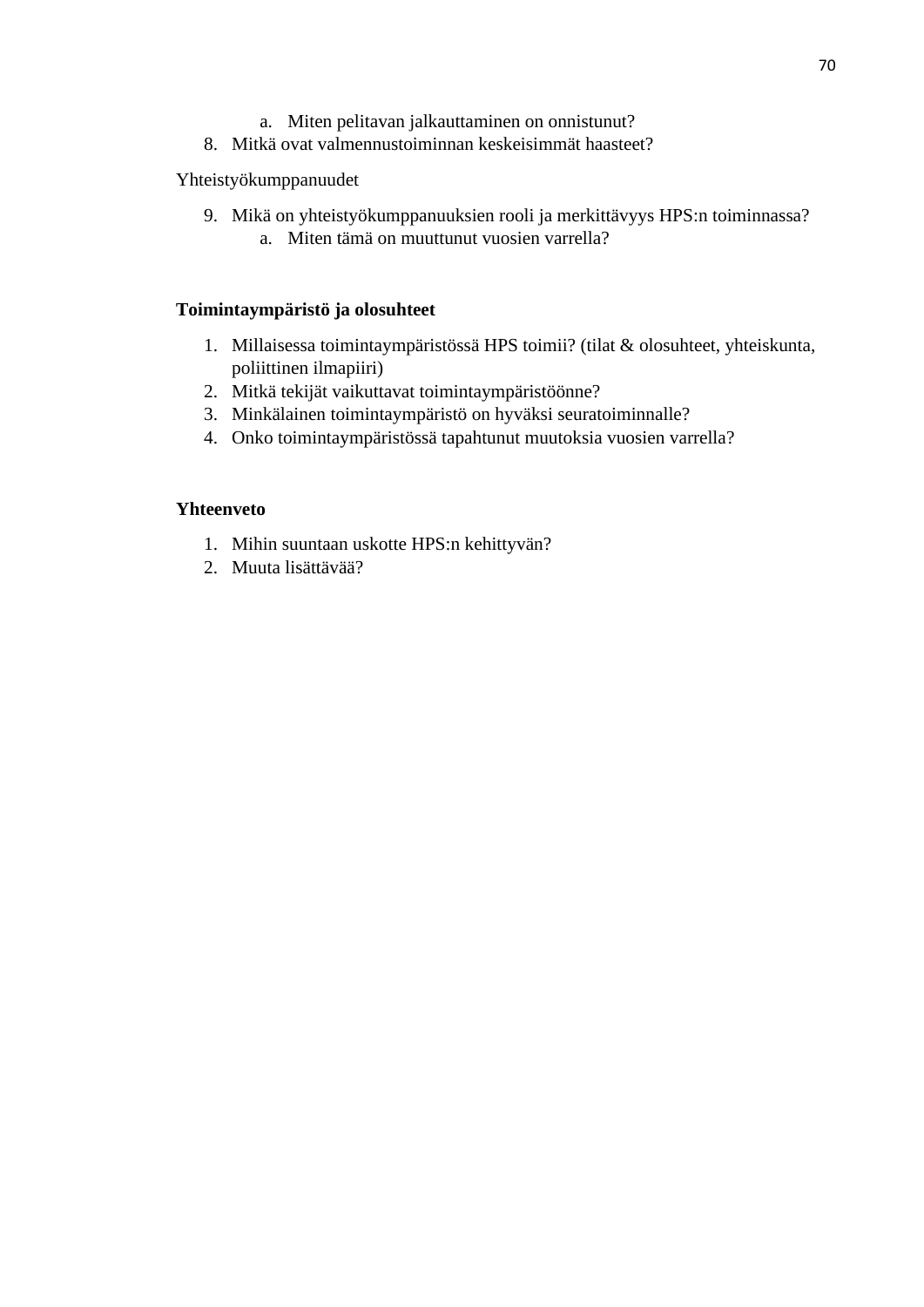# **Appendix 3. Interview framework in English.**

### **Background**

- 1. Name
- 2. Position(s)/role(s) and years in HPS
- 3. Education
- 4. What made you join HPS as a volunteer/employee?

## **People and positions**

The board of the club

- 1. How would you describe the role of the board of the club?
- 2. What are the most important tasks of the members of the board of the club?
- 3. How has the work of the board of the club changed along the years?

#### Volunteers

- 4. How would you describe the role of the volunteers in HPS? (tasks/responsibilities, activity)
- 5. Has the work of the volunteers changed along the years?

## Paid staff

- 6. How would you describe the role of the paid staff in HPS? a. What are the tasks of the paid staff in the club?
- 7. How have the roles and responsibilities of the paid staff changed in the club along the years?

#### Members

- 8. How would you describe the role of the members in the club?
- 9. Has the role of the members changed along the years? (volunteer activity, adoption of the role of a customer etc.)

#### Stakeholders

- 10. Which stakeholders are the most important ones for the club?
- 11. Has the situation regarding stakeholders changed along the years?

#### **Structures and processes**

#### Organizational structure

- 1. How would you describe the organizational structure of HPS?
	- a. Are there commissions in the club? If yes, what kind of commissions?
	- b. How would you describe the decision making process in the club?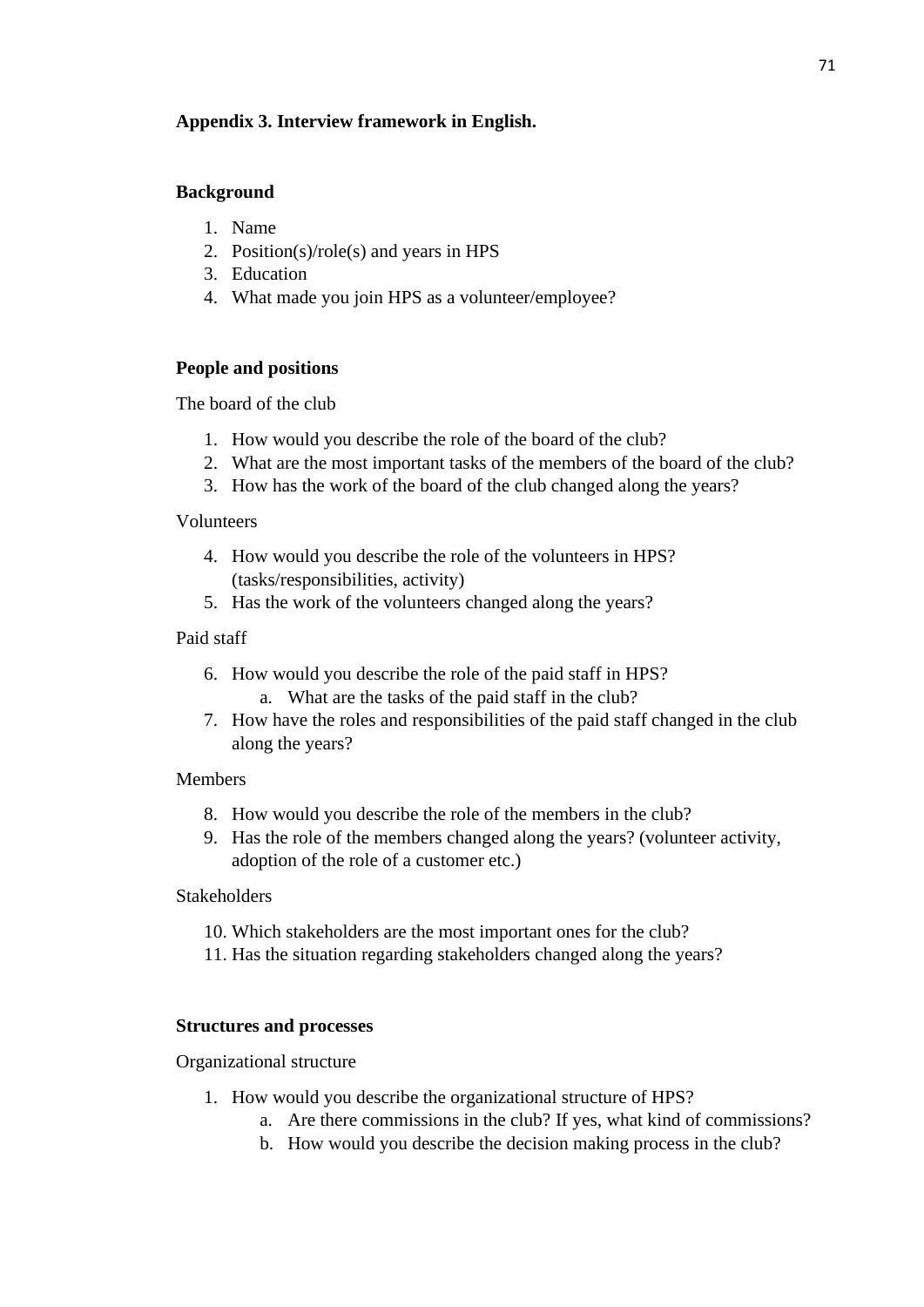2. How has the organizational structure of the club changed along the years? How could it be developed?

Club management

- 3. What are the most important tasks of a club director?
	- a. What is the importance of
		- i. roles and responsibilities
		- ii. club finances
		- iii. strategy of the club
		- iv. external and internal communication
		- v. partnerships?
- 4. What kind of attributes are required from a club director?
- 5. What are the greatest challenges in club management?
- 6. Has club management changed along the years?
- 7. What kind of an organizational structure would be ideal from a club director's point of view?

Professionalization

- 8. How would you describe the term 'professional sport club'?
- 9. On what level is the professionalism of the governance of HPS? (leadership, planning, policies, control etc.)
- 10. How has HPS professionalized as a club throughout the years? Has the development been goal-directed from the beginning? (I.e. was a decision made to hire professionals and divide the roles and responsibilities of the board members more efficiently? Or has the process been gradual?
- 11. What kind of challenges has the club management faced due to professionalization?

# **Strategies and activities**

Club operation

- 1. What kind of activities has HPS organized along the years? (since the 1990s)
	- a. Describe them shortly. (E.g. talent coaching, summer camps, football schools etc.)
- 2. What is the mission of HPS? (The most important function and the reason for existence)
	- a. Have there been changes in this regard along the years?
- 3. What is the vision of the club?
	- a. Have there been changes in this regard along the years?
- 4. Does HPS have documents concerning the development of the club?
	- a. Annual report
	- b. Budget
	- c. Action plan
	- d. Communication and/or marketing plan
	- e. Other documents